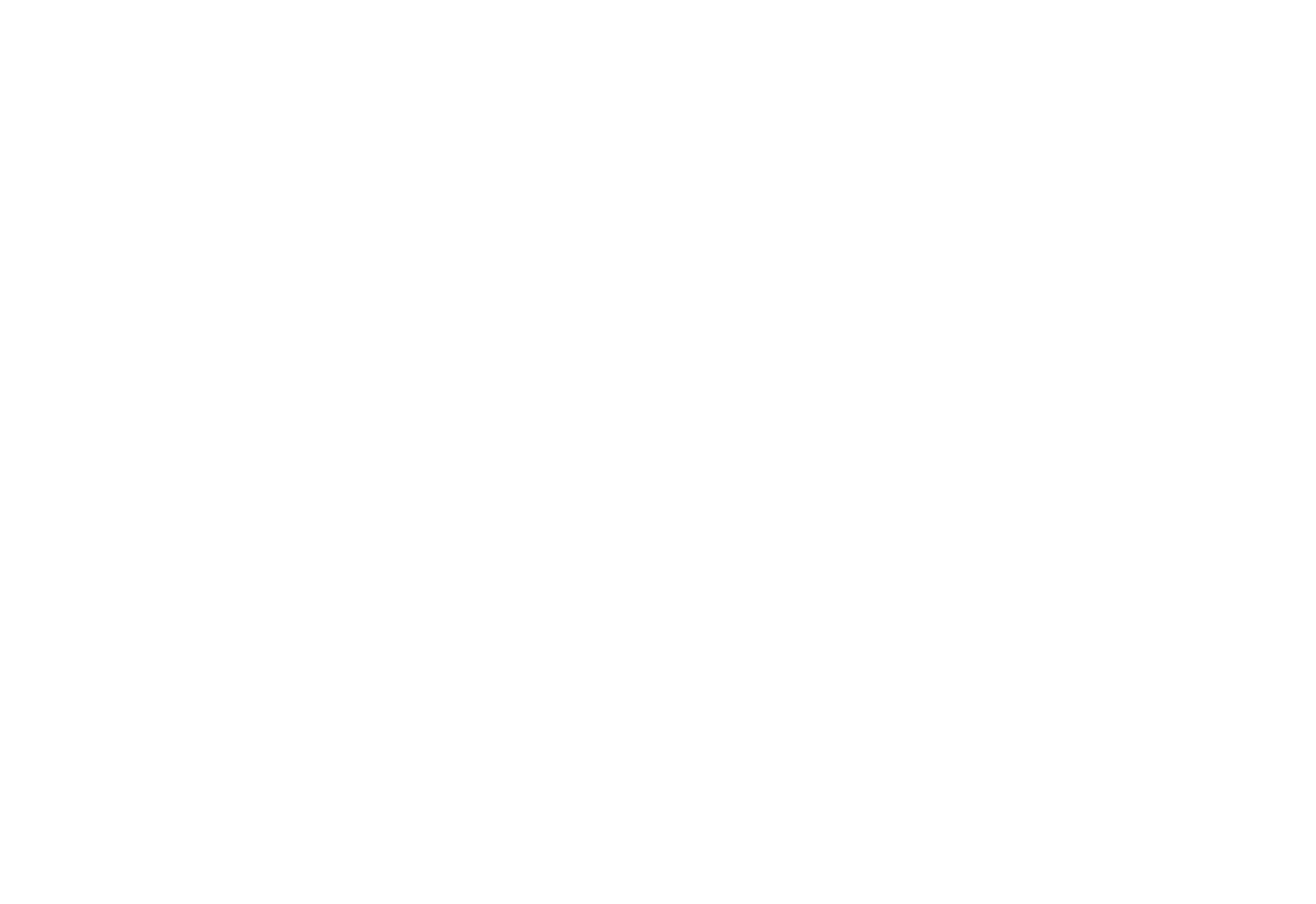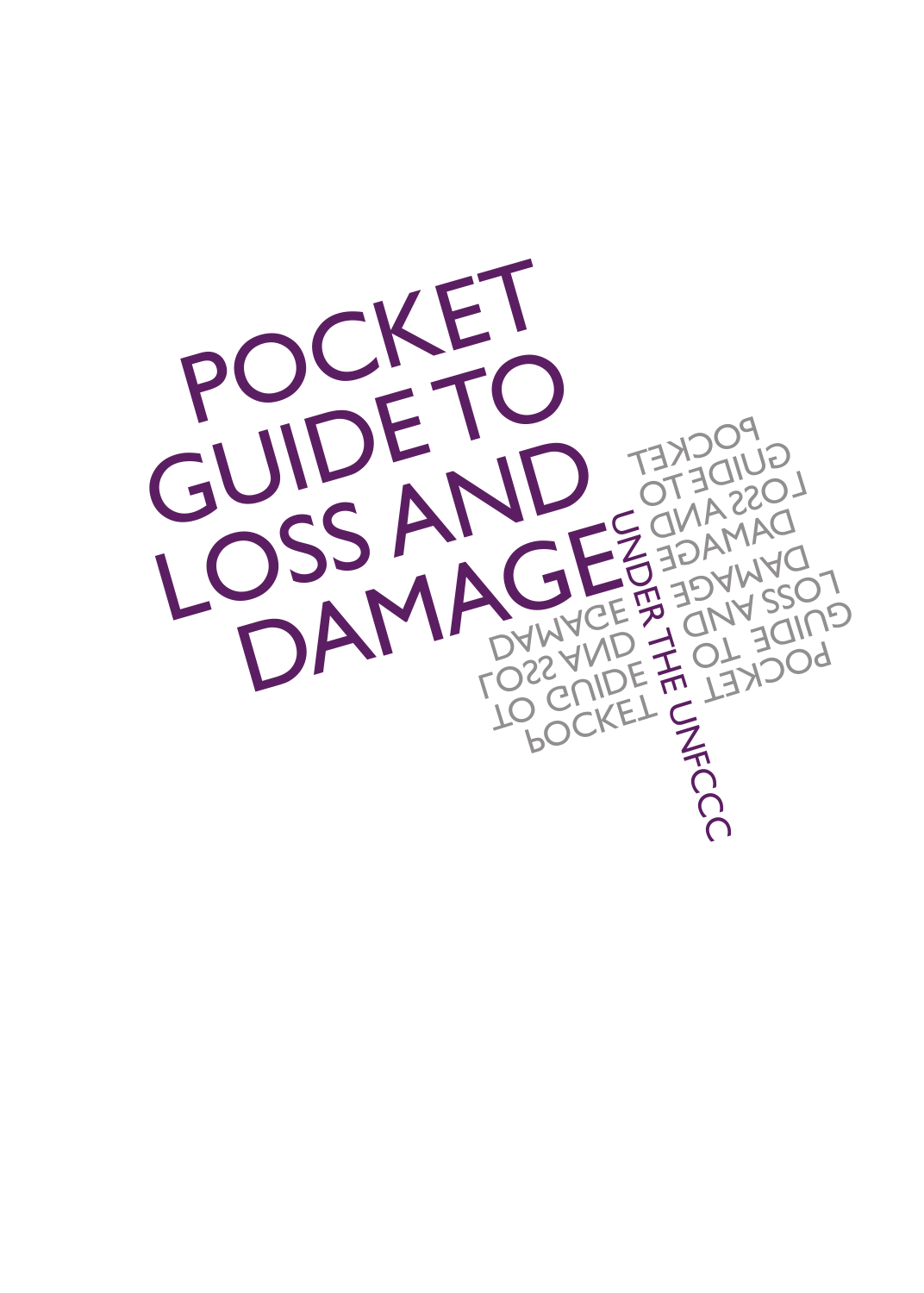The contents of this report do not necessarily represent the views of the European Capacity Building Initiative (ecbi), any of its members, or its supporting partners.

Copyright © ecbi 2018

First published March 2018.

All rights reserved. No part of this publication may be reproduced, stored in a retrieval system, or transmitted in any form or by any means, electronic, mechanical, photocopying, recording, or otherwise, without prior permission of the ecbi.

**Series Editor**: **Anju Sharma** anju.sharma@iied.org

This guide is written by Erin Roberts and Sumaya Ahmed Zakieldeen.

The authors are grateful to Linda Siegele, Mohamad Hafijul Islam Khan, Rachel James, Olivia Serdeczny, Julie-Anne Richards, Saleemul Huq and Soenke Kreft for their helpful comments and suggestions. All errors remain our own.

Designed by DamageControl

This project is part of the International Climate Initiative (IKI). The German Federal Ministry for the Environment, Nature Conservation, Building and Nuclear Safety (BMUB) supports this initiative on the basis of a decision adopted by the German Bundestag. For more information on IKI, see www.international-climate-initiative.com It is also supported by SIDA.

#### **Funding Partners**





based on a decision of the German Bundestag

 $R = 1$ 

#### **Member Organisations**

oxford climate policy

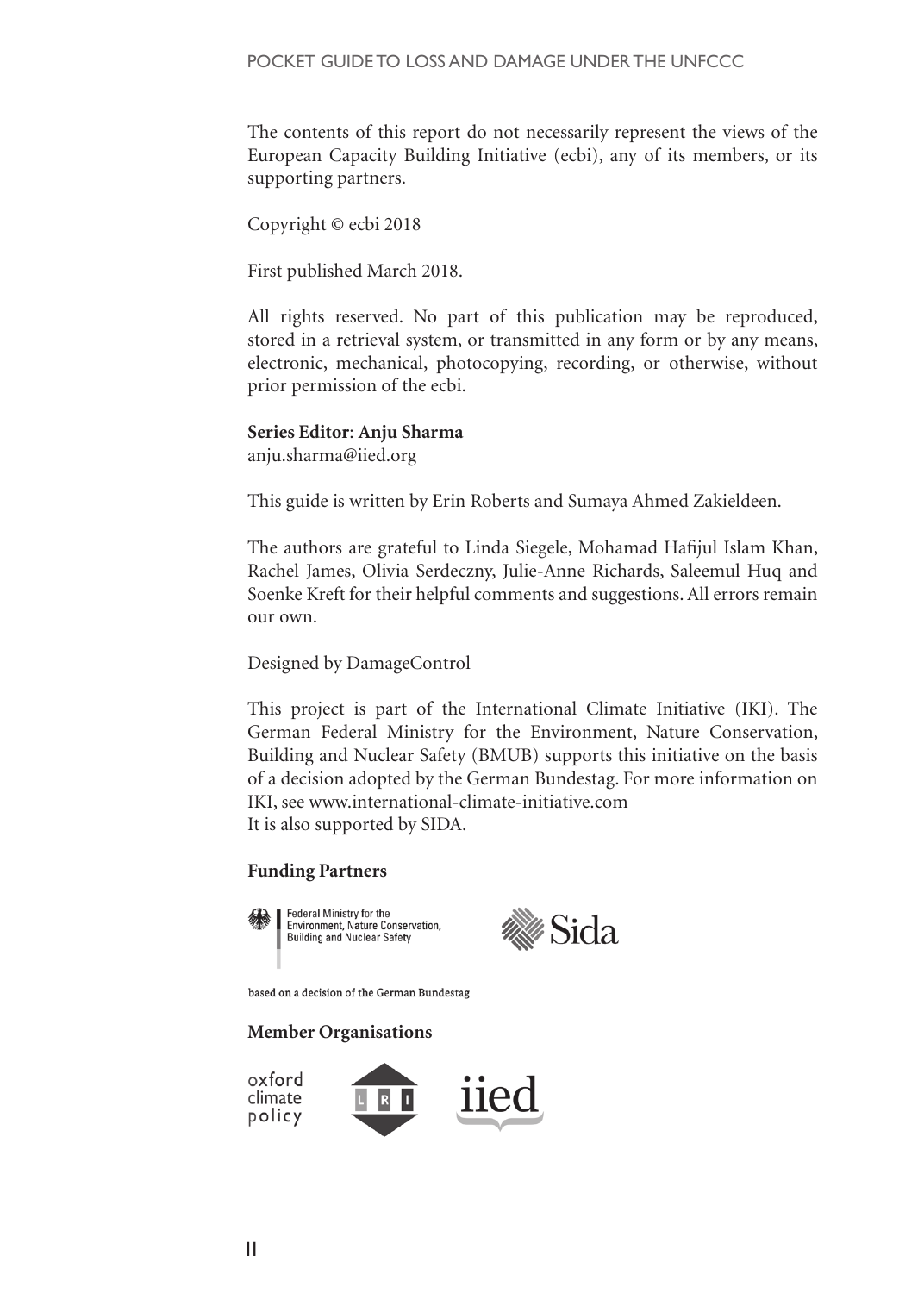## **FOREWORD**

For over a decade, the European Capacity Building Initiative (ecbi) has adopted a two-pronged strategy to create a more level playing field for developing country in the UN Framework Convention on Climate Change (UNFCCC): training for new negotiators; and opportunities for senior negotiators from developing countries and Europe to interact, understand each other's positions, and build mutual trust.

The first part of the strategy focuses on providing training and support to new developing country negotiators, particularly from least developed countries. The climate change negotiations are often technical and complex, and difficult for new negotiators to fully grasp even over a period of two or three years. We hold regional training workshops to bring them up to speed on the negotiations. We also organise workshops before the Conference of Parties (COPs) to the UNFCCC, covering topics specific to that COP. To ensure continuity in our capacity building efforts, we offer a few negotiators, particularly women, bursaries to attend the negotiations and represent their country and region/grouping. Finally, we help negotiators build their analytical capacity through our publications, by teaming them up with global experts to author policy briefs and background papers.

This strategy has proven effective over time. "New" negotiators that trained in our early regional and pre-COP workshops have risen not only to become senior negotiators in the process, but also leaders of regional groups and of UNFCCC bodies and committees, and ministers and envoys of their countries. These individuals are still part of our growing alumni, now capacity builders themselves, aiding our efforts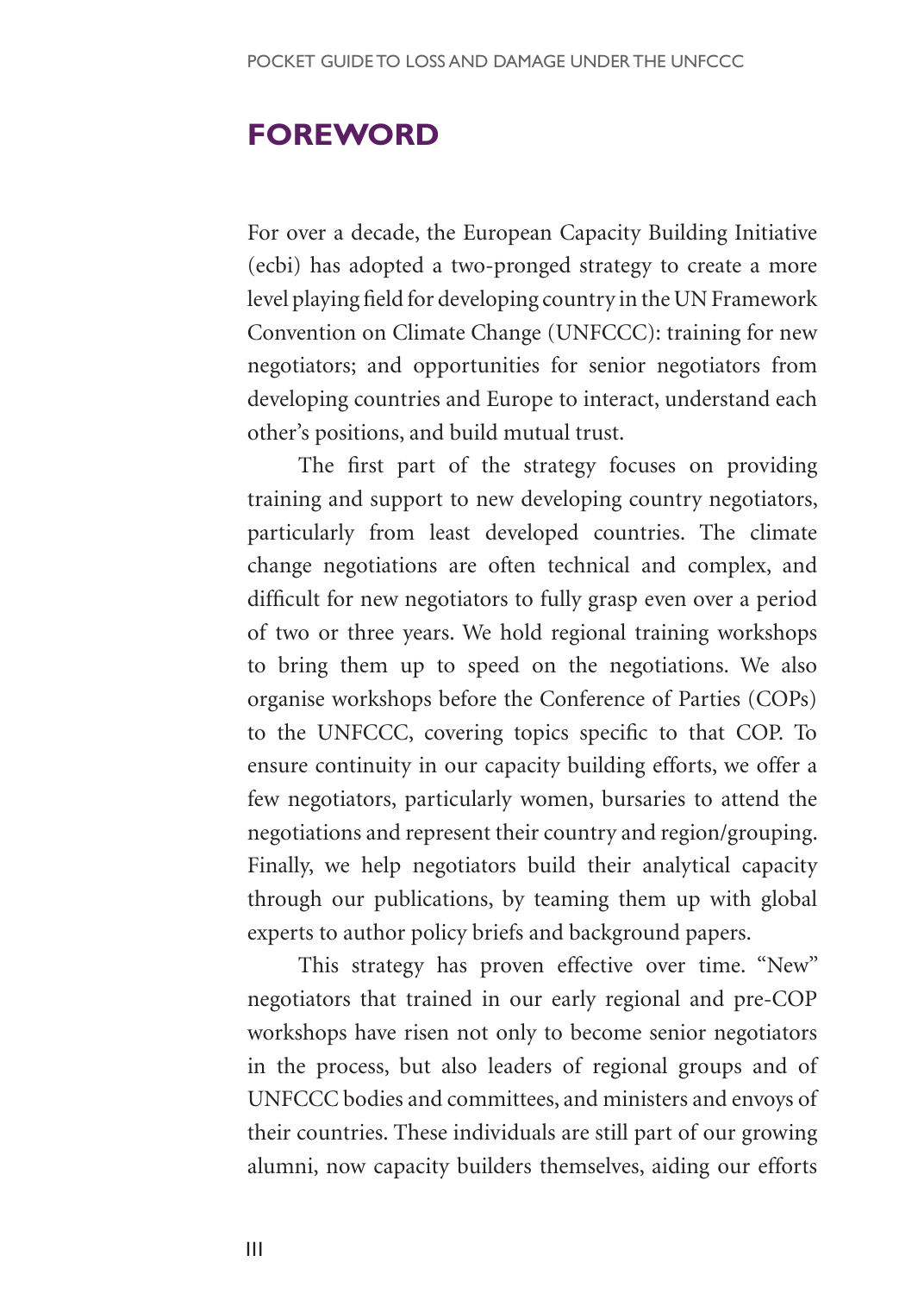to train and mentor the next generation of negotiators. Their insights from being "new" negotiators themselves have helped us improve our training programmes.

The second ecbi strategy relies on bringing senior negotiators from developing countries and from Europe together, at the annual Oxford Fellowship and Seminar and the Bonn Seminar. These meetings provide an informal space for negotiators to discuss their differences, and try to arrive at compromises. They have [played a vital role i](http://www.eurocapacity.org/downloads/ecbiAccomplishments2005-11.pdf)n resolving some difficult issues in the negotiations.

Following the adoption of the Paris Agreement in 2015, ecbi produced Guides to the Agreement in [English](http://www.eurocapacity.org/downloads/PocketGuide-Digital.pdf) and in [French](http://www.eurocapacity.org/downloads/WEB-FRENCHGUIDE.pdf). These proved popular with both new and senior negotiators. We therefore decided to develop a series of thematic guides, to provide negotiators with a brief history of the negotiations on the topic; a ready reference to the key decisions that have already been adopted; and a brief analysis of the outstanding issues from a developing country perspective. These Guides are mainly web-based, and updated regularly. Although we have printed copies of the English version of the Guides due to popular demand, the online versions have the advantage of hyperlinks to help you access referred material quickly.

As the threat of climate change grows rather than diminishes, developing countries will need capable negotiators to defend their threatened populations. The Pocket Guides are a small contribution to the armoury of information that they will need to be successful. We hope they will prove useful, and that we will continue to receive your feedback.

## **Benito Müller, Director, ecbi**

**on behalf of the ecbi Advisory and Executive Committees**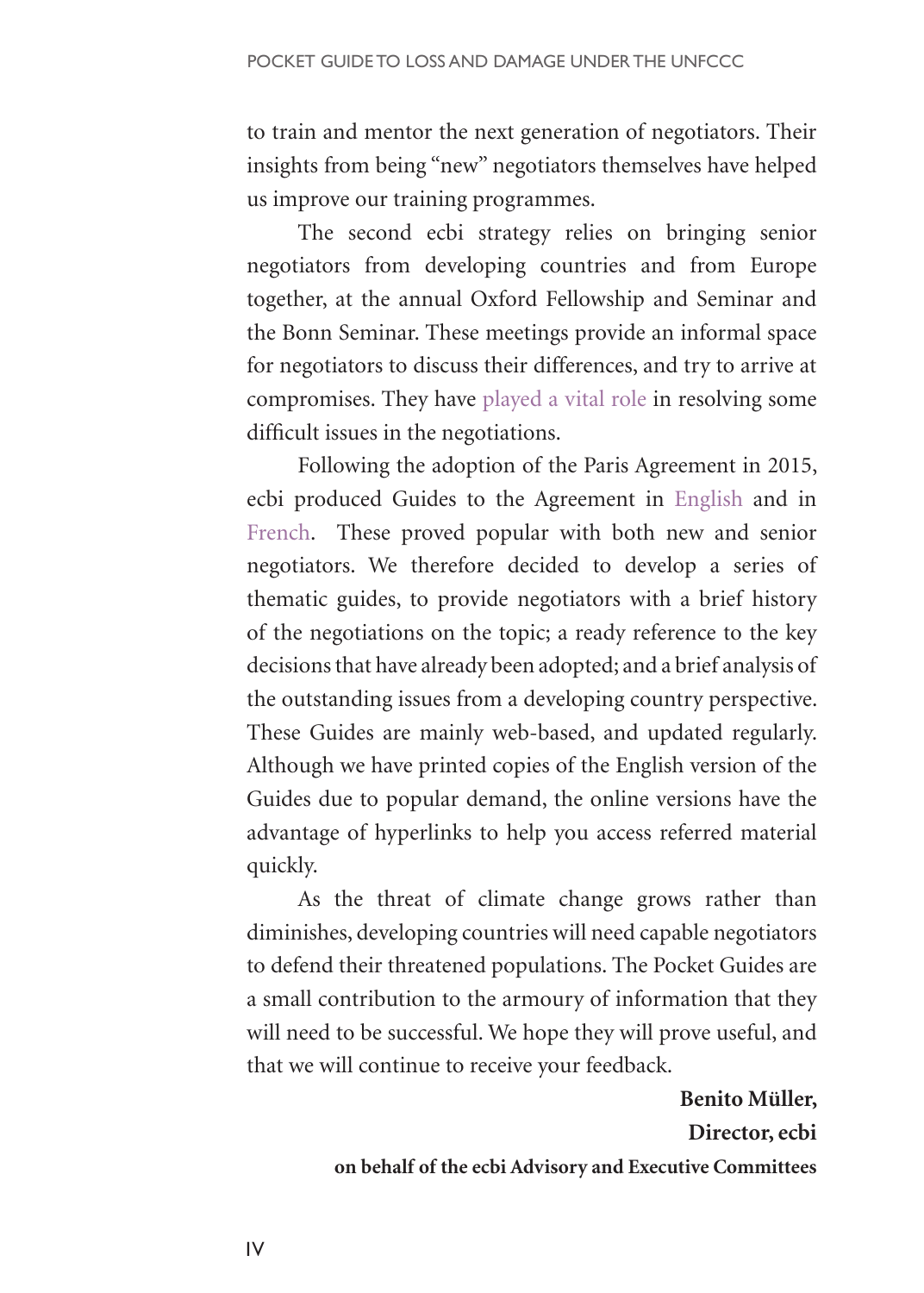## **CONTENTS**

| What is loss and damage?                                   | ı              |
|------------------------------------------------------------|----------------|
| What are the different types of loss and damage?           | $\overline{2}$ |
| Why is it important to discuss loss and damage under the   |                |
| UNFCCC?                                                    | 4              |
| How has loss and damage evolved under the UNFCCC?          | 8              |
| Warsaw International Mechanism                             | $\vert \vert$  |
| What does the Paris Outcome include on Loss and Damage?    | 1.3            |
| Timeline                                                   | 16             |
| Does the Paris Outcome rule out compensation and liability |                |
| for loss and damage?                                       | 18             |
| When can loss and damage be attributed                     |                |
| to climate change?                                         | 20             |
| What has the WIM worked on and what will                   |                |
| it do in future?                                           | 22             |
| What is comprehensive risk management in addressing loss   |                |
| and damage?                                                | 25             |
| What challenges do the loss and damage                     |                |
| negotiations face?                                         | 28             |
| What are the prospects for finance for loss and damage?    | 32             |
| What lies ahead?                                           | 35             |
| ANNEX 1: Key decisions related to loss and damage          | 37             |
| References                                                 | 62             |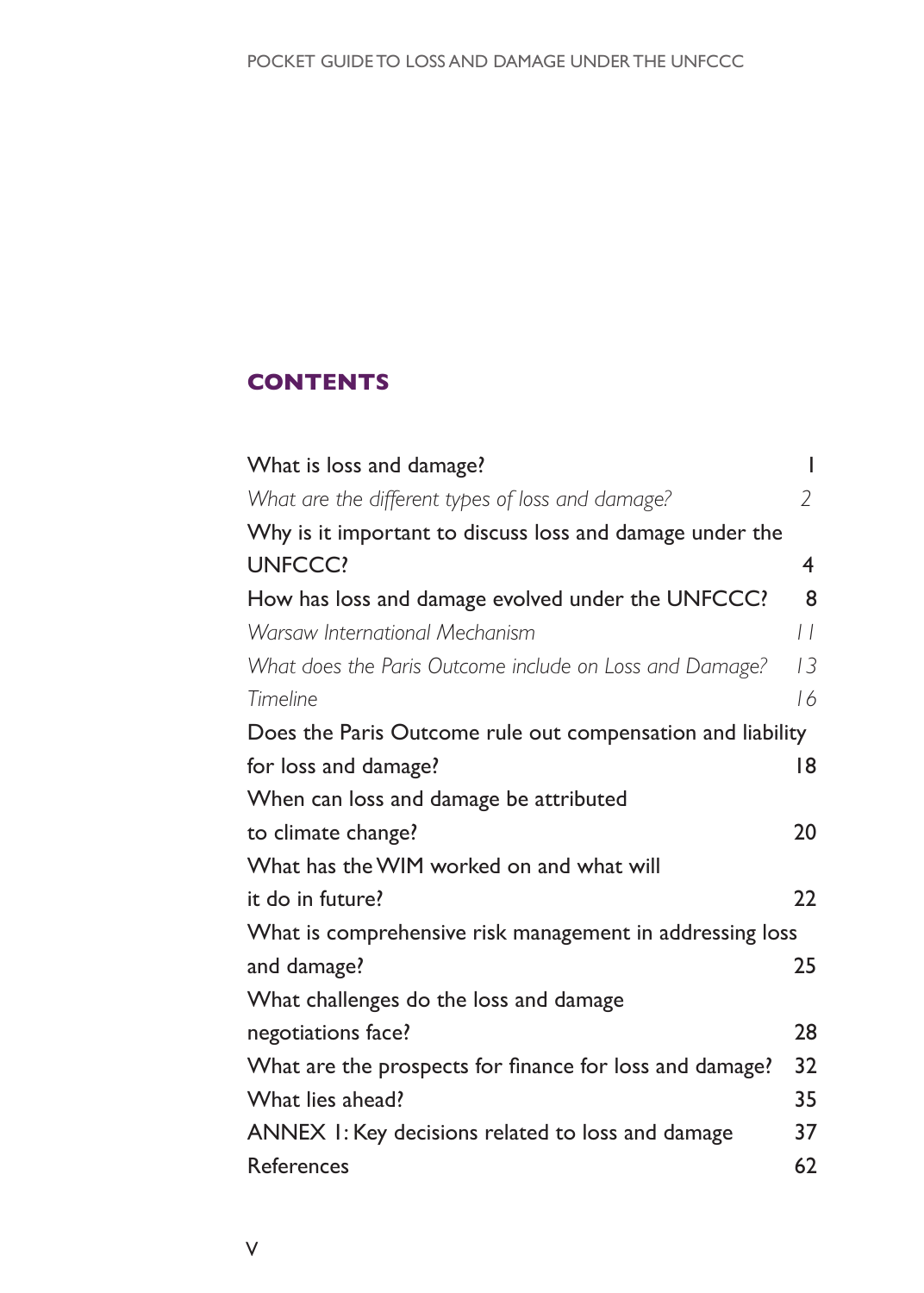### POCKET GUIDE TO LOSS AND DAMAGE under the UNFCCC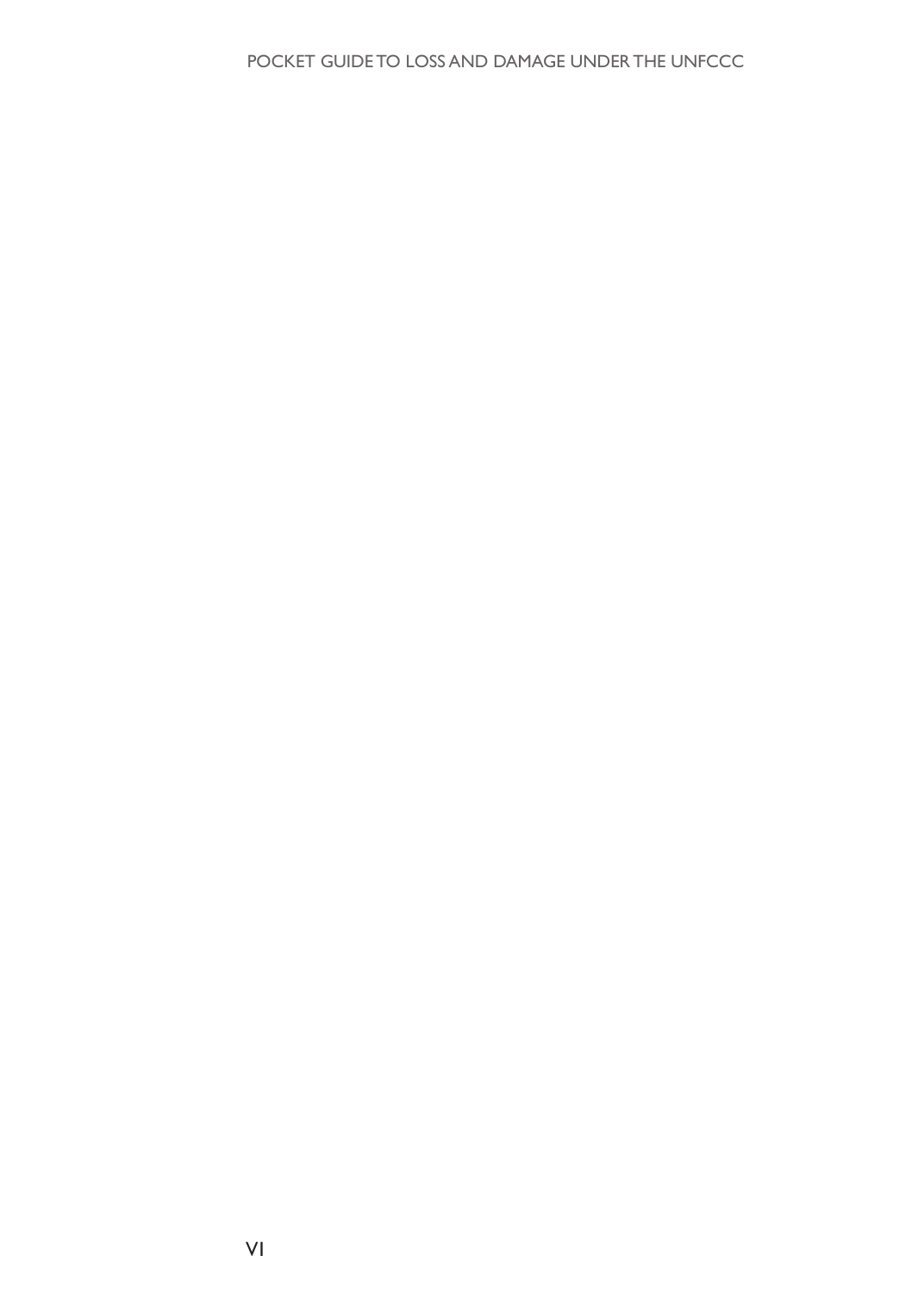## <span id="page-8-0"></span>**WHat is LOSS AND DAMAGE?**

Loss and damage related to climate change has not been formally defined under the UN Framework Convention on Climate Change (UNFCCC).<sup>[1](#page-69-0)</sup> It is most often conceptualised as climate change impacts that are not avoided through mitigation and adaptation[.2](#page-69-0) A [working definition](http://loss-and-damage.net/download/6815.pdf) was proposed by researchers working to better understand how loss and damage is incurred by households in developing countries:

Loss and damage refers to negative effects of climate *variability and climate change that people have not been able to cope with or adapt to*. [3](#page-69-0)

Distinctions are also made between:

- <sup>n</sup> loss and damage that is avoided (*avoided loss and damage*);
- <sup>n</sup> loss and damage that is not avoided but could have been through greater mitigation and adaptation efforts (*unavoided avoidable loss and damage*); and
- <sup>n</sup> loss and damage which cannot be avoided (*unavoided unavoidable loss and damage*).[4](#page-69-0)

This framing highlights the fact that there is significant potential to avoid loss and damage by increasing mitigation ambition and enhancing adaptation efforts.

Loss and damage is sometimes also referred to as the "*residual impacts*" or "*residual costs*" of climate change not avoided by mitigation and adaptation<sup>5</sup> – including by the [Intergovernmental Panel on Climate Change](http://www.ipcc.ch/pdf/assessment-report/ar5/wg1/WG1AR5_SPM_FINAL.pdf) (IPCC).[6](#page-69-0)

Loss and damage occurs as a result of both *slow onset* climatic processes (called slow onset events under the UNFCCC) and *extreme weather events* (called extreme events). The [Cancun Adaptation Framework](http://unfccc.int/adaptation/items/5852.php) defines slow onset events as including sea level rise, increasing temperatures, ocean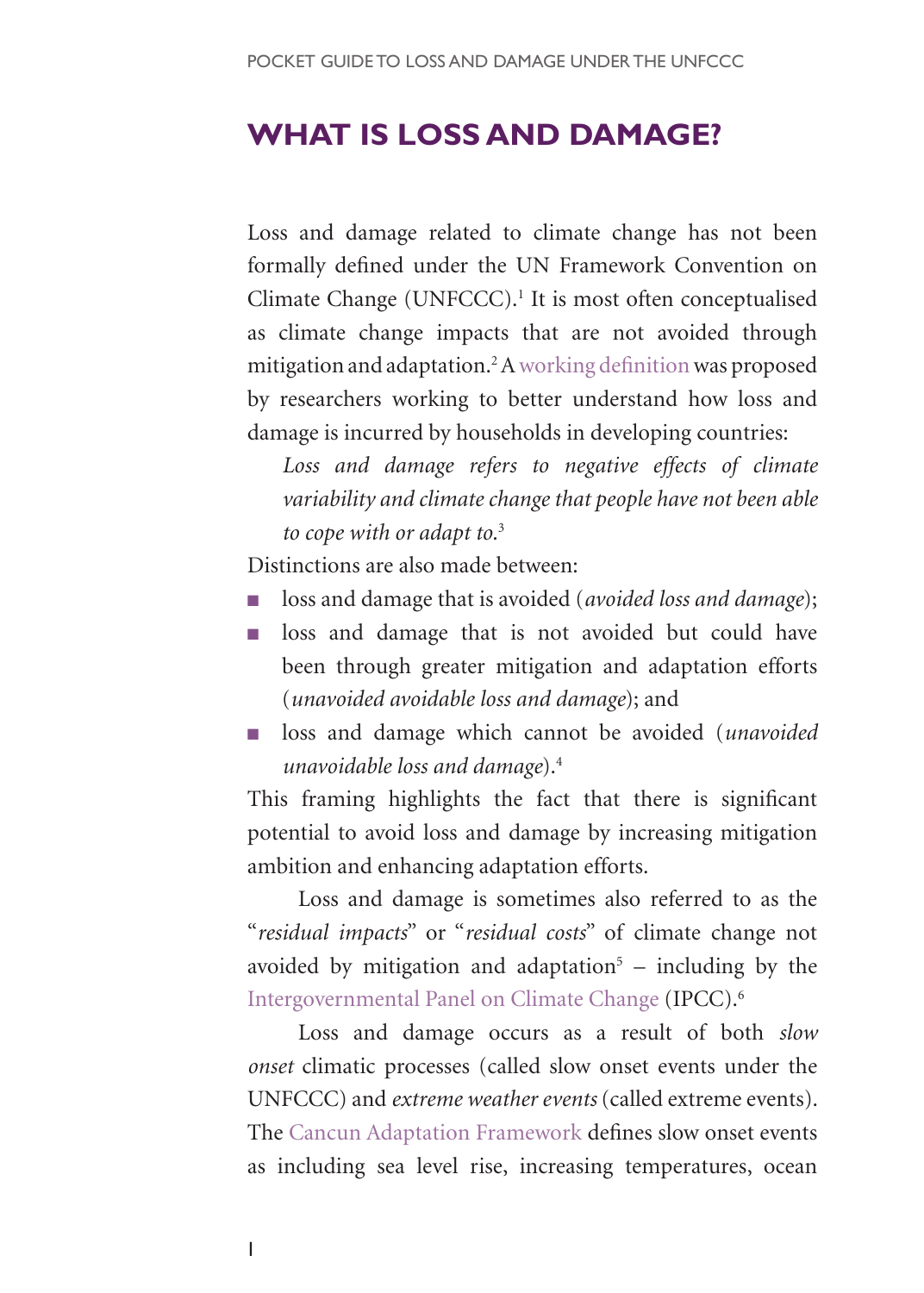<span id="page-9-0"></span>acidification, glacial retreat and related impacts, salinisation, land and forest degradation, loss of biodiversity, and desertification.<sup>7</sup>

The emphasis on slow onset events is important. Losses and damages due to such events are not covered under other processes such as the UN's International Strategy for Disaster Risk Reduction (UNISDR), where the emphasis is on losses and damages incurred as a result of extreme events. However, slow onset events caused by climate change are already manifesting in significant losses and damages worldwide. Ensuring these are averted, minimised and addressed to the extent possible is a critical issue, especially for particularly vulnerable developing countries, and needs to be continually emphasised within discussions under the UNFCCC.

## **WHAT ARE the different types of loss and damage?**

In addition to the distinctions described above, the UNFCCC negotiations differentiate between economic losses, goods and services commonly traded in markets, and non-economic loss and damage (NELD) – items which are not commonly traded in markets.<sup>[8](#page-69-0)</sup>

Examples of NELD [include](https://www.die-gdi.de/uploads/media/BP_3.2016_neu.pdf) loss of life, health, territory, cultural heritage, sense of place, agency, identity, indigenous and local knowledge and biodiversity and ecosystem services.<sup>9</sup> Addressing NELD is an important aspect of the loss and damage discussions under the UNFCCC. While NELD is difficult to measure, there are ways in which it can be addressed, and this is part of the on-going discussion on loss and damage.<sup>10</sup>

Permanent and irreversible loss and damage is also discussed within the UNFCCC negotiations. This type of loss and damage is particularly important for the small island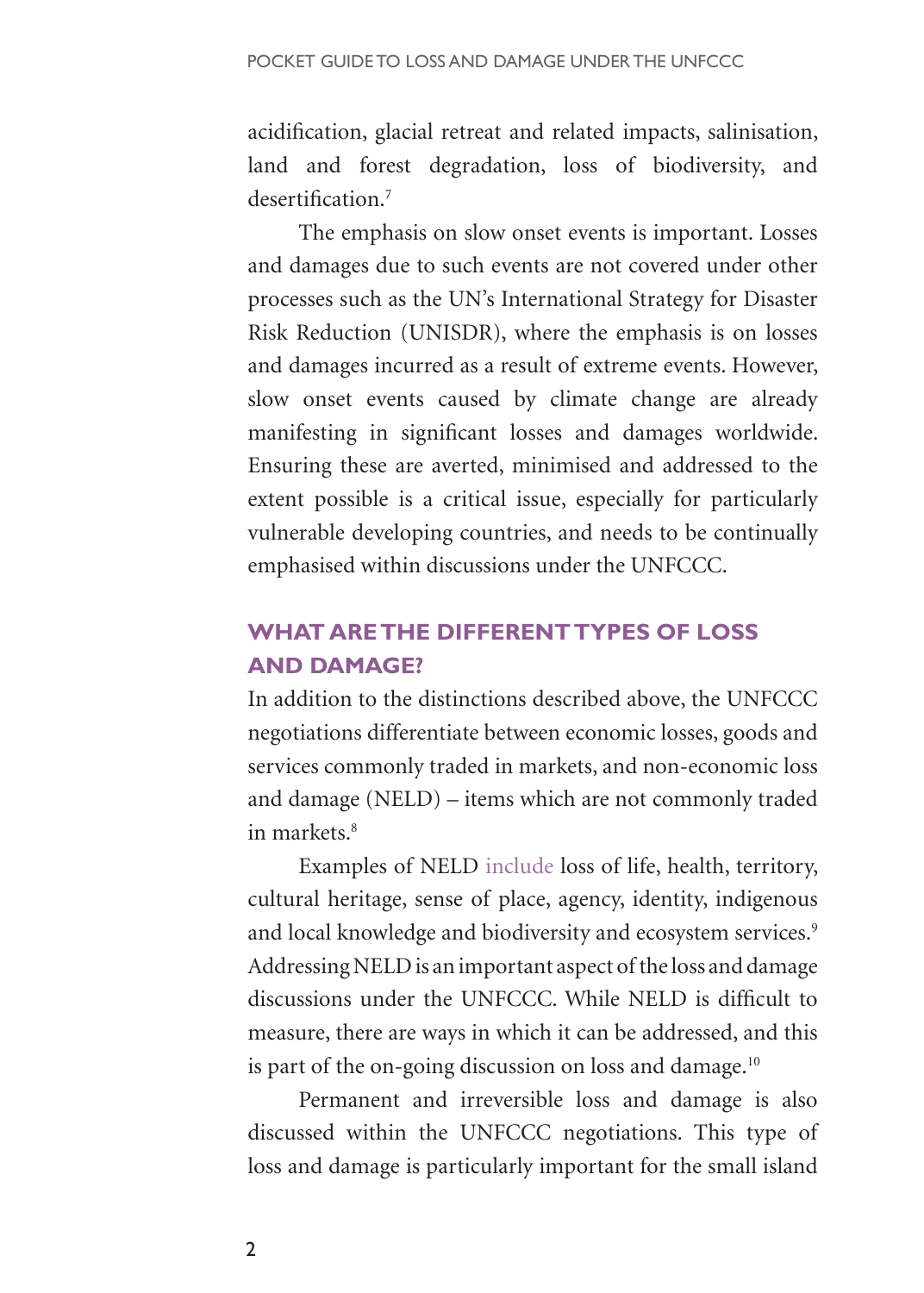developing States (SIDS), which are faced with losing their entire territory in some cases as a result of sea level rise. Many communities within developing countries have already been permanently displaced as a result of climate change impacts. Addressing permanent losses and the loss of ecosystems, livelihoods and statehood – among others – is therefore a [significant issue for developing countries](http://www.lossanddamage.net/4950).<sup>[11](#page-70-0)</sup>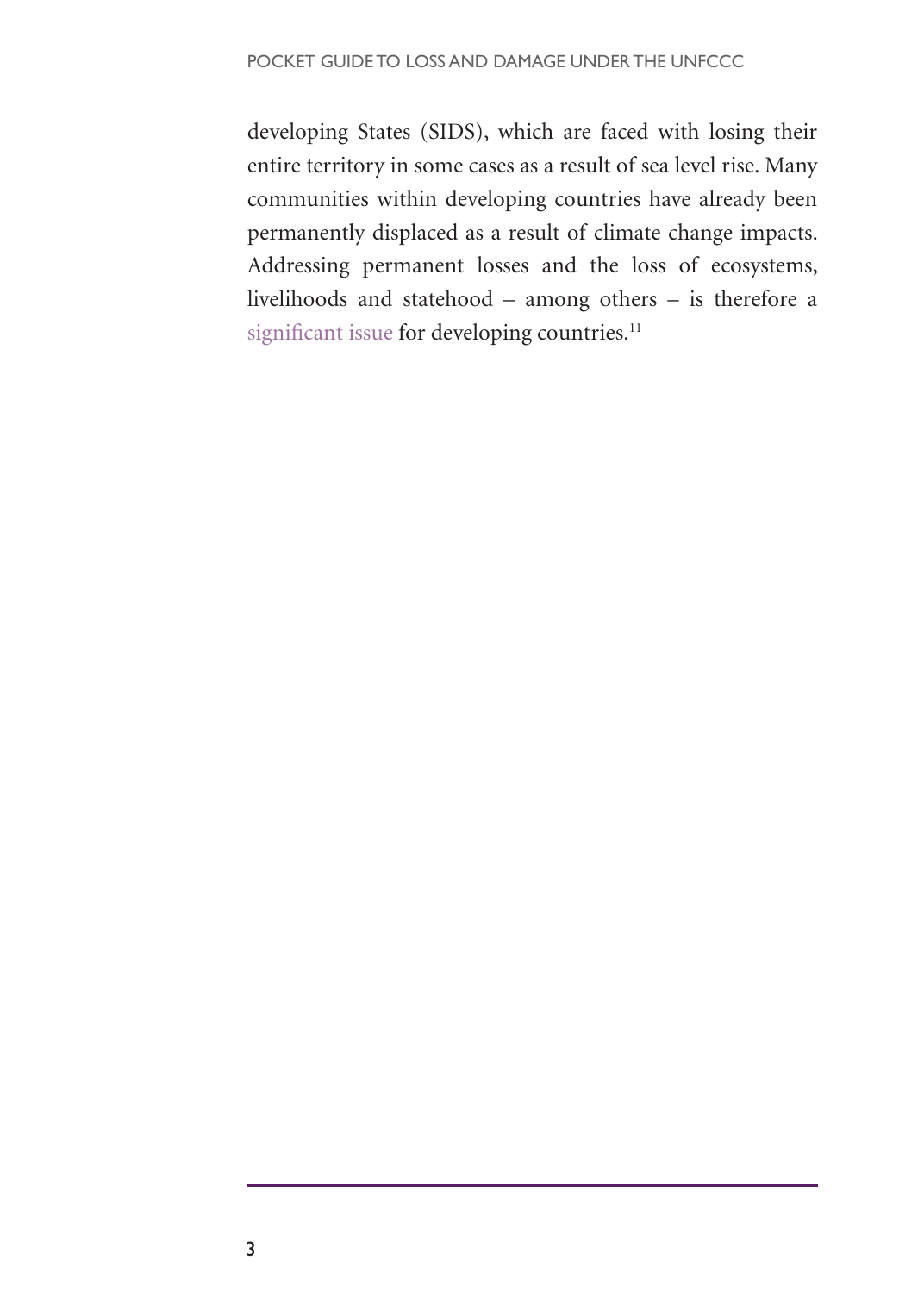# <span id="page-11-0"></span>**WHY IS IT IMPORTANTTO DISCUSS LOSS AND DAMAGE UNDER THE UNFCCC?**

The overarching objective of the [UNFCCC](http://unfccc.int/files/essential_background/convention/background/application/pdf/convention_text_with_annexes_english_for_posting.pdf) – to stabilise emissions at levels and within a timeframe that will *allow ecosystems to adapt naturally to climate change, to ensure that food production is not threatened and to enable economic development to proceed in a sustainable manner* – is, in fact, to avoid loss and damage.<sup>12</sup>

Monitoring loss and damage therefore provides a measure of the overall effectiveness of global (mitigation and adaptation) efforts. Mitigation efforts are the primary way of avoiding and minimising loss and damage – the lower the mitigation ambition, the greater the risk of loss and damage. Where mitigation ambition is not high enough, adaptation efforts can help avert or minimise loss and damage.

However, the [IPCC](http://ar5-syr.ipcc.ch/ipcc/ipcc/resources/pdf/IPCC_SynthesisReport.pdf) warns that existing efforts have not been successful: *Without additional mitigation efforts beyond those in place today, and even with adaptation, warming by the end of the 21st century will lead to high to very high risk of severe, widespread and irreversible impacts globally (high confidence).*[13](#page-70-0)

In addition to mitigation and adaptation efforts, support to enhance action in developing countries, including finance, technology transfer and capacity building, is crucial. That said, the IPCC maintains that even with mitigation and adaptation, there will still be "residual impacts", or loss and damage.<sup>[14](#page-70-0)</sup>

In the [Paris Agreement](http://unfccc.int/resource/docs/2015/cop21/eng/10a01.pdf#page=2), Parties agreed to undertake collective efforts to keep global average temperatures below 2°C and to do their utmost to limit the increase in global average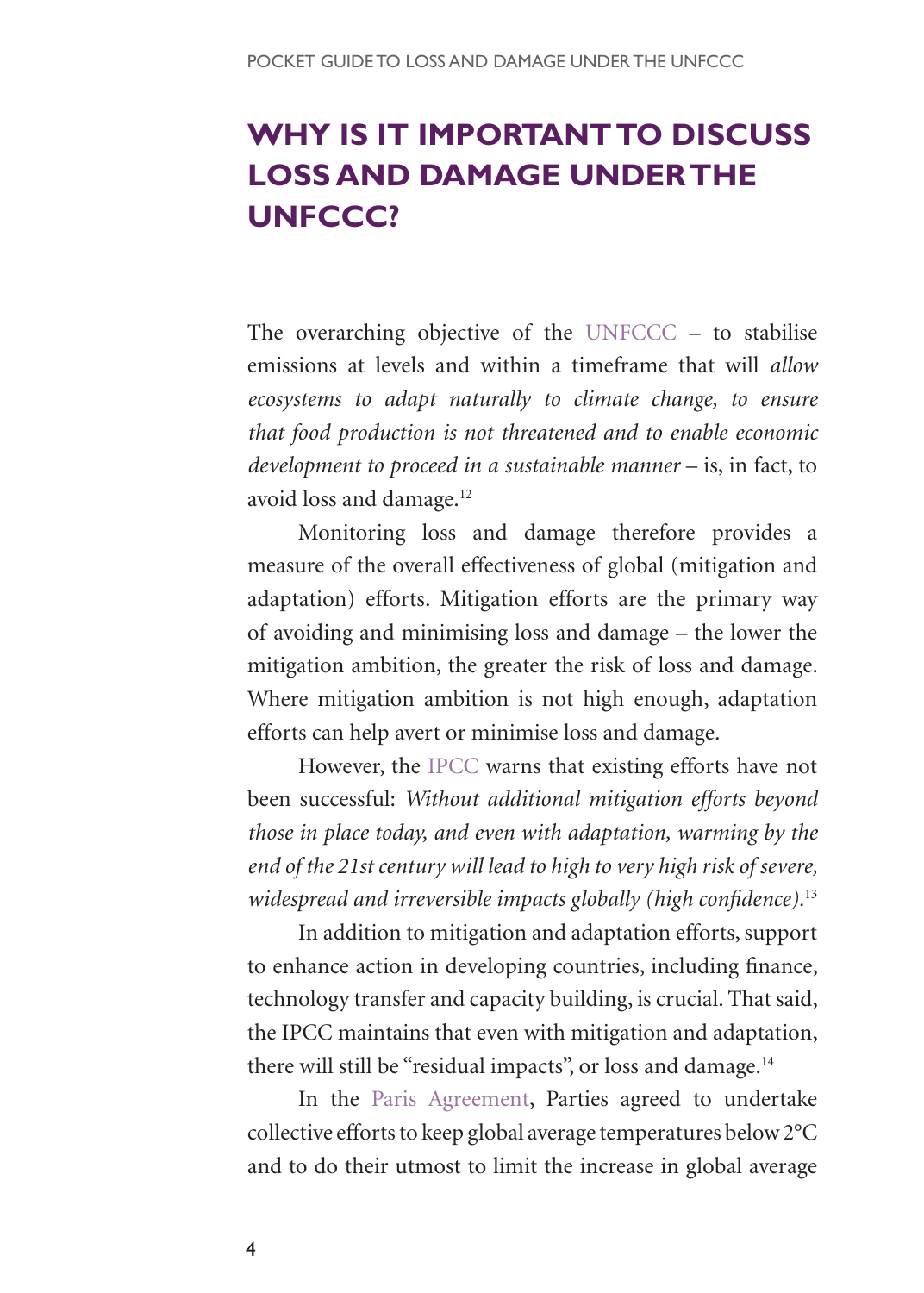temperatures to 1.5°C.<sup>15</sup> However, the nationally determined [contributions](http://unfccc.int/resource/docs/2016/cop22/eng/02.pdf) which countries submitted in the lead up to the Paris Conference translate into global average warming closer to 3°C[.16](#page-70-0) Increasing ambition on mitigation, adaptation and means of implementation (finance, technology development and transfer and capacity building) remain critical to avert loss and damage.

Losses and damages from climate change impacts are already being manifested, and will continue to increase because of historical emissions and the current lack of mitigation ambition. As 2017 went on record as the [warmest](https://www.metoffice.gov.uk/news/releases/2018/2017-temperature-announcement)  [year on record](https://www.metoffice.gov.uk/news/releases/2018/2017-temperature-announcement) without an El Niño,<sup>17</sup> for instance, extreme weather events inflicted losses and damages all over the world. 41 million people [lost their homes](https://www.theguardian.com/voluntary-sector-network/2017/sep/12/bangladesh-severe-disaster-flooding) in Bangladesh, India, and Nepal, when floods hit South Asia[.18](#page-70-0)

The [Caribbean region was ravaged](http://climateanalytics.org/blog/2017/a-year-of-climate-extremes-a-case-for-loss-und-damage-at-cop23.html) by no less than ten hurricanes in 2017, inflicting significant damage on islands – for instance, 99% of the buildings were destroyed in Barbuda, and 60% of the population was made homeless in the wake of Hurricane Irma.[19](#page-70-0) A short week later, a second category 5 hurricane devastated Dominica, claiming over 25 lives and severely damaging more than 80% of the housing sector.<sup>[20](#page-70-0)</sup> (This was only two years after losses and damages from [tropical](https://reliefweb.int/disaster/tc-2015-000119-dma)  [storm Erika](https://reliefweb.int/disaster/tc-2015-000119-dma) were estimated at 90% of Dominica's GDP.)

Countries in the Pacific [suffered from a shortage of water](https://reliefweb.int/disaster/dr-2015-000127-fji) from 2015-2017 due to a lack of rainfall.<sup>21</sup> Food security was threatened in the Solomon Islands, when crops were hit by floods, drought and cyclones.<sup>[22](#page-71-0)</sup>

In the Horn of Africa, meanwhile, the [severe drought](https://reliefweb.int/report/somalia/horn-africa-humanitarian-impacts-drought-issue-11-3-november-2017) that has affected the region since 2015 continued, rendering 15 million people food insecure (including 8.5 million in Ethiopia alone) and displacing two million people[.23](#page-71-0)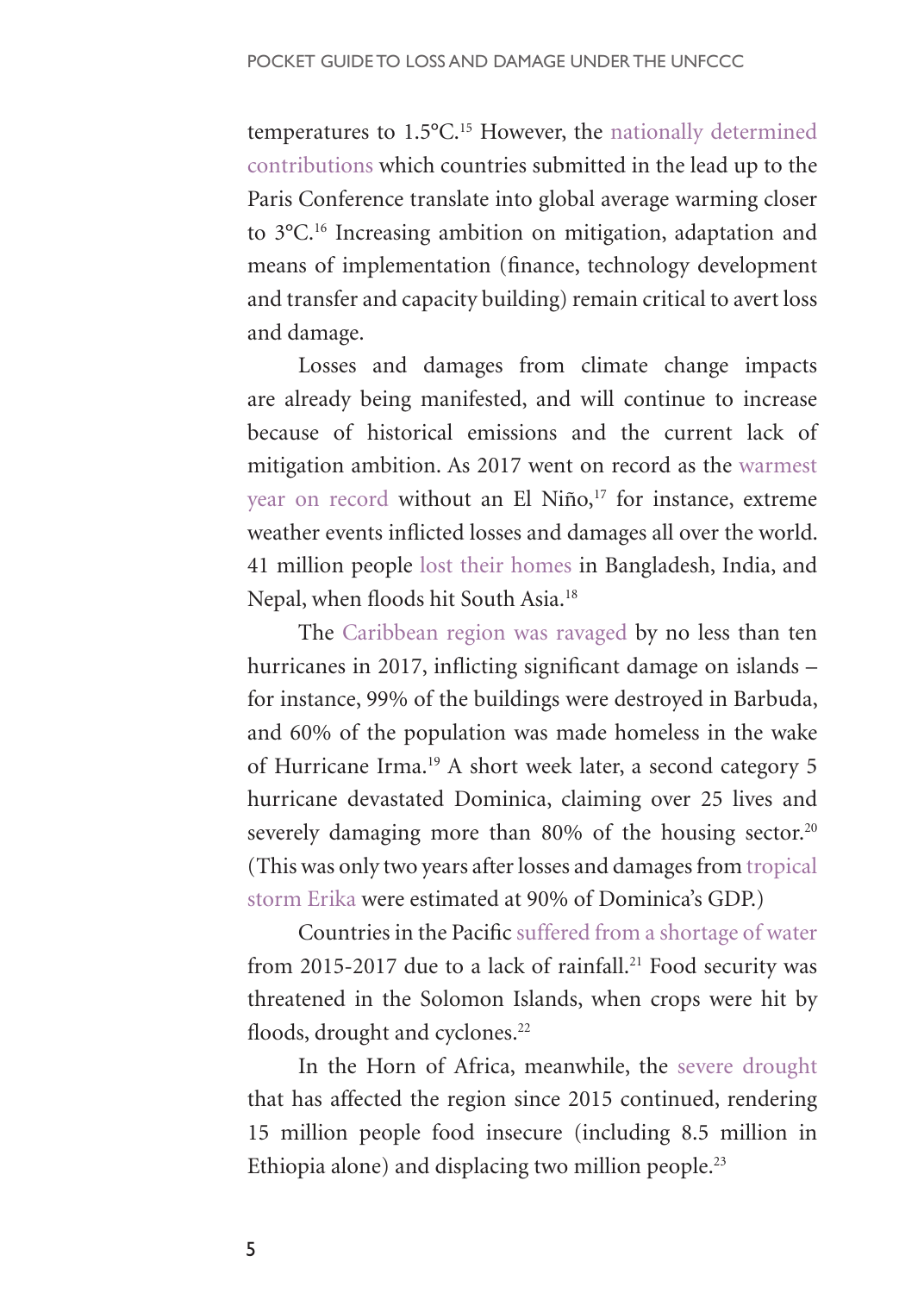While some of these losses and damage could have been averted through adaptation, there is evidence that the limits of adaptation are already being reached in some parts of the world,<sup>24</sup> with the affects particularly acute in least developed countries (LDCs). While acknowledging that limits to adaptation exist, that [IPCC](http://www.ipcc.ch/pdf/assessment-report/ar5/wg2/WGIIAR5-Chap16_FINAL.pdf) differentiates between the s*oft levels of adaptation*, where adaptation options exist but are not available or accessible, and *hard limits of adaptation* where adaptation options do not yet exist.[25](#page-71-0)

Evidence of hard limits to adaptation being reached and losses and damages incurred as a result have been [found](http://loss-and-damage.net/download/7228.pdf)  [in the coastal region of Bangladesh,](http://loss-and-damage.net/download/7228.pdf) where rising salinity levels have rendered cultivation of even the most saline tolerant varieties of rice impossible.[26](#page-71-0) A study in the region found that the loss in rice yields due to salinisation in three villages alone was estimated to be US\$ 1.9 million. Some of the poorest households lost 74% of their income during that period. In Burkina Faso, a study in ten villages [found](https://www.inderscienceonline.com/doi/pdf/10.1504/IJGW.2013.057288) that 99% of households experienced significant negative impacts as a result of a prolonged drought, lasting from 2004 to 2010. 40% of those who adopted coping strategies such as reducing food consumption and selling livestock still experienced severe negative impacts.[27](#page-71-0)

Loss and damage associated with the adverse impacts of climate change has significant repercussions on development. A study in Kenya found that when faced with loss and damage many households adopt [erosive coping strategies](http://loss-and-damage.net/download/7230.pdf), selling assets for short-term gains, which ultimately make them more vulnerable to future climate change impacts.<sup>28</sup> A lack of development also makes countries more vulnerable to loss and damage, making the implementation of sustainable approaches to address loss and damage even more critical.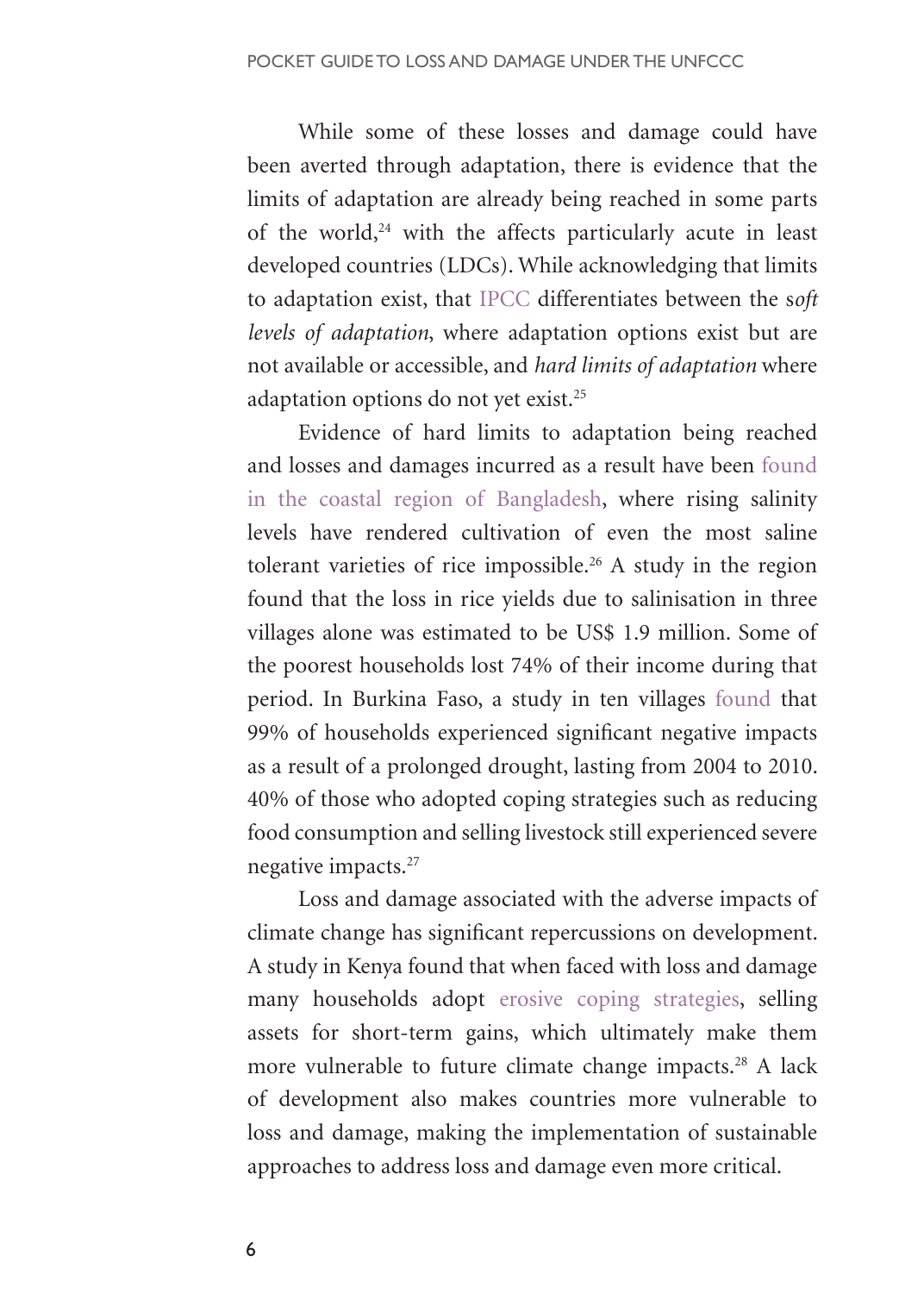These examples speak to two critical issues: more support is needed for adaptation to ensure that loss and damage is avoided and minimised to the extent possible; and approaches to address loss and damage are needed for impacts that cannot be avoided through adaptation.

Already overwhelmed with the implementation of development policies and plans, policy makers and implementers in developing countries must deal with the additional burden of implementing adaptation strategies. Dealing with loss and damage is a tertiary burden, which will be even more challenging without additional capacity and resources.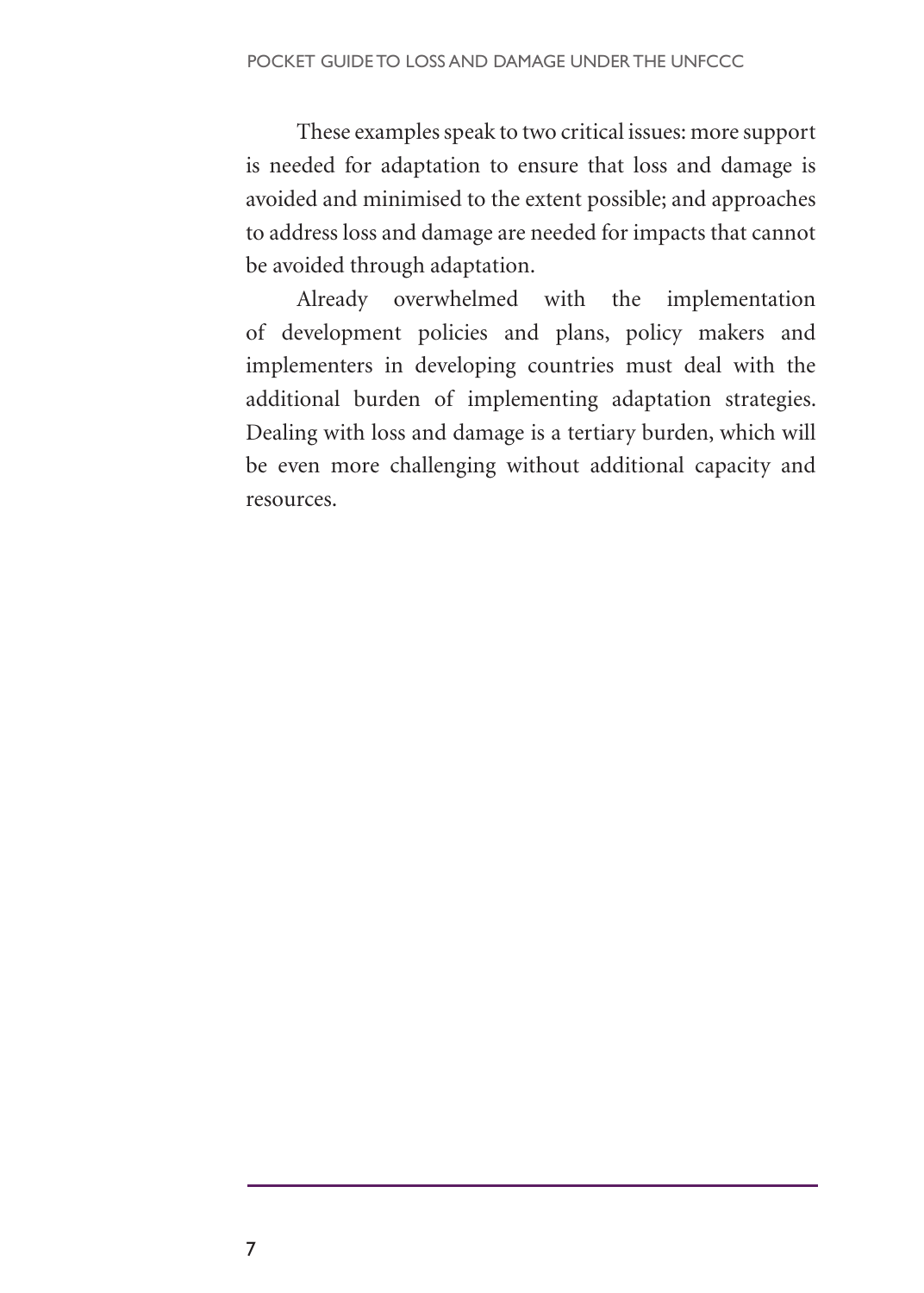# <span id="page-15-0"></span>**HOW HAS LOSS AND DAMAGE EVOLVED UNDER THE UNFCCC?**

Discussions on loss and damage in the global climate change regime began before the UNFCCC was agreed. In 1991, during the negotiations that resulted in agreement to the UNFCCC in 1992, Vanuatu, on behalf of the Alliance of Small Island States (AOSIS), [proposed](http://unfccc.int/resource/docs/a/wg2crp08.pdf) an international fund to support measures to address the impacts of climate change, and an insurance pool to provide insurance against sea level rise in SIDS.[29](#page-71-0) Revenue for the insurance pool would come from mandatory contributions from developed countries.

In the end, neither an insurance pool nor a global fund was incorporated into the Convention. However, insurance was acknowledged in [Article 4.8](http://unfccc.int/files/essential_background/convention/background/application/pdf/convention_text_with_annexes_english_for_posting.pdf):

*Parties shall give full consideration to what actions are necessary under the Convention, including actions related to funding, insurance and the transfer of technology, to meet the specific needs and concerns of developing country Parties arising from the adverse effects of climate change and/or the impacts of the implementation of response measures…*[30](#page-71-0)

After the UNFCCC was adopted, negotiations focused on mitigation and the adoption of the Kyoto Protocol in 1997. At [COP7](http://unfccc.int/resource/docs/cop7/13a01.pdf) in Marrakech, in 2001, insurance arose again, when Parties decided to *consider, at its eighth session, the implementation of insurance-related actions to meet the specific needs and concerns of developing country Parties arising*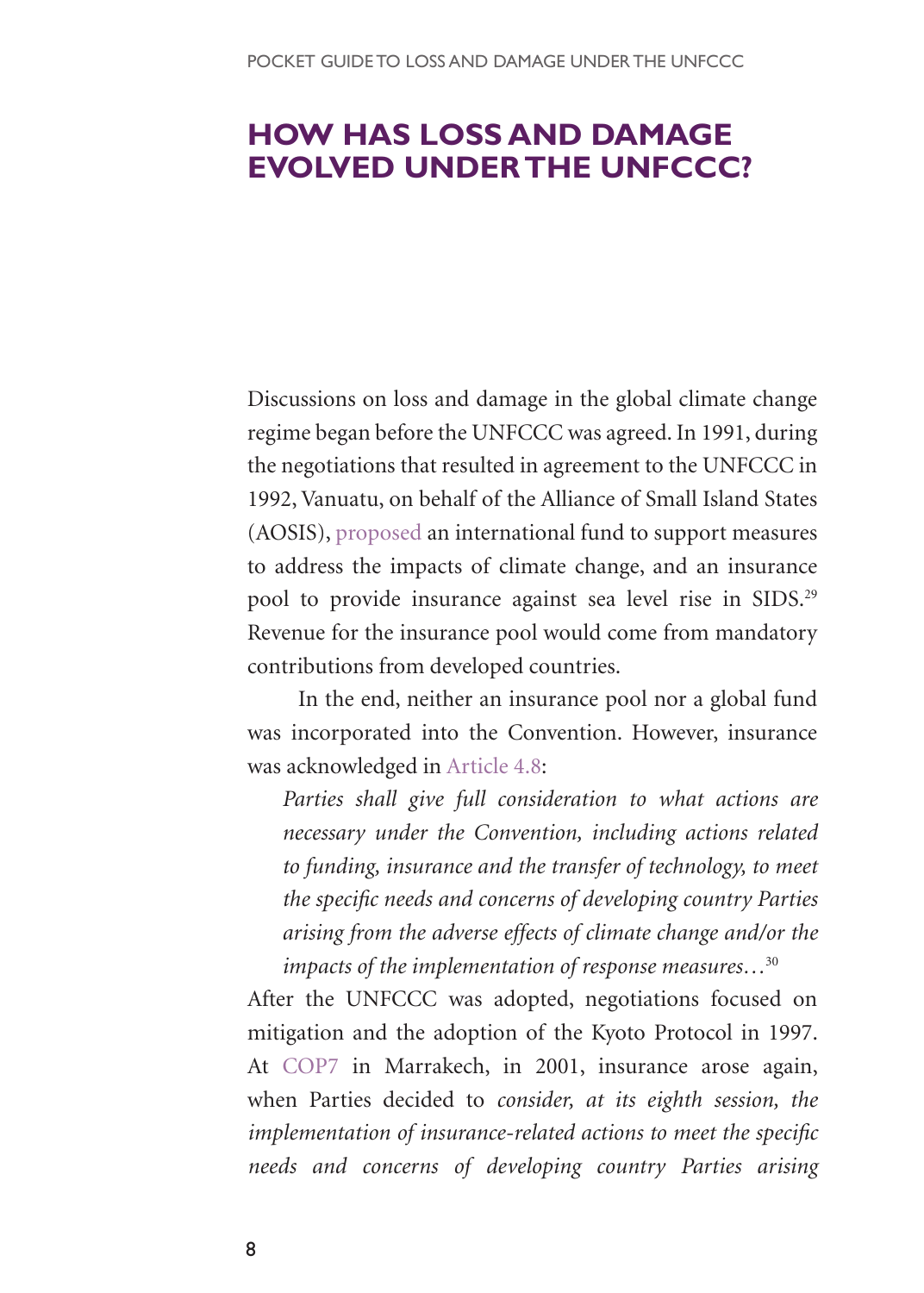*from the adverse effects of climate change.*[31](#page-71-0) In the end, there was no decision on insurance at COP8 in Delhi in 2002. However, there were two [workshops to explore insurance](https://www.mitpressjournals.org/doi/pdf/10.1162/GLEP_a_00379) in  $2003<sup>32</sup>$  accompanied by a [background paper](http://unfccc.int/files/meetings/workshops/other_meetings/application/pdf/background.pdf) that considered insurance-related actions and risk assessment in the context of the UNFCCC.[33](#page-72-0) In subsequent years there were calls for exploring insurance further and at least one call for compensation for the impacts of climate change, but nothing substantial arose from these requests.<sup>[34](#page-72-0)</sup>

It was not until [COP13](http://unfccc.int/resource/docs/2007/cop13/eng/06a01.pdf#page=3) in Bali, in 2007, that that the term loss and damage appeared explicitly for the first time in a decision, in the context of calls for enhanced action on adaptation including:

*Disaster risk reduction strategies and means to address loss and damage associated with climate change impacts in developing countries that are particularly adverse to the impacts of climate change.*[35](#page-72-0)

A subsidiary body – the Ad Hoc Working Group on Long-term Cooperative Action under the Convention (AWG-LCA) – was created to implement the Bali Action Plan. In response to a call for submissions on how the work of the AWG-LCA should be carried out, AOSIS submitted a [proposal](http://unfccc.int/files/kyoto_protocol/application/pdf/aosisinsurance061208.pdf) for a multi-window mechanism to address loss and damage from the adverse impacts of climate change in 2008.<sup>36</sup> The proposed mechanism consisted of three inter-dependent components:

- **n Insurance**, to address climate-related extreme weather events and risks to crop production, food security and livelihoods.
- **Rehabilitation and compensation**, to address progressive negative impacts that result in loss and damage.
- **n Risk management**, to promote risk assessment and risk management tools and strategies at all levels.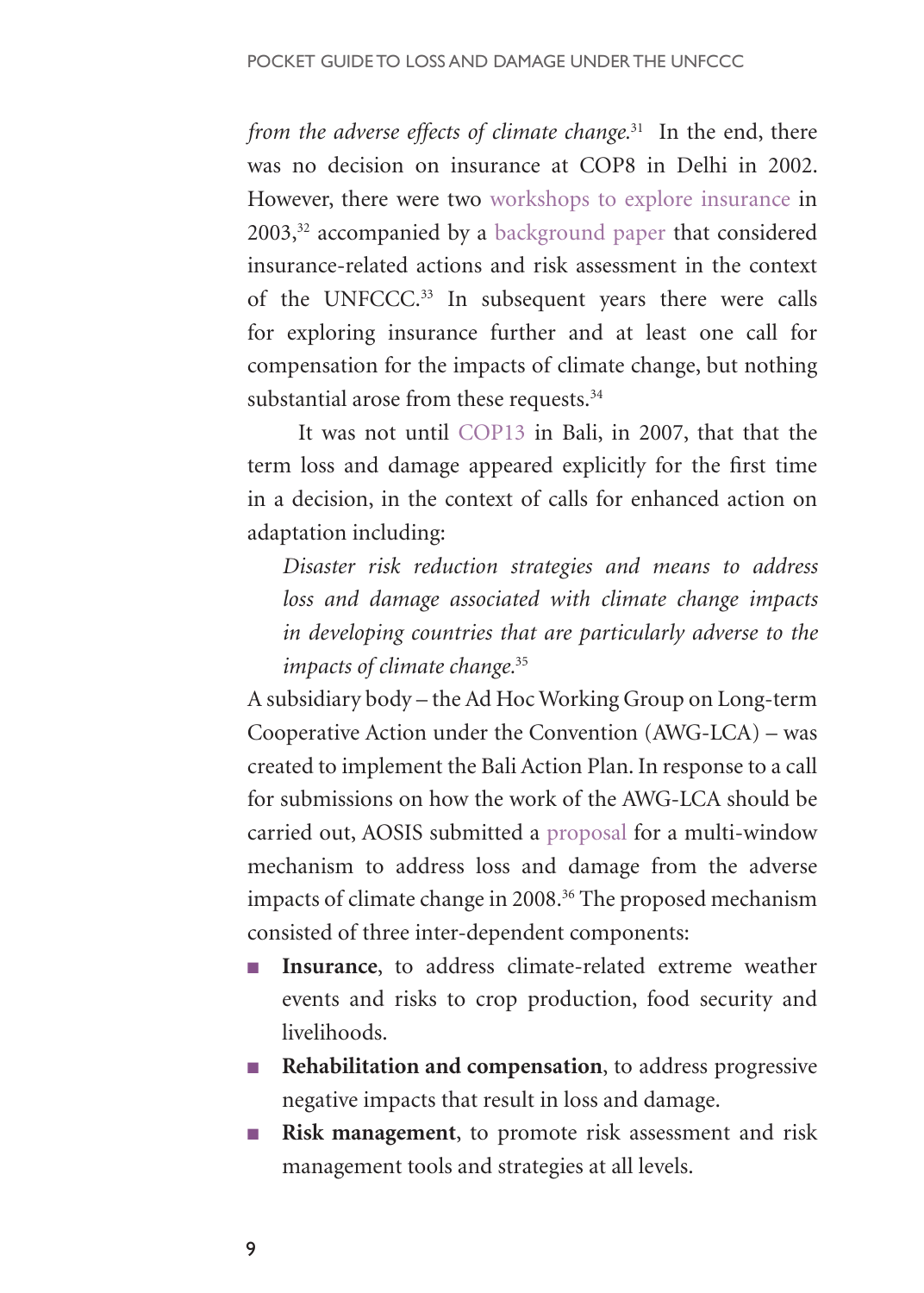This proposal was also included by AOSIS submission for a legally-binding agreement submitted in advance of COP15 in Copenhagen, in 2009. The African Group of Negotiators also included loss and damage in its proposal for a Copenhagen Agreement.<sup>37</sup>

In the wake of the failure of the Copenhagen conference to deliver a successful outcome, the next opportunity to address loss and damage came at [COP16](http://unfccc.int/resource/docs/2010/cop16/eng/07a01.pdf#page=2) in 2010, where Parties agreed to establish a work programme on loss and damage to consider approaches to address loss and damage in developing countries particularly vulnerable to the impacts of climate change[.39](#page-72-0) At the [34th session](http://unfccc.int/resource/docs/2011/sbi/eng/07.pdf) of the Subsidiary Body for Implementation (SBI) in the spring of 2011, the work programme was further differentiated into three thematic areas:[39](#page-72-0)

- <sup>n</sup> Assessing the risk of loss and damage associated with the adverse effects of climate change, and the state of current knowledge.
- <sup>n</sup> A range of approaches to address loss and damage associated with the adverse effects of climate change, including impacts related to extreme weather events and slow onset events, taking into consideration experience at all levels.
- $\blacksquare$  The role of the UNFCCC in enhancing the implementation of approaches to address loss and damage associated with the adverse effects of climate change.

At [COP17](http://unfccc.int/resource/docs/2011/cop17/eng/09a02.pdf#page=5) in Durban, Parties agreed that an international mechanism was a possible modality for addressing loss and damage. At [COP18](http://unfccc.int/resource/docs/2012/cop18/eng/08a01.pdf#page=21) in Doha in 2012, discussions focused on the role of the UNFCCC in addressing loss and damage. After extended discussions, it was decided that the role of the Convention is to:[40](#page-72-0)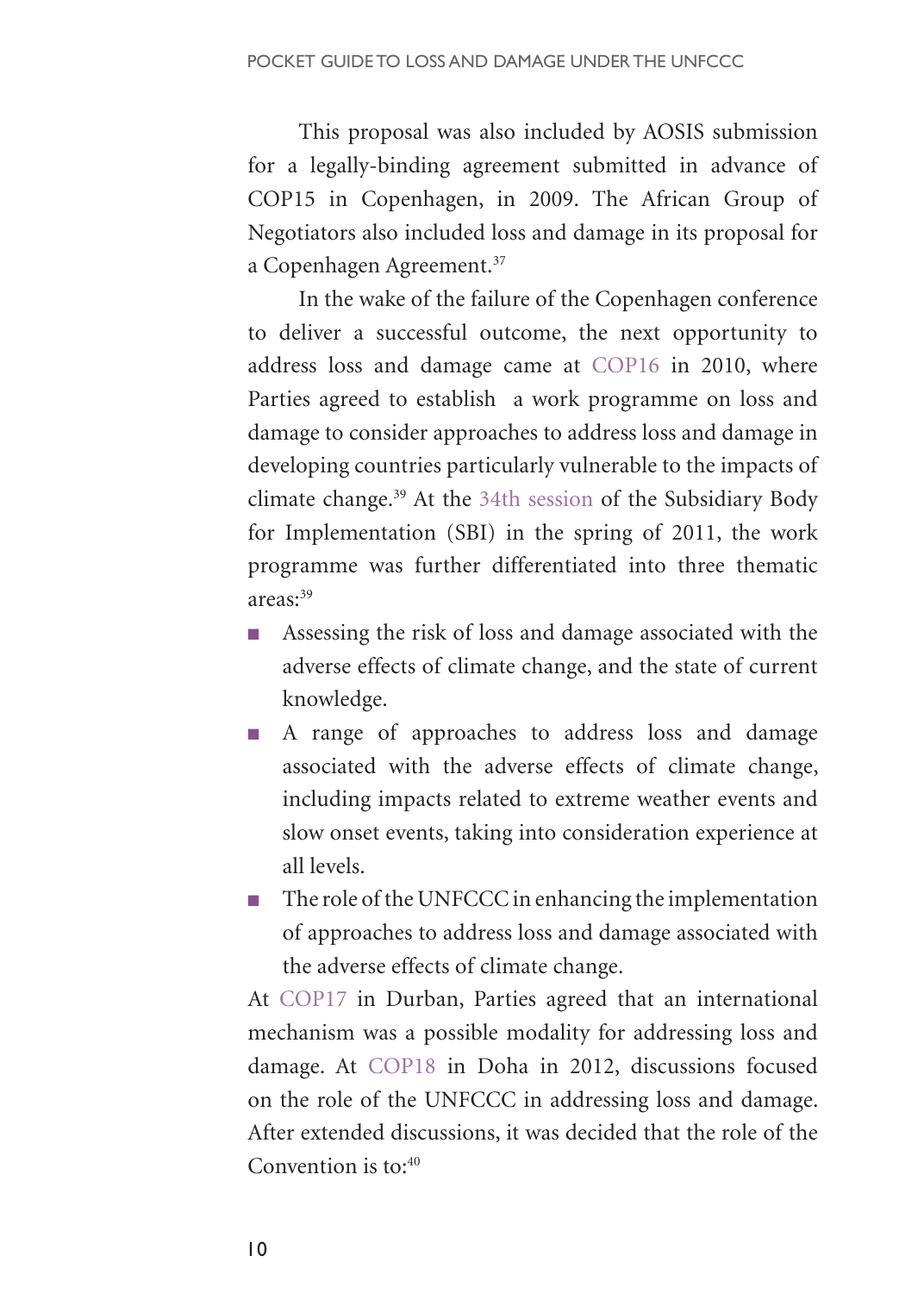- <span id="page-18-0"></span>■ Enhance knowledge and understanding of comprehensive risk management approaches to address loss and damage associated with the adverse effects of climate change, including slow onset impacts;
- <sup>n</sup> Strengthen dialogue, coordination, coherence and synergies among relevant stakeholders; and
- $\blacksquare$  Enhance action and support, including finance, technology and capacity building, to address loss and damage associated with the adverse effects of climate change.

In addition, it was decided that institutional arrangements – including an international mechanism – would be established at [COP19](http://unfccc.int/resource/docs/2013/cop19/eng/10a01.pdf#page=6) in Warsaw to help the UNFCCC carry out these functions.<sup>[41](#page-72-0)</sup>

#### **WARSAw INTERNATIONAL MECHANISM**  $\blacktriangleright$

 One of the key issues in Warsaw was whether loss and damage was part of adaptation, or beyond adaptation. In the end a compromise text was struck that recognises the synergies with adaptation but acknowledges that loss and damage involves more than can be addressed by adaptation.<sup>[42](#page-72-0)</sup> The WIM was established under the Cancun Adaptation Framework, but it was decided that a review of the WIM would take place in 2016 at COP22, including of its mandate, structure and effectiveness.

After two weeks of intense negotiations at COP19, the [Warsaw international mechanism for loss and damage](http://unfccc.int/adaptation/workstreams/loss_and_damage/items/8134.php)  [associated with climate change impacts \(](http://unfccc.int/adaptation/workstreams/loss_and_damage/items/8134.php)WIM) was established, to *address loss and damage associated the impacts of climate change in developing countries particularly vulnerable to the adverse effects of climate change.*[43](#page-72-0) The functions of the Mechanism are elaborated in **Box 1**.

The WIM is overseen by an [Executive Committee](http://unfccc.int/adaptation/groups_committees/loss_and_damage_executive_committee/items/7543.php) or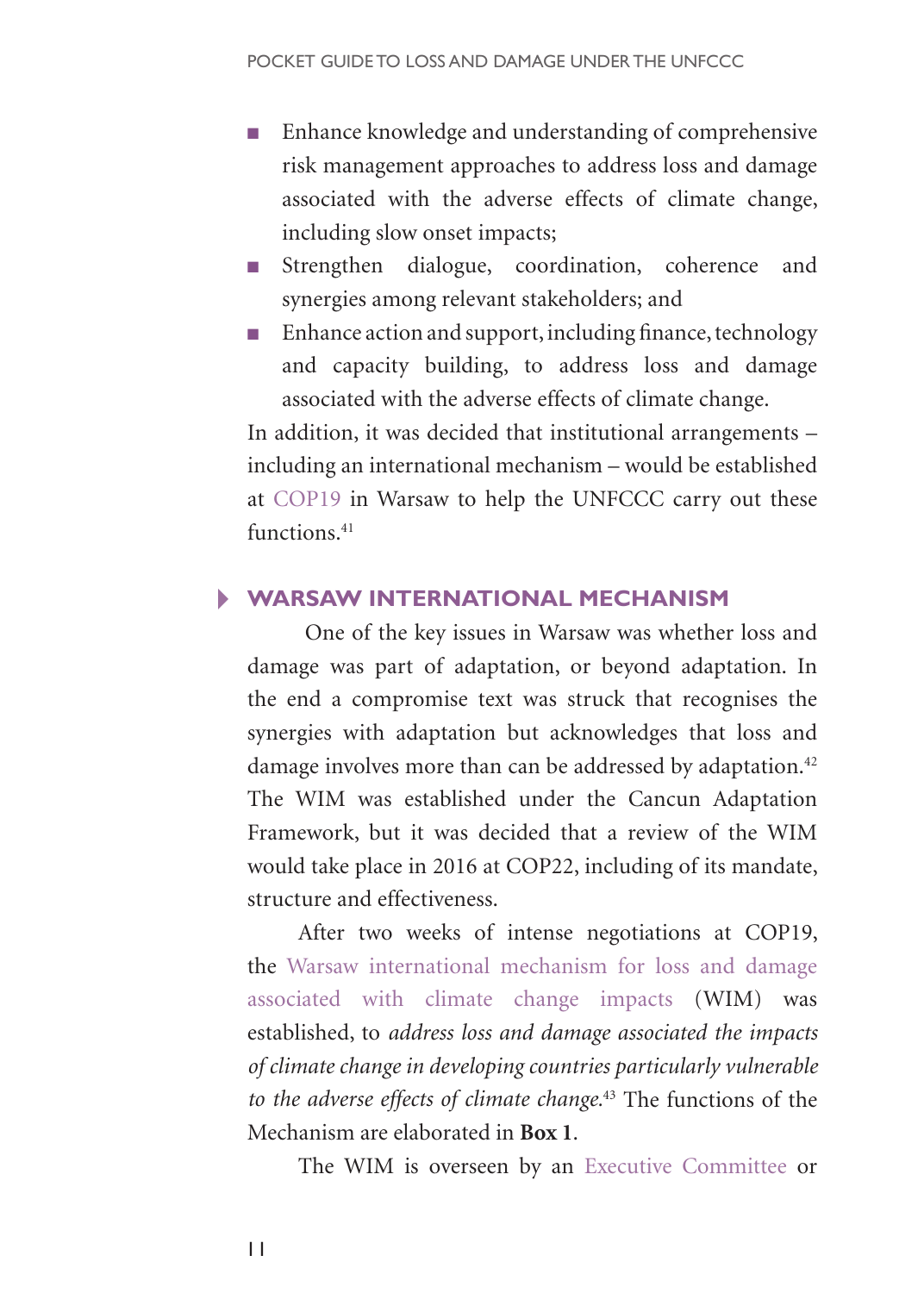#### **BOX 1: Functions of the WIM**

The functions of the WIM from Decision 2/CP.19 and following from discussions in Doha were determined to be:

- 1) **Enhancing knowledge and understanding of comprehensive risk management approaches to address loss and damage** associated with the adverse effects of climate change, including slow onset impacts, by facilitating and promoting:
- a. Action to address gaps in the understanding of, and expertise in, approaches to address loss and damage associated with the adverse effects of climate change, including, inter alia, the areas outlined in [Decision 3/CP.18, paragraph 7\(a](http://unfccc.int/resource/docs/2012/cop18/eng/08a01.pdf#page=21));
- b. Collection, sharing, management and use of relevant data and information, including gender-disaggregated data; and
- c. Provision of overviews of best practices, challenges, experiences and lessons learned in approaches to address loss and damage.
- 2) **Strengthening dialogue, coordination, coherence and synergies** among relevant stakeholders by:
	- a. Providing leadership and coordination and, as and where appropriate, oversight under the Convention, on the assessment and implementation of approaches to address loss and damage associated with the impacts of climate change from extreme events and slow onset events associated with the adverse effects of climate change; and
- b. Fostering dialogue, coordination, coherence and synergies among all relevant stakeholders, institutions, bodies, processes and initiatives outside the Convention.
- 3) **Enhancing action and support**, including finance, technology and capacity building, to address loss and damage associated with the adverse effects of climate change, so as to enable countries to undertake actions pursuant to Decision 3/CP.18, paragraph 6, including by:
- a. Providing technical support and guidance on approaches to address loss and damage associated with climate change impacts, including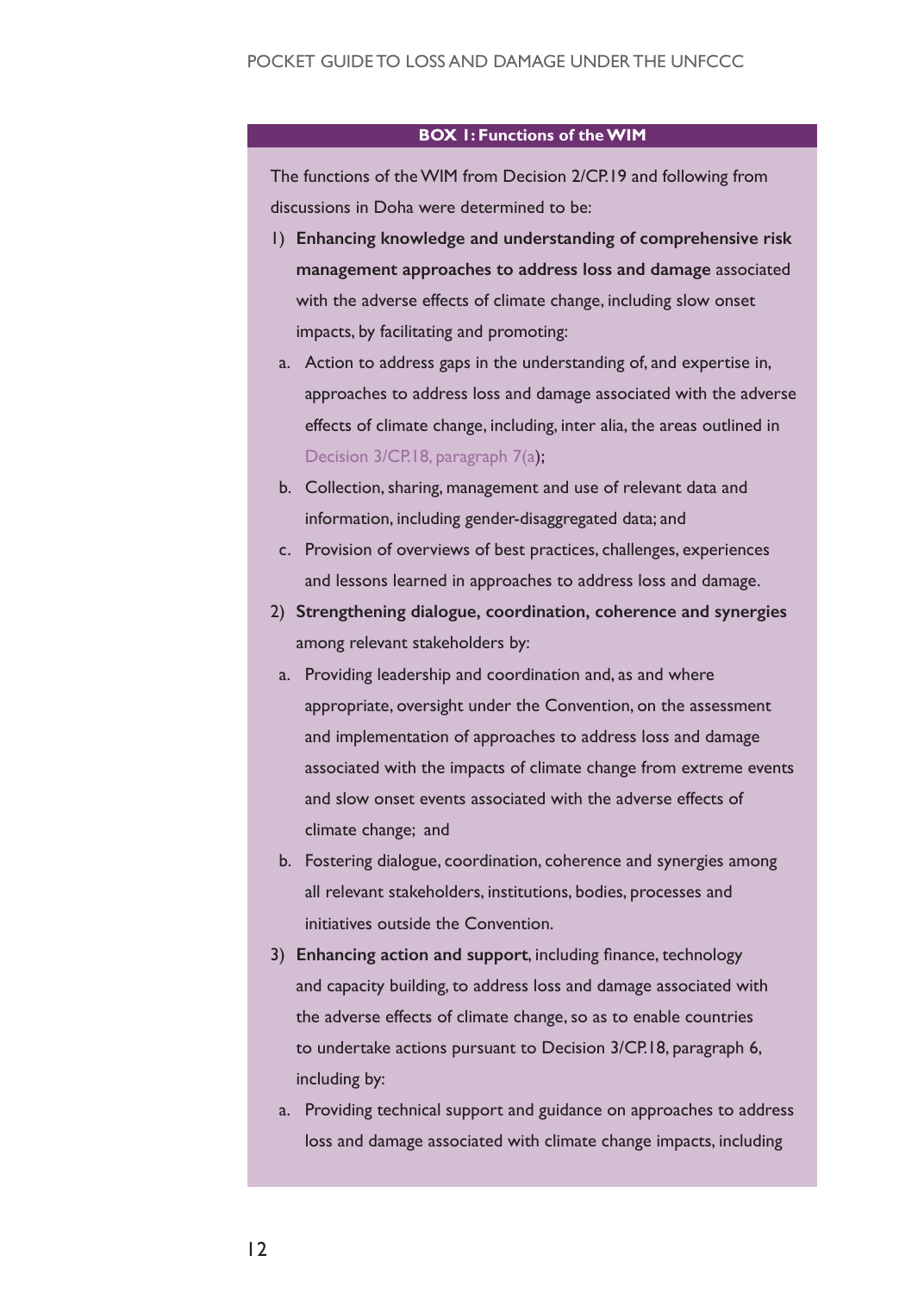extreme events and slow onset events;

- <span id="page-20-0"></span>b. Providing information and recommendations for consideration by the COP when providing guidance relevant to reducing the risks of loss and damage and, where necessary, addressing loss and damage, including to the operating entities of the financial mechanism of the Convention, as appropriate;
- c. Facilitating the mobilisation and securing of expertise, and enhancement of support, including finance, technology and capacity building, to strengthen existing approaches and, where necessary, facilitate the development and implementation of additional approaches to address loss and damage associated with climate change impacts, including extreme weather events and slow onset events[.44](#page-73-0)

ExCom, whose official mandate is to guide the implementation of the functions of the WIM. The Committee is comprised of 20 members – ten from Annex I (developed) countries, and ten from non-Annex I (developing) countries.

The ExCom meets twice a year to discuss the implementation of its workplan. These meetings are where the substantive discussions on loss and damage take place.

## **WHAT DOES THE PARIS OUTCOME INCLUDE**  4**ON LOSS AND DAMAGE?**

In the run up to [COP21](http://unfccc.int/resource/docs/2015/cop21/eng/10a01.pdf#page=2) in Paris, loss and damage was a contentious and highly political issue. Many developed countries did not want to see loss and damage in the Agreement, while developing countries needed the Agreement to address loss and damage, particularly after the IPCC's [Fifth](https://www.ipcc.ch/report/ar5/)  [Assessment Report](https://www.ipcc.ch/report/ar5/) predicted increased warming and rising impacts.

In the end, loss and damage was treated separately from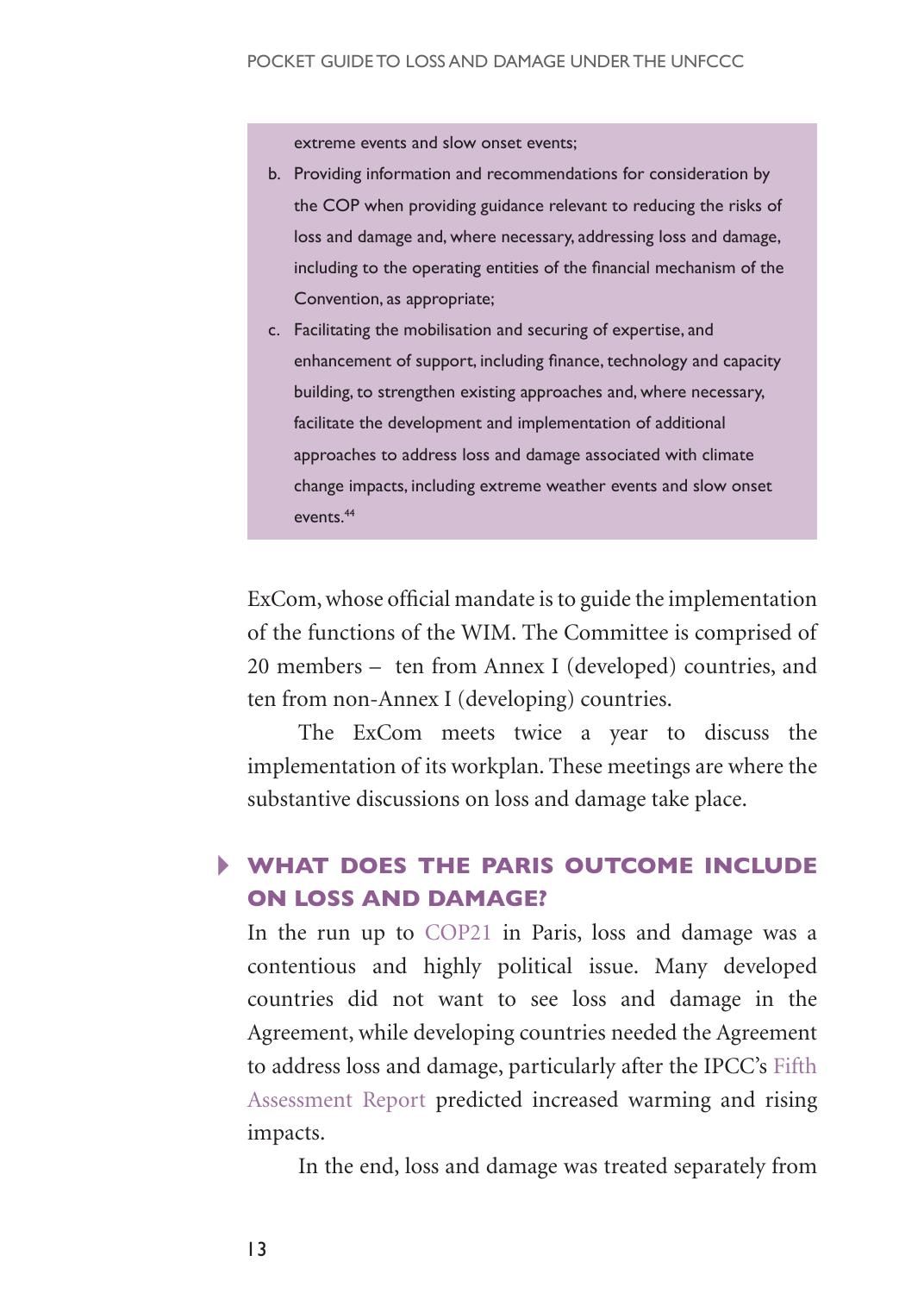adaptation and included as a stand-alone article (Article 8). As part of the 'deal' for this treatment, an 'exclusion clause' was included in [Decision 1/CP.21](https://unfccc.int/resource/docs/2015/cop21/eng/10a01.pdf), which indicates that Article 8 does not serve as a basis for any liability or compensation.

The WIM was established as the overarching body on loss and damage under the Paris Agreement and subject to the authority and guidance of the Conference of the Parties serving as the meeting of the Parties to the Paris Agreement (CMA). The body is currently under the authority of the COP as a joint agenda item under both the SBI and the Subsidiary Body for Technological and Scientific Advice (SBSTA). Once the Paris Agreement is implemented, the WIM will serve both the UNFCCC and the Paris Agreement, and will be accountable to both the COP and the CMA. That said, guidance from the CMA may take precedence over COP decisions.

The Paris outcome on loss and damage also strengthened the WIM. In [Decision 1/CP.21](https://unfccc.int/resource/docs/2015/cop21/eng/10a01.pdf) the ExCom was requested to establish a clearing house for risk transfer to *serve as a repository of information on insurance and risk transfer, in order to facilitate the efforts of Parties to develop and implement risk management strategies*, [45](#page-73-0) now known as the [Fiji Clearing](http://unfccc-clearinghouse.org)  [House for Risk Transfer](http://unfccc-clearinghouse.org).

The ExCom was also asked to establish a [Task Force](http://unfccc.int/adaptation/groups_committees/loss_and_damage_executive_committee/items/9978.php)  [on Displacement](http://unfccc.int/adaptation/groups_committees/loss_and_damage_executive_committee/items/9978.php) *to develop recommendations for integrated approaches to avert, minimize and address displacement related to the adverse impacts of climate change.*[46](#page-73-0) Both the Fiji Clearing House for Risk Transfer and the Task Force on Displacement have now been operationalised.

Loss and damage is also increasing being raised in discussions under the Ad-hoc Working Group on the Paris Agreement (APA) – including in discussions on transparency and the global stocktake. This is being driven by both evidence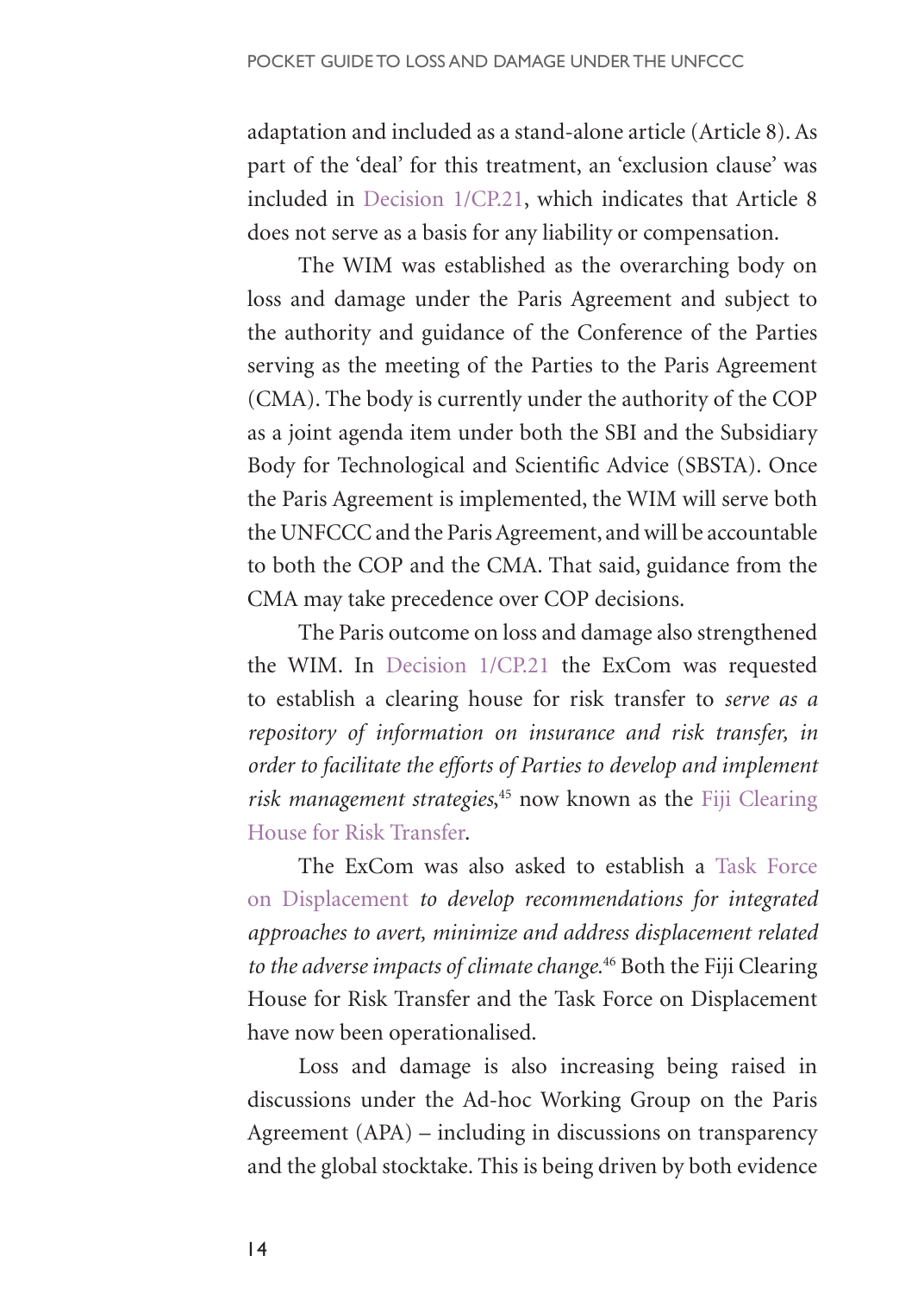of loss and damage today and predictions of loss and damage in the future, particularly given a lack of both historical and current mitigation ambition.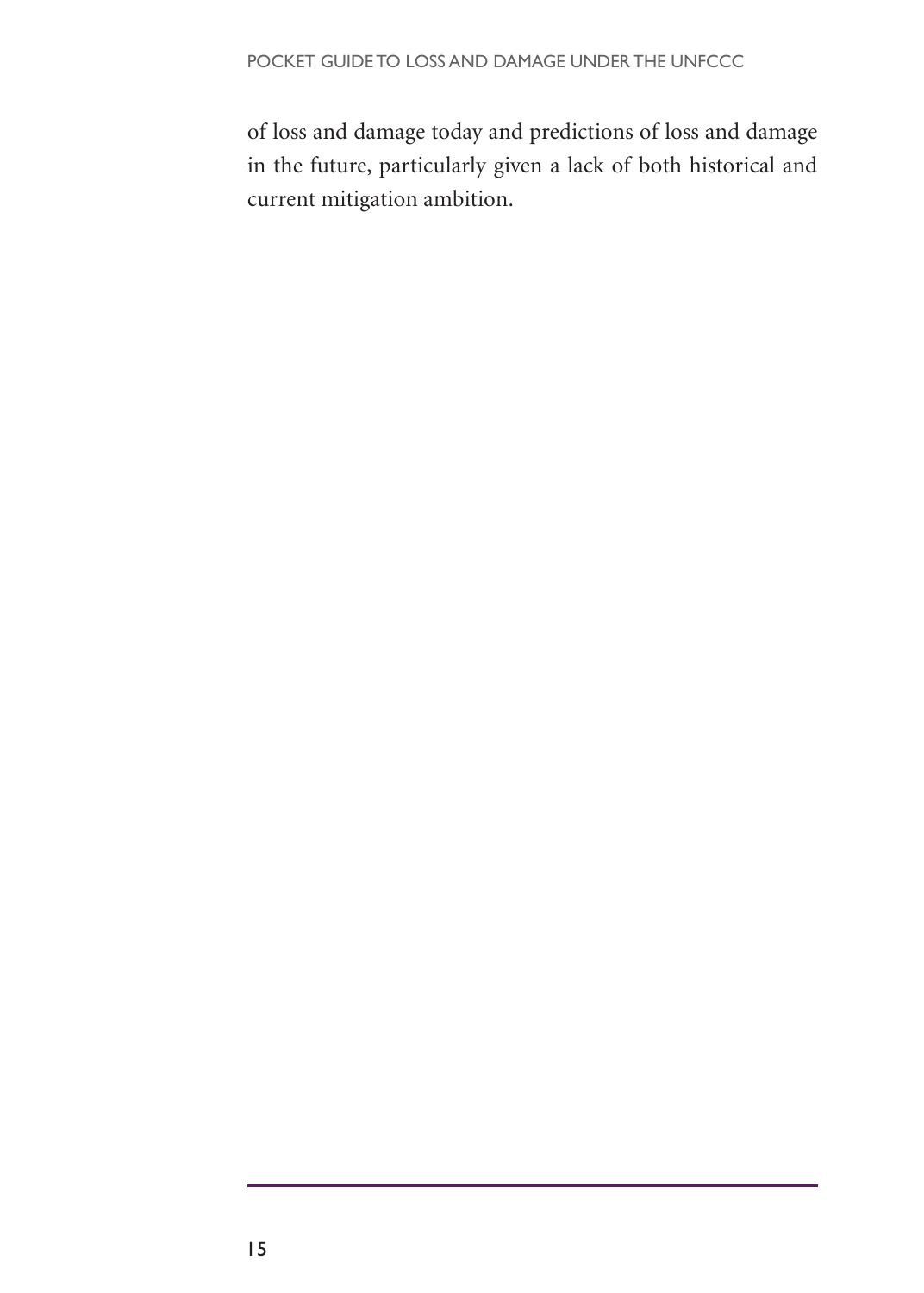# <span id="page-23-0"></span>TIMELINE

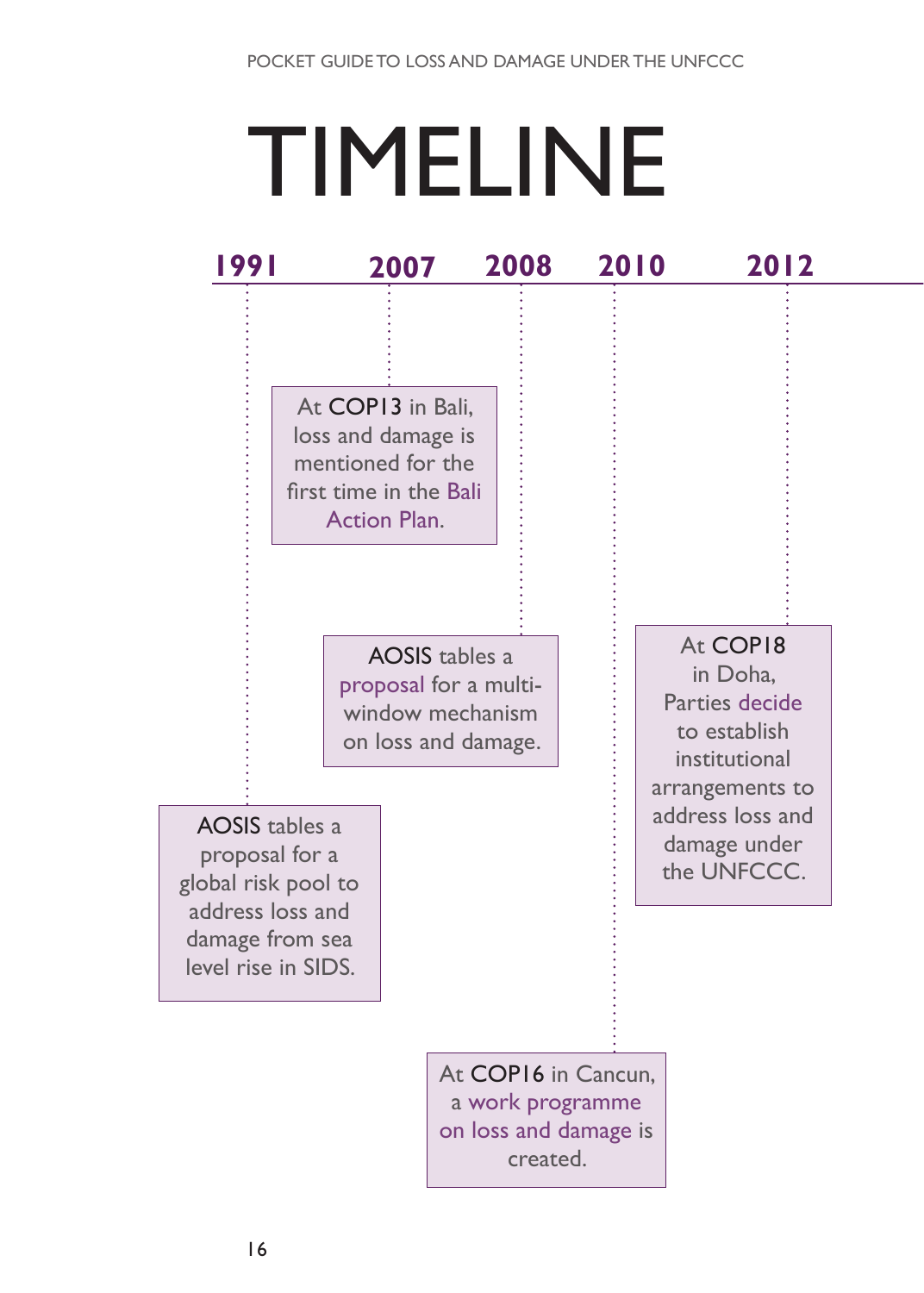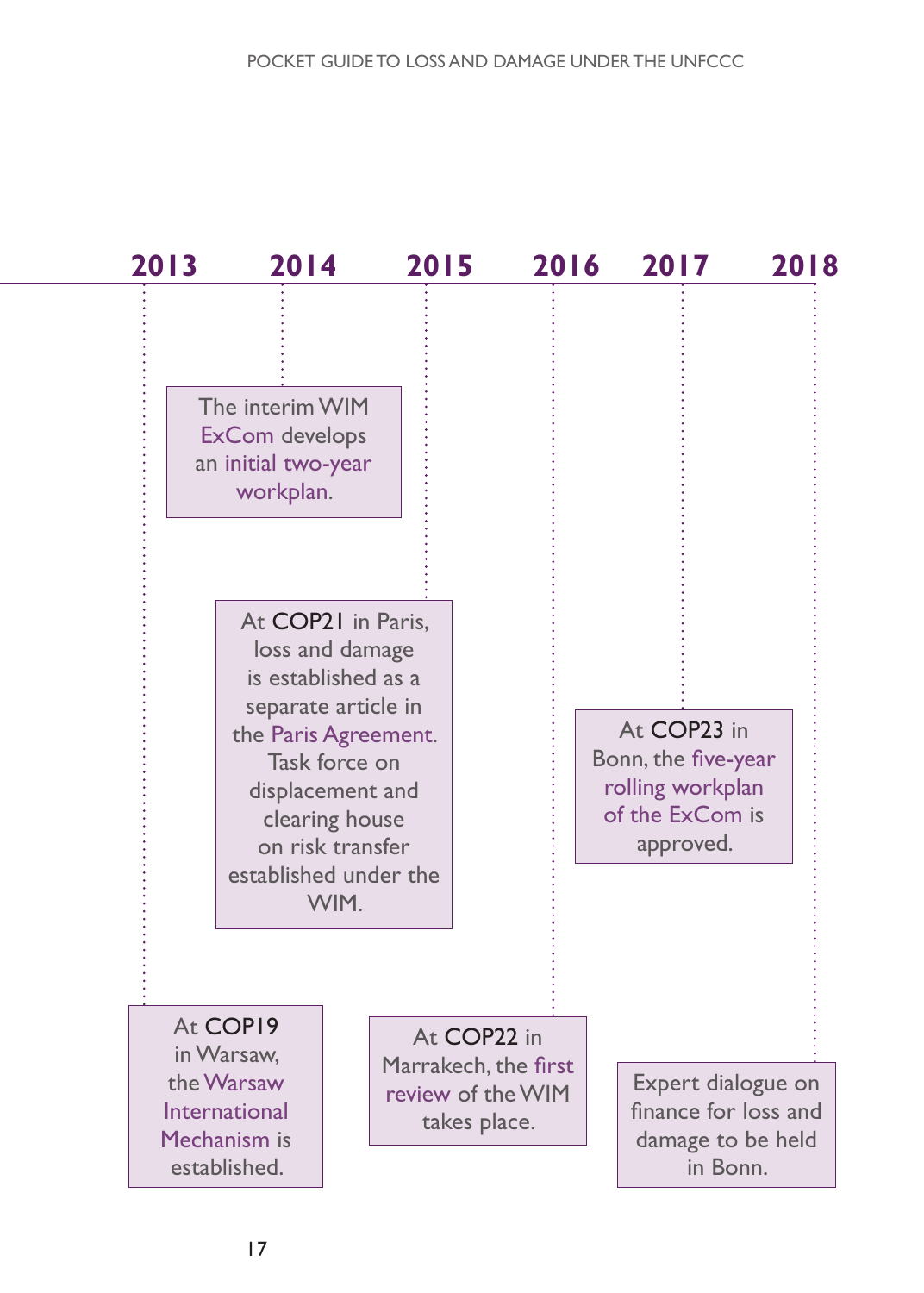## <span id="page-25-0"></span>**DOESTHE PARIS OUTCOME RULE OUT COMPENSATION AND LIABILITY FOR LOSS AND DAMAGE?**

Legal interpretations of the "exclusion clause" in [Decision 1/](https://unfccc.int/resource/docs/2015/cop21/eng/10a01.pdf) [CP.21](https://unfccc.int/resource/docs/2015/cop21/eng/10a01.pdf) vary. Some [legal scholars](http://onlinelibrary.wiley.com/store/10.1111/reel.12172/asset/reel12172.pdf?v=1&t=jeh3ipa9&s=09ebba8495bbdab1879942e78921325547487057) have concluded that *all options remain for the development of a system under the climate regime that can address the underlying concerns raised by small island developing states (SIDS) and others in calling for a system of compensation and liability.*[47](#page-73-0) Several proposals for compensation frameworks have been put forth since COP21.[48](#page-73-0) It has also been argued that the exclusion clause is contained within a COP decision, and would need to have been put forth by the CMA, as its governing body, in order to apply to the Paris Agreement.<sup>[49](#page-73-0)</sup>

Compensation could also be sought within other international legal frameworks. The governments of Nauru, the Marshall Islands, and Tuvalu have all declared that in agreeing to Decision 1/CP.21 they do not renounce their rights under others laws, including international laws.<sup>[50](#page-73-0)</sup> It has been argued that under the no-harm rule, widely recognised under international law, [states are obligated to prevent loss and](http://assets.wwf.org.uk/downloads/beyond_adaptation_lowres.pdf)  [damage](http://assets.wwf.org.uk/downloads/beyond_adaptation_lowres.pdf) and minimise the risk of loss and damage to other states.<sup>51</sup>

The fact remains that developing countries face debilitating losses from climate impacts, which they cannot possibly bear on their own. For instance, the Government of Kiribati [purchased land](http://www.theguardian.com/environment/2014/jul/01/kiribati-climate-change-fiji-vanua-levu) on Vanua Levu, Fiji's second largest island, in 2014 at a cost of US\$ 8.77 million in anticipation that its entire citizenry of 100,00 people spread over 33 islands may need to relocate in the near future due to impacts of sea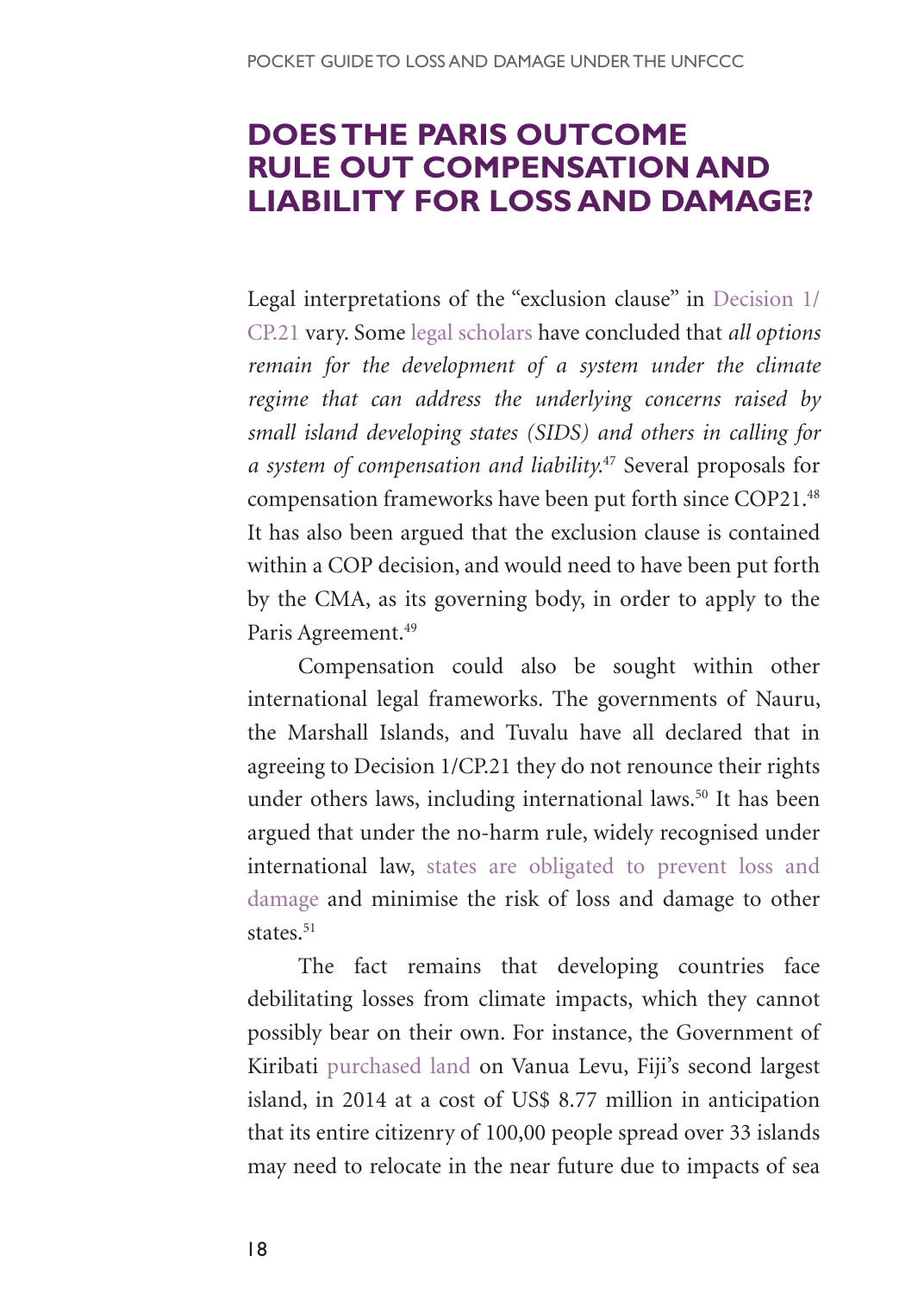level rise[.52](#page-73-0) Relocating all its citizens to the purchased territory – located 2,000 km away from Kiribati – will be an expensive undertaking that the Government of Kiribati will not be able to bear.

There are a number of on-going cases currently being considered in courts around the world. In early 2015 [Saul](https://www.boell.de/sites/default/files/report-climate-justice-2016.pdf)  [Luciano Lliuya,](https://www.boell.de/sites/default/files/report-climate-justice-2016.pdf) a Peruvian farmer brought a case against RWE, a German utility cost seeking US\$ 21,000, a fraction of the costs of protecting his village from flooding due to the overflow of glacial lakes.<sup>53</sup> In November of 2017 a German [court](https://www.theguardian.com/world/2017/nov/14/peruvian-farmer-sues-german-energy-giant-rwe-climate-change) determined that the case had merit and could therefore proceed[.54](#page-73-0) Cases are also being brought against states. In 2015, in [a case](http://www.urgenda.nl/en/climate-case/legal-documents.php) brought by Urgenda, a Dutch NGO, and 900 Dutch citizens against the Dutch government, a court ruled that a causal link exists between Dutch emissions, global climate change and its impacts exist, and the Netherlands must do more to avert loss and damage from climate change impacts.<sup>[55](#page-73-0)</sup>

It has been argued that as a result of historical emissions developed countries have amassed an emissions debt (leaving very little of the atmospheric space for developing countries to develop); an adaptation debt (by disproportionately contributing to the impacts to which developing countries must adapt to); and a loss and damage debt in the cases in which no amount of adaptation will avoid impacts of climate change.[56](#page-74-0)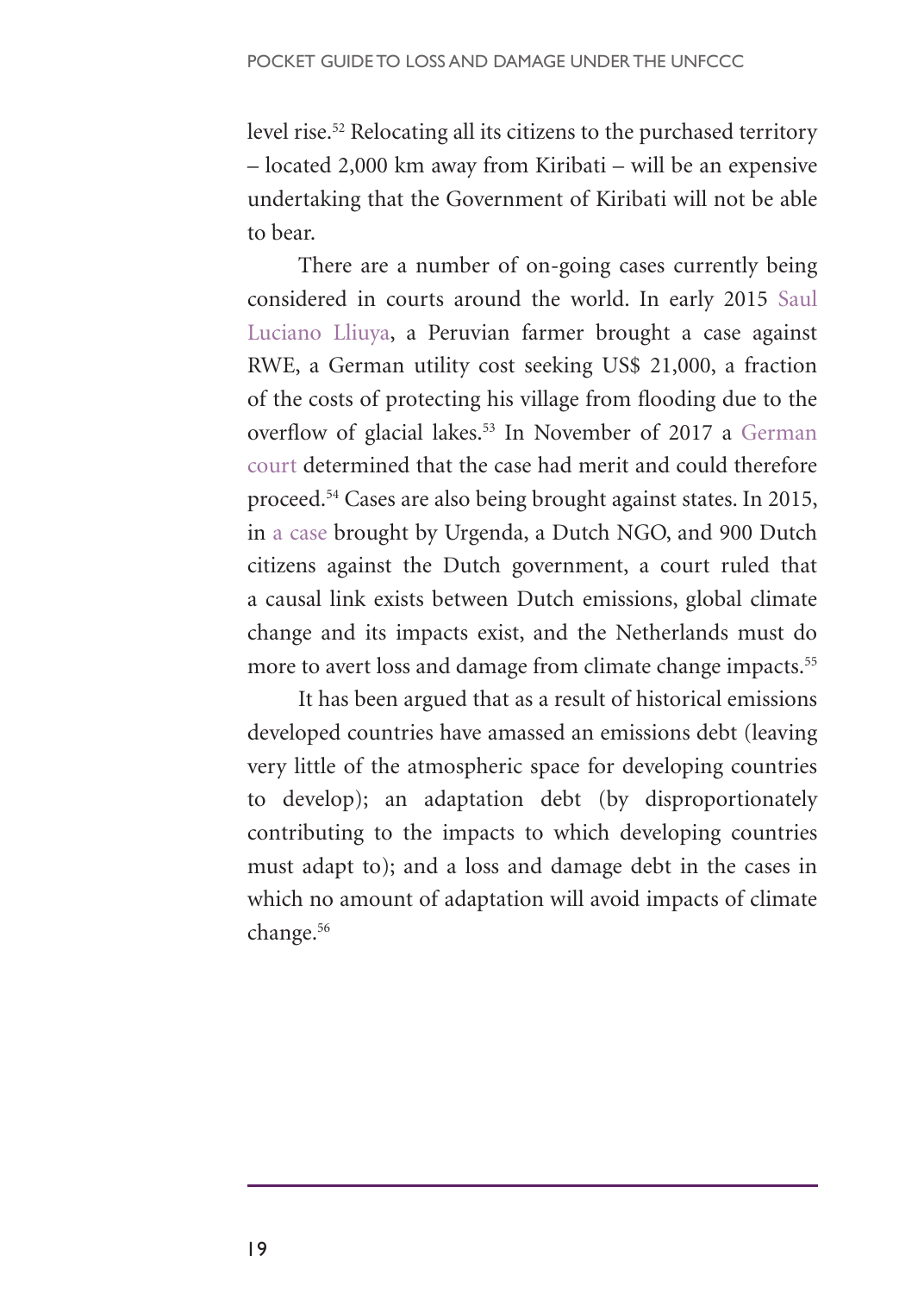# <span id="page-27-0"></span>**WHEN CAN LOSS AND DAMAGE BE ATTRIBUTED TO CLIMATE CHANGE?**

The fact that anthropogenic climate change is taking place is now well established by scientists. The IPCC's [Fifth Assessment](https://www.ipcc.ch/report/ar5/)  [Report](https://www.ipcc.ch/report/ar5/) maintains that it is extremely unlikely that the increase in global temperatures observed since the 1880s would have occurred without anthropogenic greenhouse gas emissions. Studies have also linked the rise in anthropogenic greenhouse gas emissions to the rise in regional temperatures and global sea levels.<sup>57</sup> But can loss and damage caused by individual slow onset or extreme events be attributed to climate change?

In theory, to do so will require a causal chain from emissions of greenhouse gases to impacts, or losses and damages, and then the individual event must be linked to anthropogenic climate change.<sup>58</sup> In practice, however, this is easier said than done, as there could be many drivers of risk.<sup>[59](#page-74-0)</sup> Some slow onset events such as increasing temperatures, sea level rise, and glacial retreat can be more easily attributed to anthropogenic climate change.<sup>60</sup> Others, such as salinisation and the loss of biodiversity, are more difficult to attribute.

It is even more complex to attribute extreme weather events, such as heatwaves, droughts and floods, to anthropogenic climate change.[61](#page-74-0) However, the IPCC agrees that anthropogenic climate change is causing extreme weather events to increase in both magnitude and frequency.<sup>[62](#page-74-0)</sup> Increasingly, attribution science is able to indicate the extent to which anthropogenic climate change increased the probability of an event, referred to as probabilistic attribution.<sup>63</sup> Scientists are better able to determine the extent to which some events,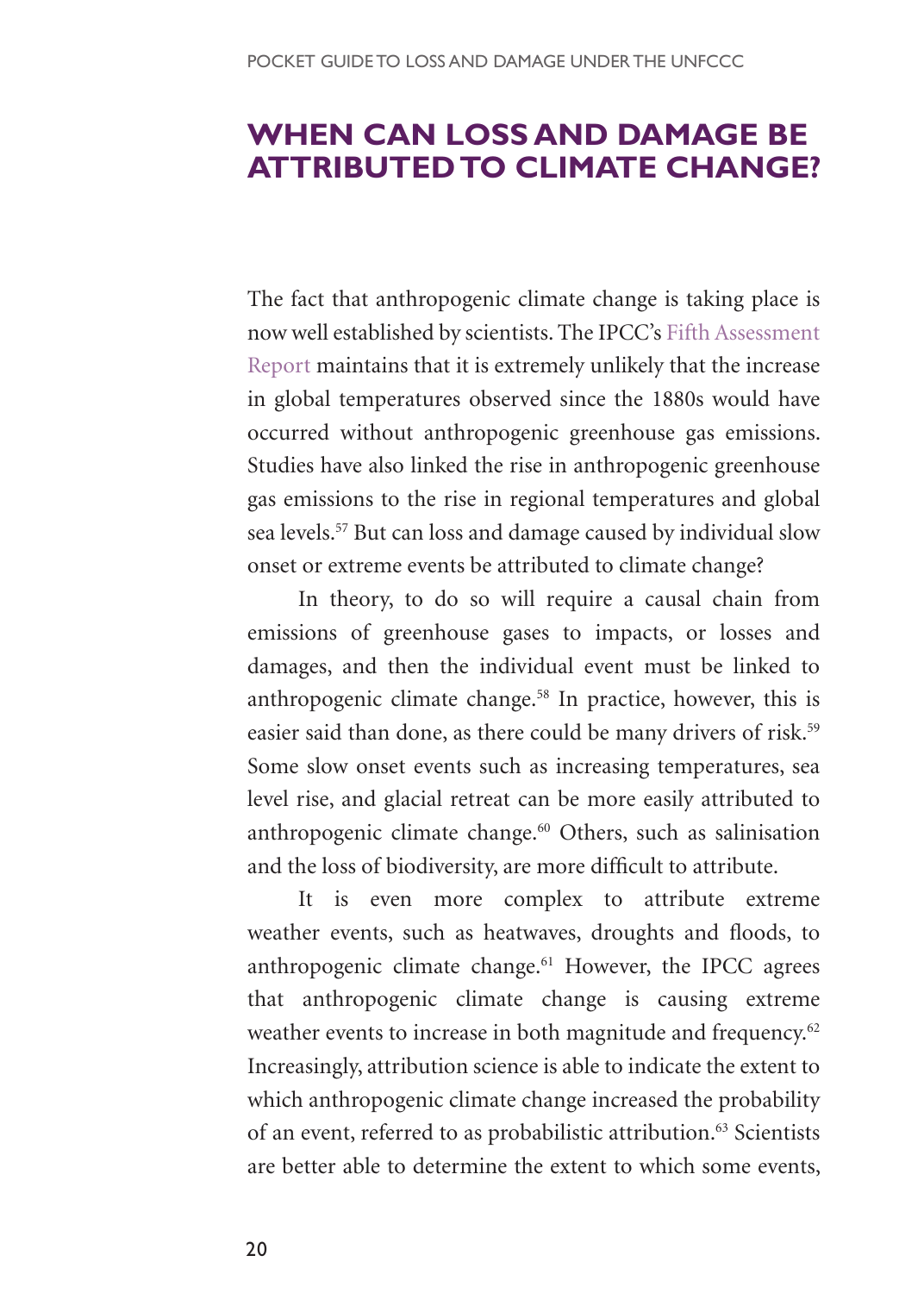such as heatwaves and precipitation-related events, were made more likely by anthropogenic climate change than others[.64](#page-74-0) Probabilistic attribution is still difficult to establish for hurricanes, however. That said, attribution science is quickly evolving.[65](#page-74-0) A 2016 study found, with 95% probability, that at least half of the flooding that has occurred within the US over the past ten years would not have occurred without anthropogenic climate change.<sup>[66](#page-75-0)</sup>

There remain many challenges even with observing changes in extreme events, such as greater frequency or higher magnitude. The availability and quality of data varies, and significant data gaps exist.<sup>67</sup> Unsurprisingly, more data is available in developed than developing countries.<sup>68</sup>

As attribution science has evolved, both moral and legal questions about the need to establish attribution have been raised over the past decade. It has been argued that attribution of climate-related hazards to anthropogenic climate change should not be a pre-requisite for global action to ensure that developing countries have support to address loss and damage.<sup>69</sup> Many have argued that the international community is ethically obliged to help developing countries build resilience to climate change, including by helping to build their capacities to address climate change.<sup>70</sup> As such, support should be provided to help vulnerable countries and communities address loss and damage regardless of whether they can be attributed to anthropogenic climate change.<sup>71</sup> In fact, Article 8.3 of the Paris Agreement provides for enhancing action and support on loss and damage on a cooperative and facilitative basis, and it follows that attribution should not be a necessary precondition for international cooperation.[72](#page-75-0)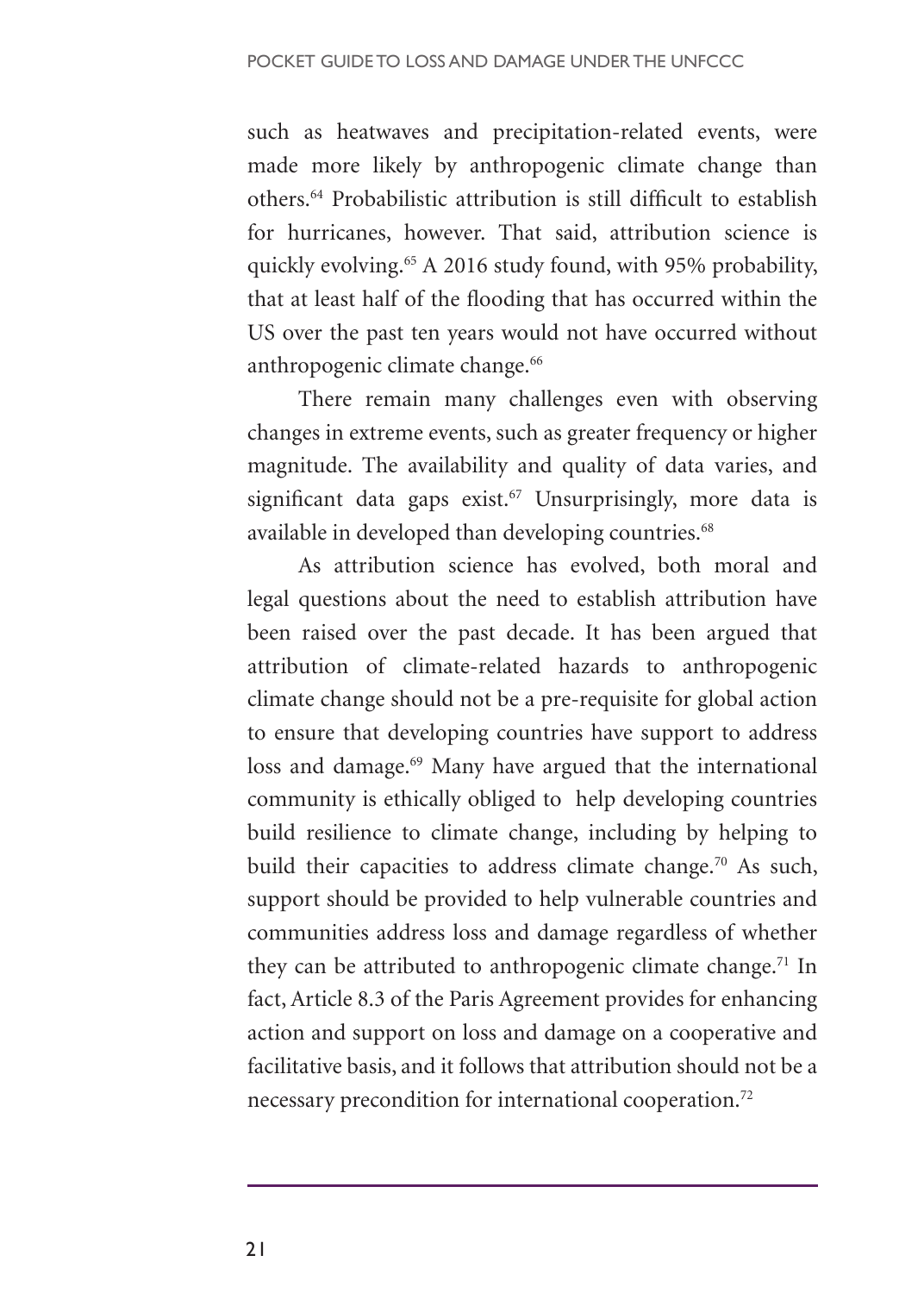# <span id="page-29-0"></span>**WHAT HASTHE WIM WORKED ON, AND WHAT WILL IT DO IN FUTURE?**

The WIM initially focused on a [two-year workplan](http://unfccc.int/adaptation/workstreams/loss_and_damage/items/8805.php), which concluded in 2017. The body's structure, mandate and effectiveness came up for [review in 2016](http://unfccc.int/resource/docs/2016/sb/eng/l09.pdf) at COP22 in Marrakech – before the initial two-year workplan period ended and work on the plan was completed, but after the Paris Agreement was adopted.[73](#page-75-0) 

In a [report to the COP](http://unfccc.int/files/meetings/marrakech_nov_2016/in-session/application/pdf/sbi45_wim_excom_oral_report.pdf) during this review, the ExCom highlighted progress on a number of elements of the work plan, including agreeing terms of reference for the task force on displacement to deliver their recommendations by COP24; setting up expert groups on facilitating support; closer collaboration with the [Standing Committee on Finance](http://unfccc.int/cooperation_and_support/financial_mechanism/standing_committee/items/6877.php) and [Technology Executive Committee;](http://unfccc.int/ttclear/tec) and [knowledge products](http://unfccc.int/adaptation/groups_committees/loss_and_damage_executive_committee/items/10001.php)  on slow onset events, NELD, financial instruments, and displacement.

A key issue for the 2016 review was that of making a clear distinction between adaptation and loss and damage. The WIM was established under the Cancun Adaptation Framework – an adaptation framework – but on the understanding that the placement would be reviewed at a later date. However, the issue was complicated by the fact that the WIM now serves both the COP and the CMA, following the ratification of the Paris Agreement. Legal interpretations of how Article 8 of the Paris Agreement affects the placement of the WIM therefore remain unsettled.

Another key issue for the 2016 review was the call for strengthening and enhancing the WIM to better support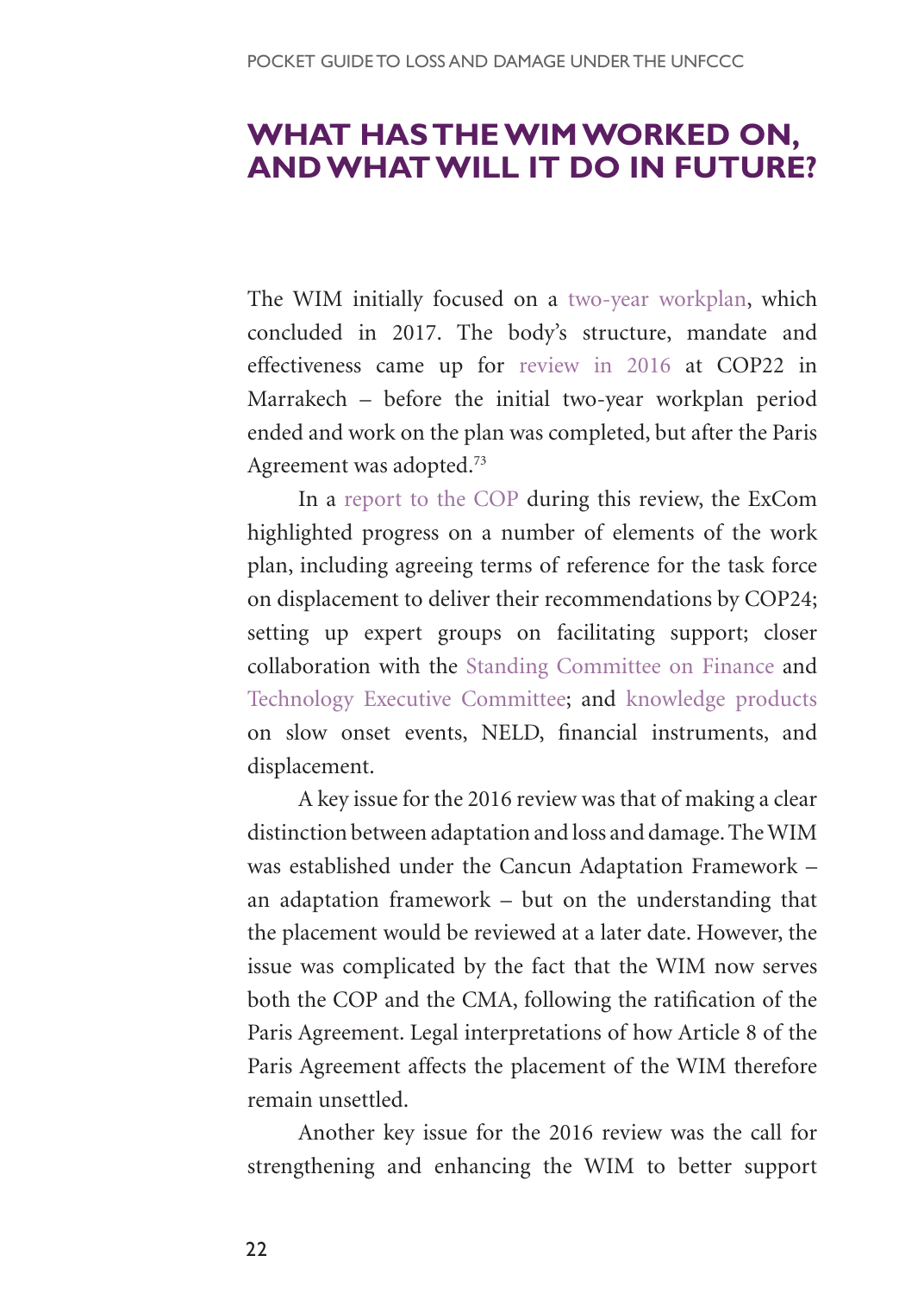developing countries in addressing loss and damage. Specifically, developing countries argued that more focus was needed on the third function of the WIM – enhancing action and support from developed countries. As a result, the ExCom was asked to include a strategic workstream on enhancing action and support, including finance, technology and capacity building, to address loss and damage in its fiveyear rolling workplan.[74](#page-75-0)

It was also agreed that the implementation of activities that were not concluded from the ExCom's initial two-year workplan would be taken up within its [five-year rolling](http://unfccc.int/resource/docs/2017/sb/eng/01a01e.pdf)  [workplan,](http://unfccc.int/resource/docs/2017/sb/eng/01a01e.pdf) [75](#page-75-0) developed during the course of 2017 and implemented from 2018. The five-year rolling workplan calls for enhanced cooperation and facilitation in relation to the following five strategic workstreams:

- Slow onset events.
- Non-economic losses.
- $\Box$  Comprehensive risk management approaches, including assessment, reduction, transfer, and retention.
- <sup>n</sup> Human mobility, including migration, displacement and planned relocation.
- Action and support, including finance, technology and capacity-building.

The workplan identifies concrete activities to be implemented in 2018 and 2019 and outlines priority activities to be implemented from 2019 to 2021. However, the COP23 decision also gives the ExCom the flexibility to prioritise activities, include emerging issues, and allow for the consideration of timely issues and emerging and urgent needs.[76](#page-76-0) The ExCom is expected to assess progress of the implementation of the workplan in 2020, and regularly thereafter.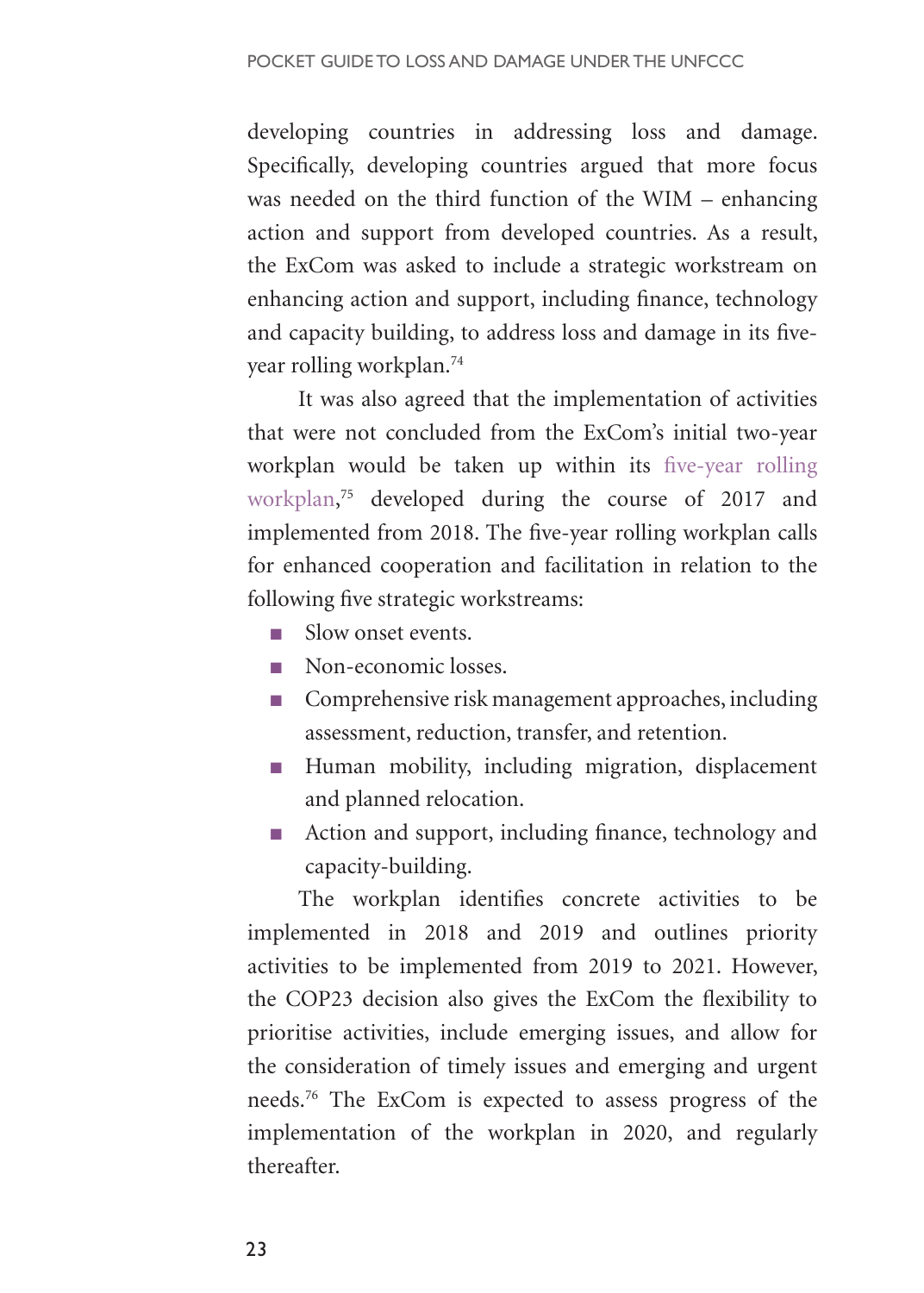The ExCom also has the mandate to develop expert groups, sub-committees, panels, thematic advisory groups or task-focused ad hoc working groups to help it guide the implementation of the WIM.<sup>77</sup> Currently these include an [expert group on non-economic losses \(NELs\),](http://unfccc.int/adaptation/groups_committees/loss_and_damage_executive_committee/items/9694.php) a [technical](http://unfccc.int/adaptation/groups_committees/loss_and_damage_executive_committee/items/9977.php) [expert group on comprehensive risk management approaches](http://unfccc.int/adaptation/groups_committees/loss_and_damage_executive_committee/items/9977.php), and a [task force on displacement.](http://unfccc.int/adaptation/groups_committees/loss_and_damage_executive_committee/items/9978.php) The [Fiji Clearinghouse for](http://unfccc-clearinghouse.org/) [Risk Transfer](http://unfccc-clearinghouse.org/) is also overseen by the ExCom.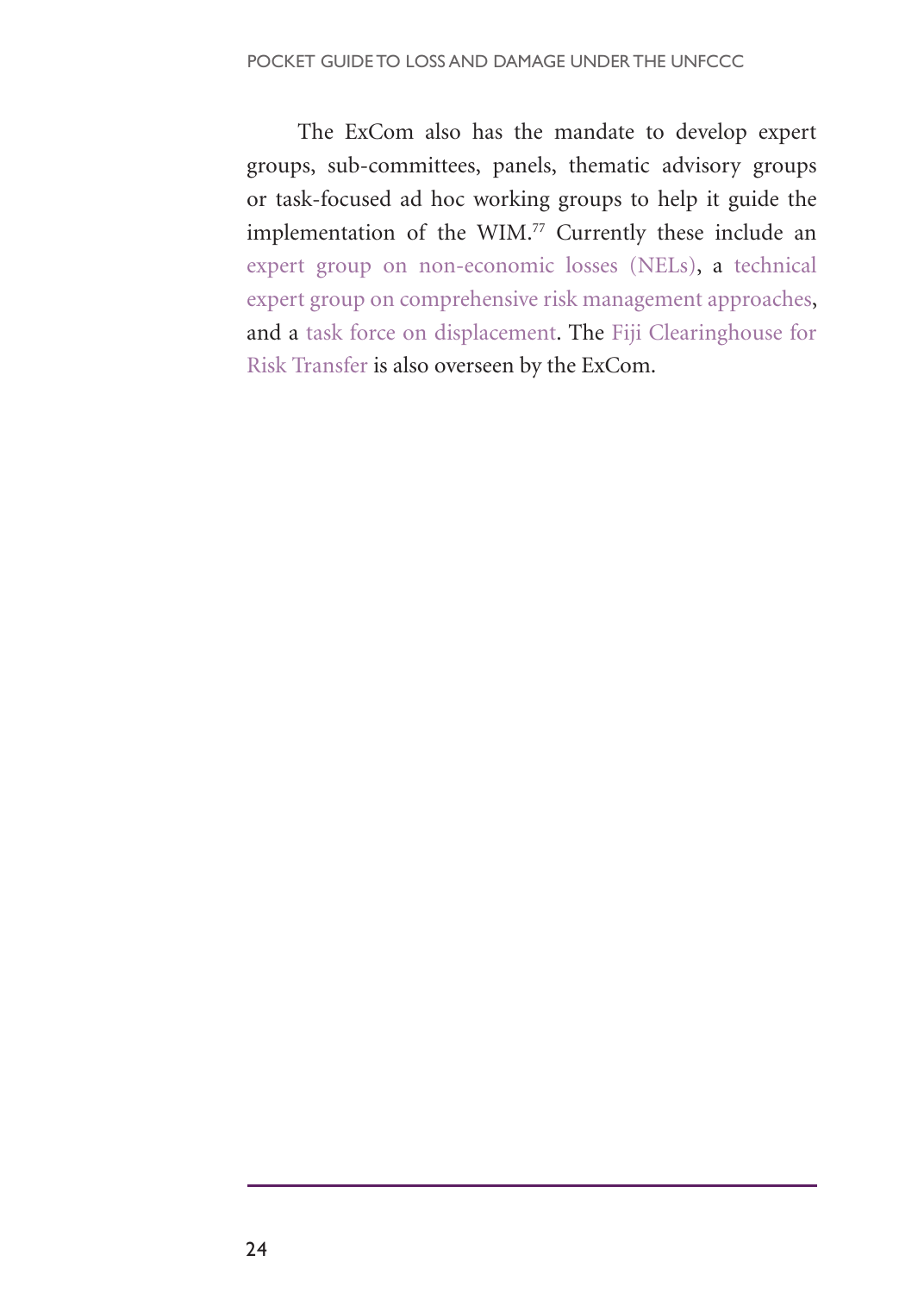# <span id="page-32-0"></span>**WHAT IS COMPREHENSIVE RISK MANAGEMENT IN ADDRESSING LOSS AND DAMAGE?**

Comprehensive risk management in the context of addressing loss and damage from climate change consists of addressing the entire gamut of possibilities from reducing loss and damage before it occurs, to addressing loss and damage that cannot be avoided[.78](#page-76-0)

While mitigation is the best way to reduce loss and damage before it occurs, and adaptation is the best alternative once climate change impacts are inevitable, risk reduction efforts can play a role in both averting and minimising loss and damage.

To address loss and damage that cannot be avoided, meanwhile, risk transfer approaches (like insurance) and risk retention approaches (like social safety nets) can play an important role. Developing countries are already implementing a range of approaches to comprehensively address loss and damage. For example, the Government of Bangladesh is considering the development of a [national](http://gobeshona.net/wp-content/uploads/2017/01/1.-Gobeshona-3-Presentation-on-National-Mechanism-on-LD_11.1.2017.pdf)  [mechanism to address loss and damage](http://gobeshona.net/wp-content/uploads/2017/01/1.-Gobeshona-3-Presentation-on-National-Mechanism-on-LD_11.1.2017.pdf). [79](#page-76-0) However, a number of gaps exist – as highlighted, for instance, in a [report](http://unfccc.int/resource/docs/2013/tp/12.pdf) by the UNFCCC secretariat on institutional arrangements to deal with loss and damage.<sup>[80](#page-76-0)</sup>

In response to a request from the WIM ExCom, the secretariat has prepared a [compendium](http://unfccc.int/files/adaptation/workstreams/loss_and_damage/application/pdf/compendium_march_2017.pdf) of existing comprehensive risk management approaches based on a survey.<sup>81</sup> In addition, the ExCom has synthesised submissions on the best practices, challenges and lessons learned from existing financial instruments that address the risk of loss and damage.<sup>82</sup>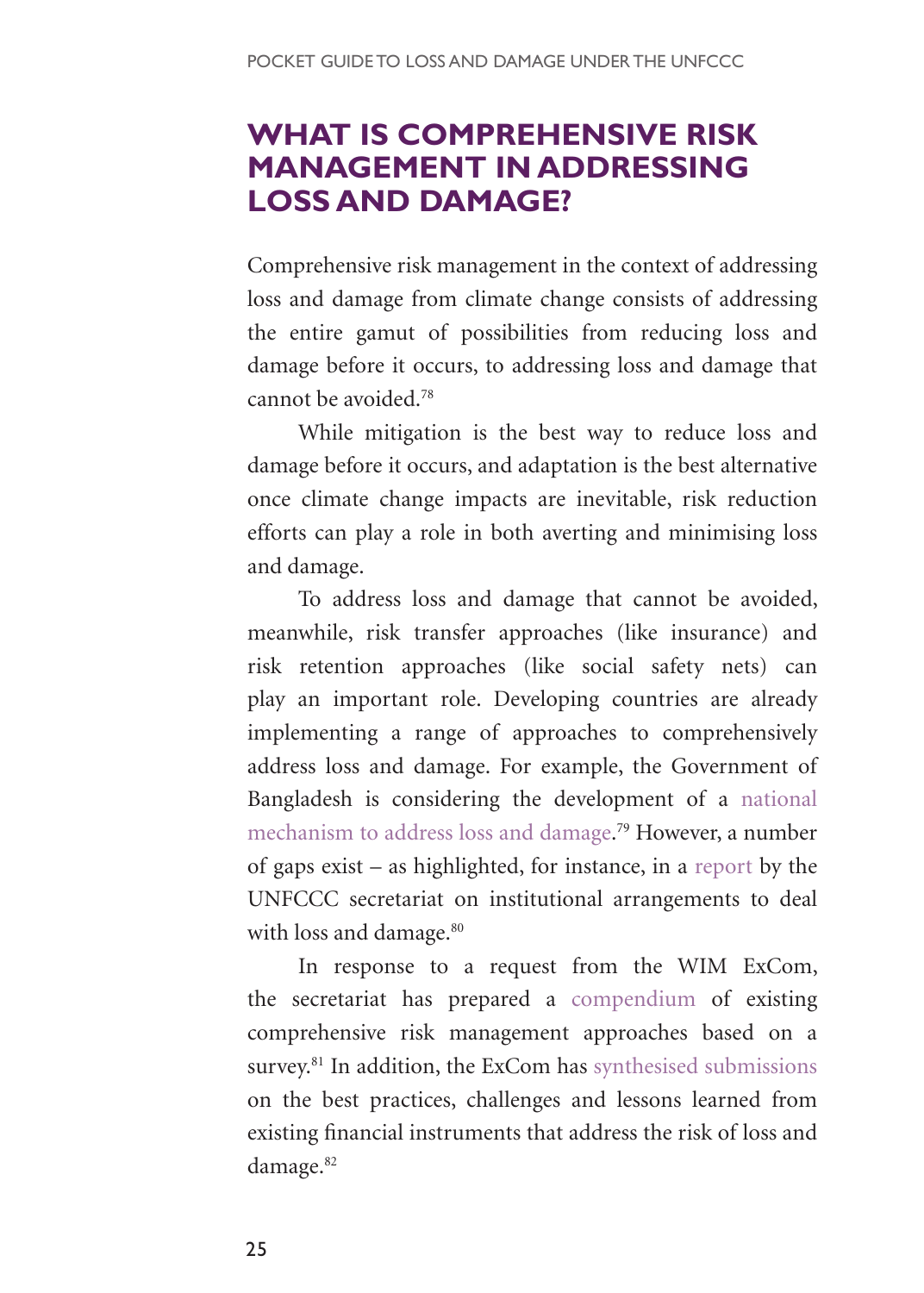In recent years, there has been increasing focus on risk transfer approaches, particularly climate risk insurance. In 2015, the G7 launched the [InsuResilience](http://www.insuresilience.org/) [Initiative](http://www.insuresilience.org/) with the goal of providing 400 million people with access to insurance by 2020 through direct insurance schemes, financial support of funds which provide support for the implementation of insurance, and broader resilience building efforts.<sup>83</sup> In 2017, the [InsuResilience Global Partnership for Climate and Disaster](http://www.insuresilience.org/about/) [Risk Finance](http://www.insuresilience.org/about/) was launched with the aim of bringing together a range of actors with the collective goal of helping countries respond more readily to disasters and being better prepared for future climate and disaster risks through risk finance and insurance tools. InsuResilience also supports regional initiatives including the [Pacific Catastrophe Risk Assessment](http://pcrafi.spc.int/) [and Financing Initiative](http://pcrafi.spc.int/) (PCRAFI), [African Risk Capacity](http://www.africanriskcapacity.org/) (ARC), and the [Caribbean Catastrophe Risk Insurance Facility](http://www.ccrif.org/) (CCRIF), among others.

While insurance is an important tool in comprehensive risk management, many feel that there has been undue focus on risk transfer in the UNFCCC discussions. For developing countries, other measures such as social protection measures are also very important components of comprehensive risk management strategies for loss and damage.

Some risk management approaches were not covered in the UNFCCC compendium, but are very important for developing countries – particularly in the context of 'unavoided unavoidable loss and damage' such as sea level rise and extreme events of severe magnitude. These include recovery, reconstruction and rehabilitation to limit economic and NELD that households and communities suffer in the wake of slow onset and extreme weather events. Increasingly, reconstruction efforts are aimed at building back better to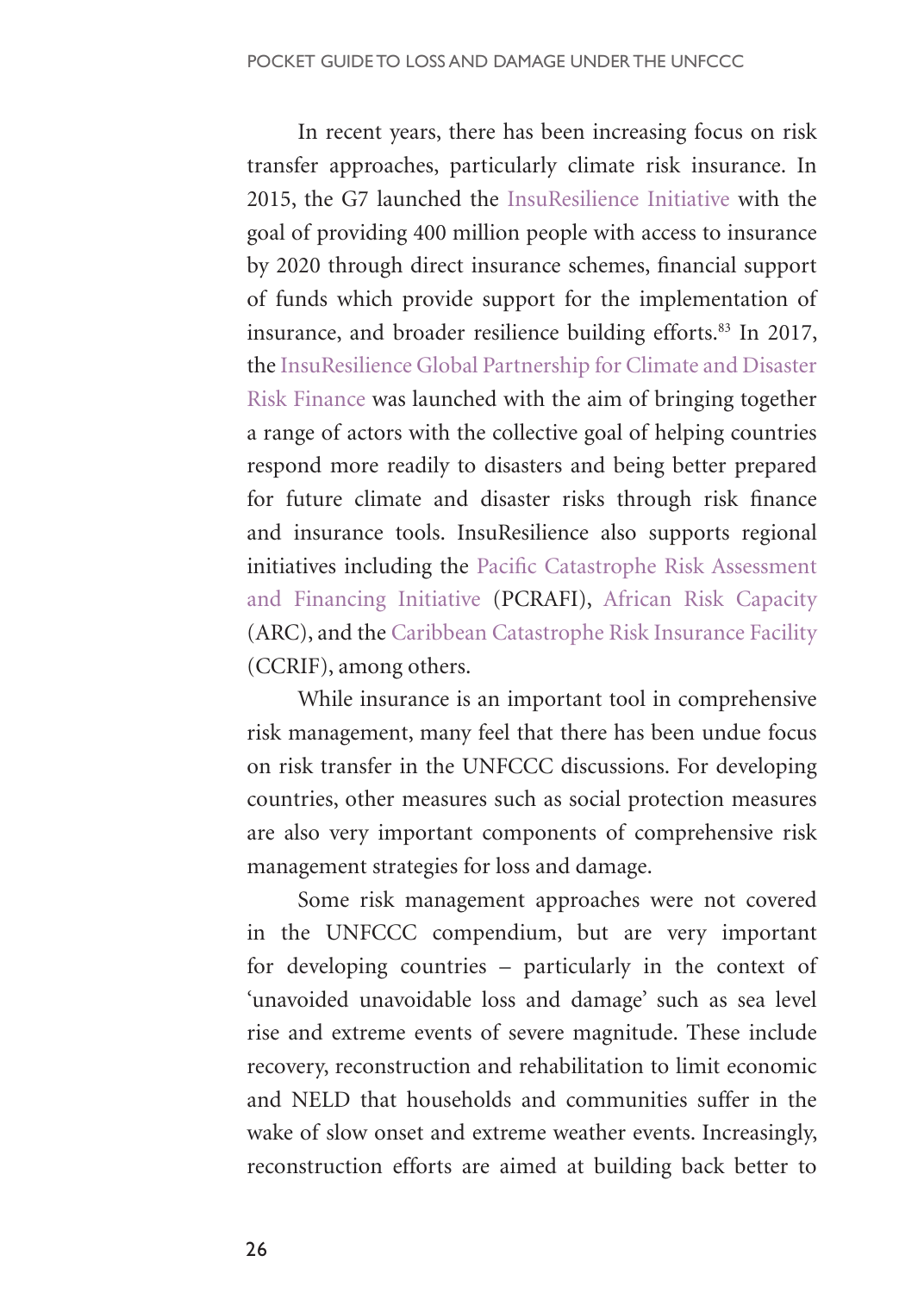ensure that the original conditions and levels of vulnerability are not re-built and re-created. However, focus is also needed on [rehabilitating livelihoods](https://uneplive.unep.org/media/docs/assessments/loss_and_damage.pdf) – particularly in cases where agriculture, an important source of livelihood for the poor, becomes unviable.<sup>[84](#page-76-0)</sup>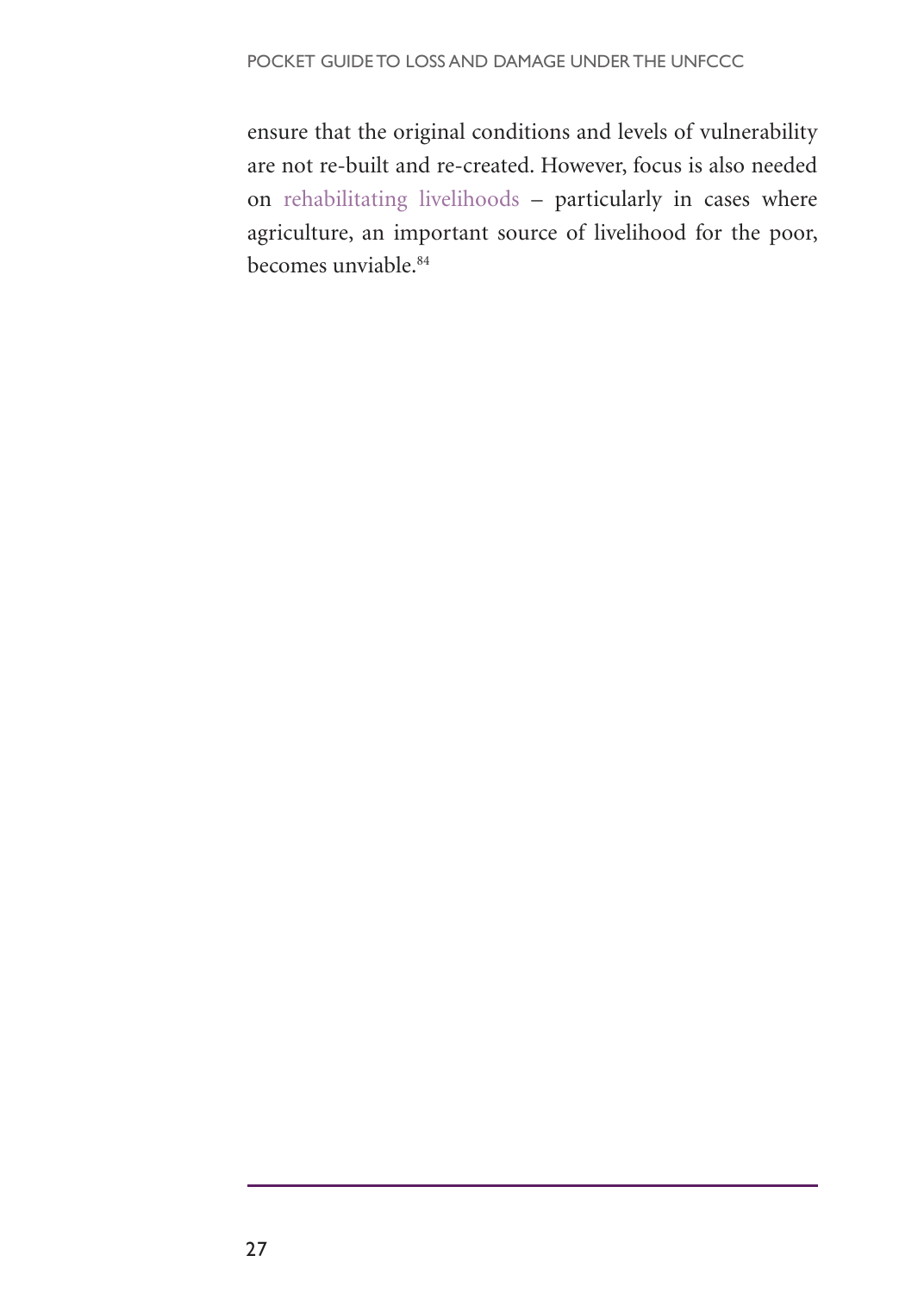## <span id="page-35-0"></span>**WHAT CHALLENGES DO THE LOSS AND DAMAGE NEGOTIATIONS FACE?**

Negotiations on loss and damage under the UNFCCC have faced considerable challenges, not least because of the highly politicised nature of the issue, and the reluctance of some countries to actively engage, particularly on the issue of support. From the very beginning, loss and damage has been associated with liability, compensation and justice.<sup>85</sup> Although the focus on liability and compensation has diminished since Paris, progress remains slow.

There have also been technical, financial, capacity-related and territorial challenges – such as the complexities of drawing a distinction between adaptation and loss and damage; attributing loss and damage to climate change; finance for loss and damage; the capacity of developing countries to take the issue forward, and to engage effectively in the work of the WIM; and potential synergies with the [Sendai Framework](https://www.unisdr.org/files/43291_sendaiframeworkfordrren.pdf)  [on Disaster Risk Reduction \(SFDRR\)](https://www.unisdr.org/files/43291_sendaiframeworkfordrren.pdf) and the [Sustainable](https://sustainabledevelopment.un.org/sdgs)  [Development Goals \(SDGs\).](https://sustainabledevelopment.un.org/sdgs)

The most significant challenge in the negotiations is the fact that loss and damage is a very political issue, one that goes to the very heart of the climate change negotiations. Acknowledging that loss and damage is already being caused by climate change amounts to a sense of failure of the Convention in achieving its ultimate objective – that of limiting damage. It can be construed, to some extent, as failure not only to mitigate climate change, but also to adequately enable adaptation, or to enable the global cooperation that is necessary to tackle an issue where the perpetrators are not the victims, and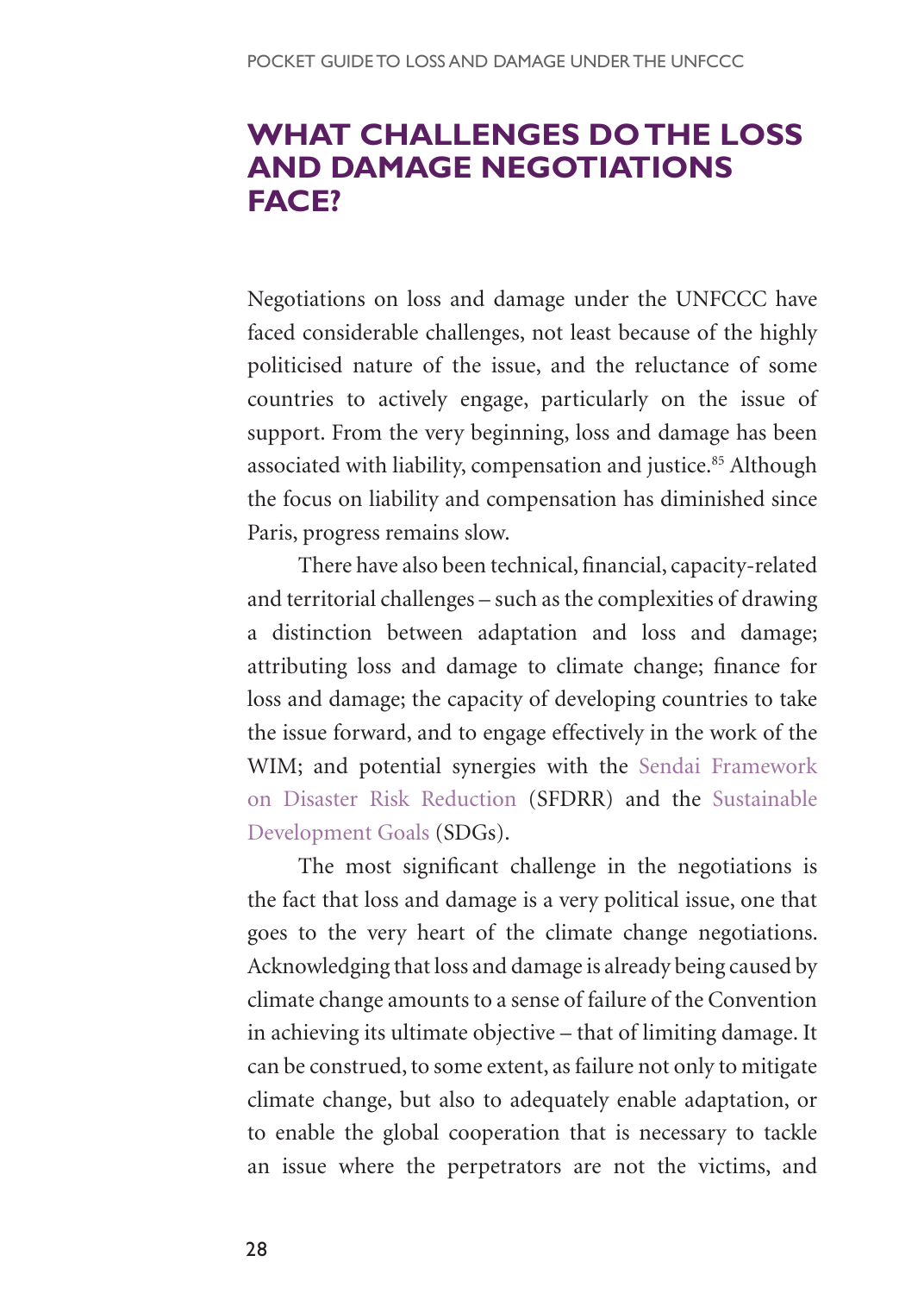the latter are among the poorest and most vulnerable. Such acknowledgement raises uncomfortable questions related to responsibility and liability, which historic (and even current) emitters are unwilling to face.

After the considerable hurdle of adding loss and damage to the UNFCCC agenda was overcome, some countries continued to question the difference between loss and damage and adaptation. Many developed countries argued that loss and damage is part of adaptation, while developing countries argued that loss and damage is 'beyond adaptation'. Developing country negotiators argued, in the wake of [COP19](http://unfccc.int/resource/docs/2013/cop19/eng/10a01.pdf#page=6)  in Warsaw, that this debate has little practical value.<sup>86</sup> The linkages and synergies between addressing adaptation and loss and damage have long been acknowledged. The UNFCCC has also acknowledged that loss and damage results from climate change impacts that cannot be averted or minimised by adaptation[.87](#page-77-0) This is clearly recognised in the Paris Agreement, where loss and damage is treated independently of adaptation in a separate article.

The scientific and legal challenges of attributing loss and damage to climate change has been another significant challenge. Progress in being made in this regard, as elaborated earlier.

Means of implementation, finance, technology development and transfer, and capacity building, to enable developing countries to address loss and damage is another considerable challenge in the negotiations. [The Paris](http://unfccc.int/resource/docs/2015/cop21/eng/10a01.pdf#page=2)  [Agreement](http://unfccc.int/resource/docs/2015/cop21/eng/10a01.pdf#page=2) does not include separate provisions for support for loss and damage, although developing countries pointed out that relying on adaptation finance to respond to climaterelated loss and damage would further deplete an already inadequate adaptation pot. That said, Article 8.3 of the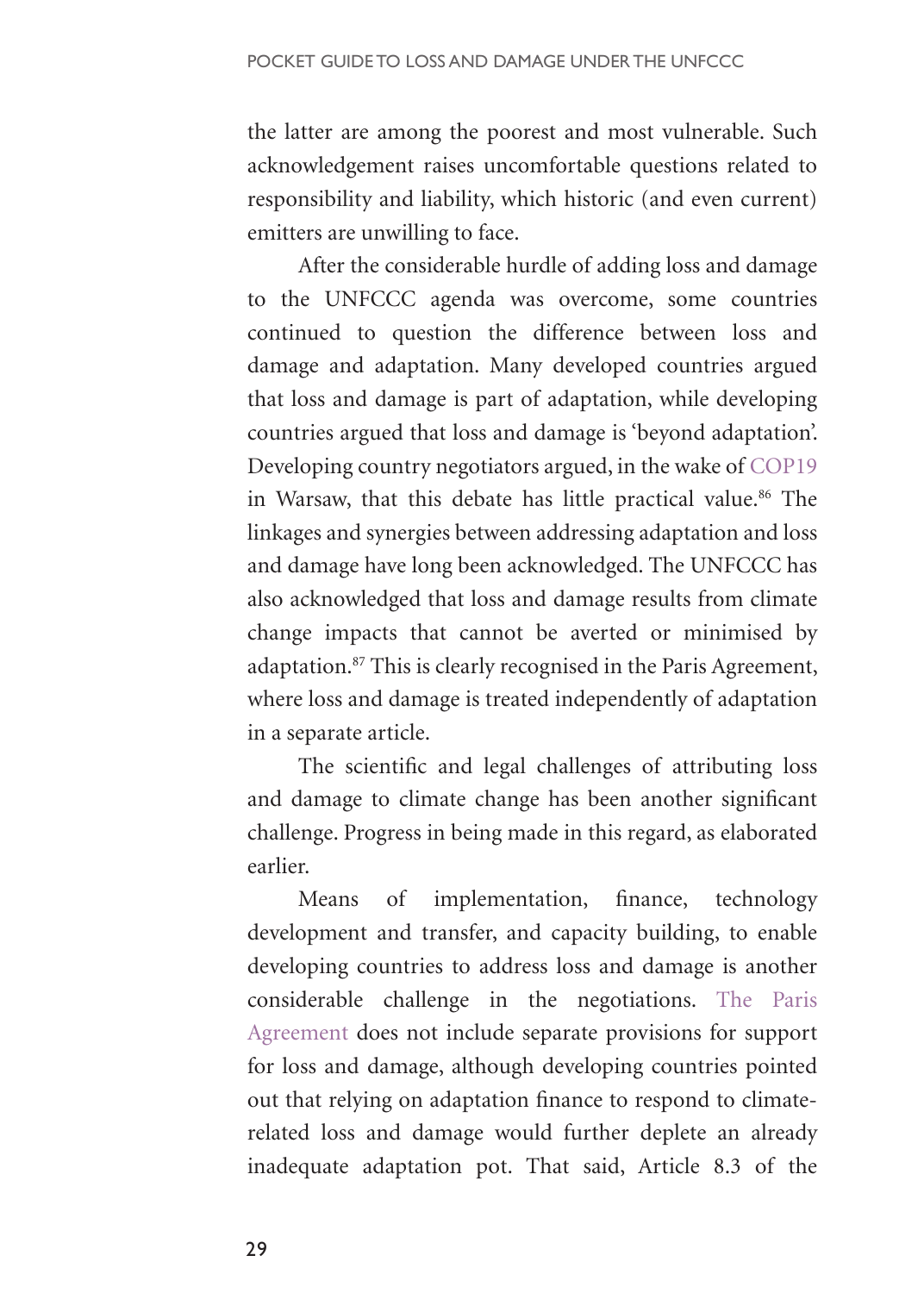Agreement recognises the importance of enhancing action and support. The magnitude of existing and (projected) future needs to address climate-related loss and damage is daunting. Despite the growing needs, discussions on means of implementation for loss and damage remain difficult. The issue of compensation aside, the uncertainty of the potential cost of addressing loss and damage associated with the adverse impacts of climate change has had a significant effect on the willingness of developed country Parties to agree to actions beyond those of enhancing understanding and coordination on loss and damage.

The lack of support for developing countries to address loss and damage is a contributory factor to the lack of capacity for developing countries to engage in the ExCom meetings as observers. Few developing countries attend the ExCom meetings because they lack resources. [COP23 c](http://unfccc.int/resource/docs/2017/cop23/eng/11a01.pdf)alled on Parties to *actively engage in the work and to disseminate, promote and make use of the WIM, including by . . .* [p]*articipating in the meetings of the ExCom as observers, recognizing the constraints of time and resources*. [88](#page-77-0) However, no additional resources were forthcoming to make this happen.

The overlapping mandates within global policy agendas is another challenge, the most obvious perhaps being overlaps with the SFDRR and SDGs. However, under the SFDRR and SDGs, states are responsible for implementing actions, with a very limited role for global cooperation. The SDGs, for instance, are focused mainly on voluntary national action. Unlike the SDGs and the SFDRR, common but differentiated responsibilities and respective capabilities is a founding principle of the UNFCCC.

While the SDGs have an important role to play in fostering resilience to the adverse impacts of climate change, climate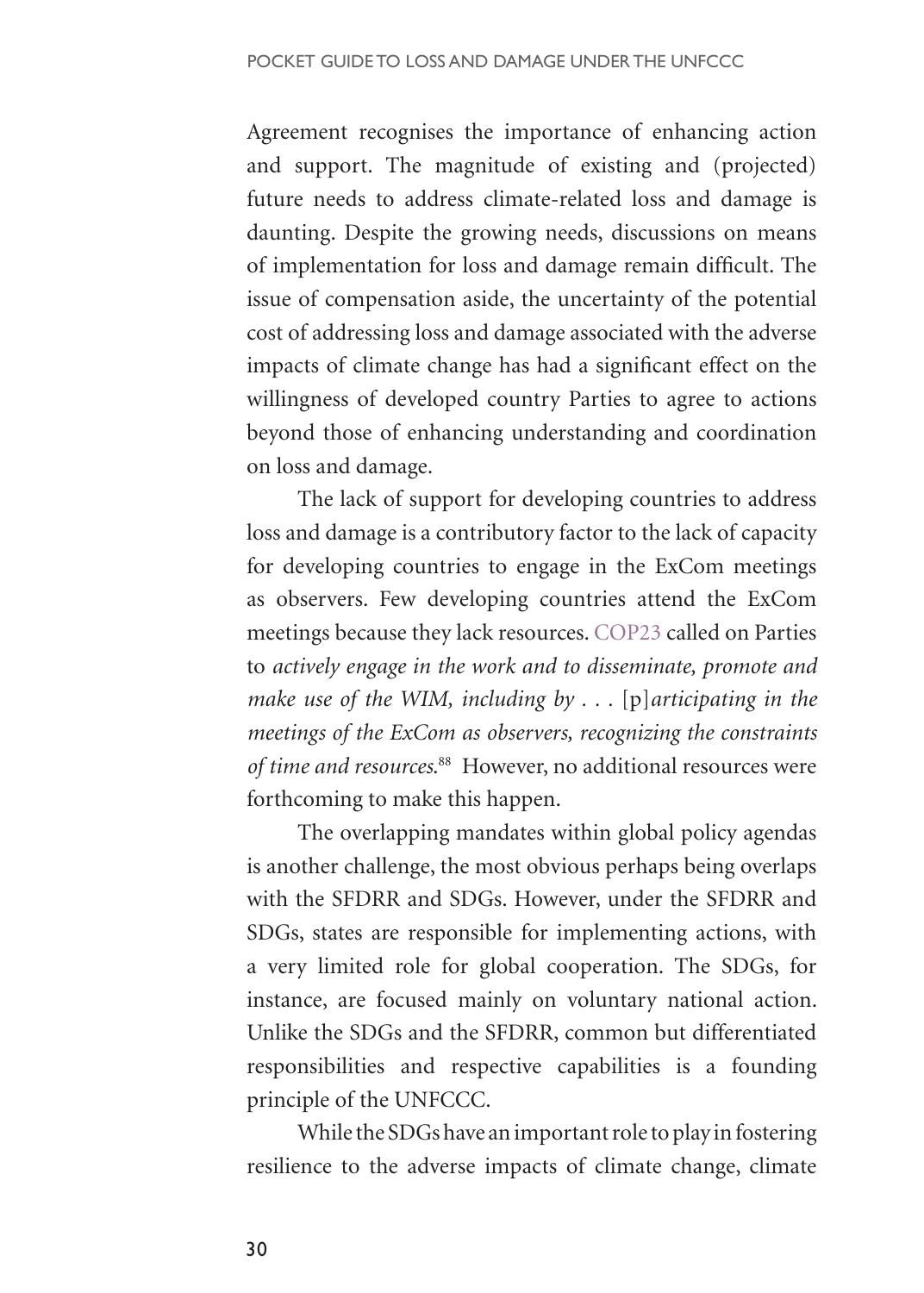change impacts represent an additional development burden. Sustainable development approaches will not suffice in cases where climate change impacts overwhelm development efforts and result in permanent loss and damage.<sup>89</sup> Moreover, it has been estimated that implementing the SDGs will alone require US\$ 1 trillion – 750% more than what is currently provided for development through overseas development assistance.<sup>90</sup>

Finally, 'transformational approaches' are increasingly discussed in the loss and damage negotiations.<sup>91</sup> The term was included in both the initial two-year workplan and the fiveyear rolling workplan of the ExCom. While it is increasingly recognised that addressing climate change will require moving beyond business as usual approaches, and loss and damage will occur when the limits to adaptation are reached unless transformation takes place, $92$  there is no universal definition of transformation. The term has had a tendency to be ambiguous and open to interpretation. For example, some consider permanent relocation a form of transformational adaptation when the limits to adaptation have been reached. Others describe it as a permanent loss, including NELD. It is essential that transformation not be used as a vehicle for shifting responsibility for the impacts of climate change to states who bear little responsibility for its effects.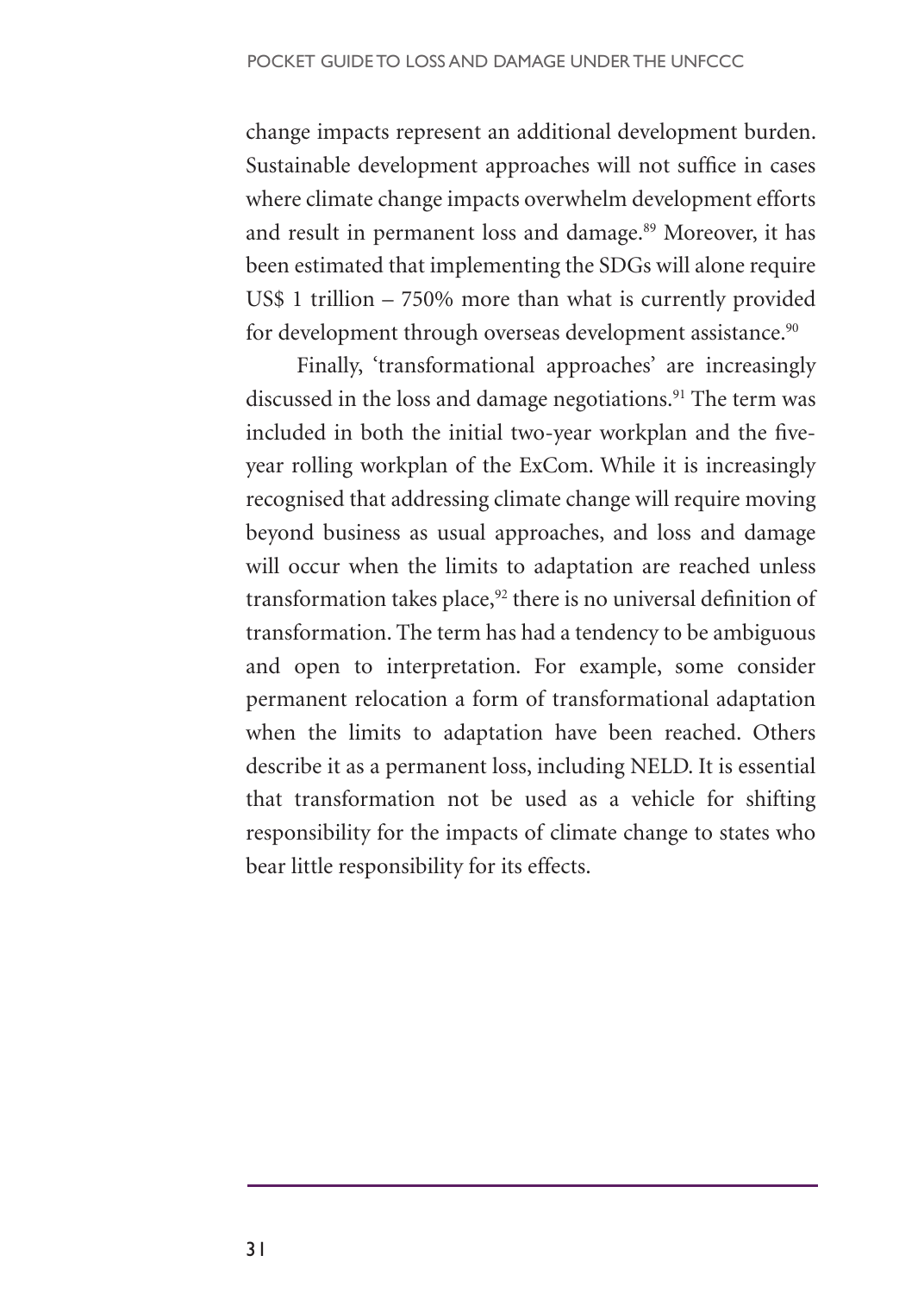# **WHAT ARE THE PROSPECTS FOR FINANCE FOR LOSS AND DAMAGE?**

Several estimates exist of the potential costs of loss and damage in future, although they vary considerably. For instance, in 2015, a [report](https://www.oxfam.org/sites/www.oxfam.org/files/file_attachments/rr-impacts-low-aggregate-indcs-ambition-251115-en.pdf) commissioned by the [Climate Action Tracker](http://climateactiontracker.org/) estimated that the cost of economic damage from the economic costs of climate change in developing countries could reach US\$ 428 billion annually by 2030, and US\$ 1.67 trillion by 2050 if average global temperatures rise by  $3^{\circ}C.^{93}$  $3^{\circ}C.^{93}$  $3^{\circ}C.^{93}$ If temperatures rise by 2°C, annual costs could be US\$ 399 million by 2030, and US\$ 1.07 trillion by 2050. $94$ 

Estimates by the UN Environment Programme were more conservative, with the 2014 *[Adaptation Gap Report](http://web.unep.org/adaptationgapreport/2014)* estimating that the costs of adaptation and loss and damage by 2025/2030 could be US\$ 50 billion annually in LDCs, and rise to US\$ 100 billion by 2050.<sup>95</sup> The report estimates that the cost of adaptation and loss and damage for all developing countries in a 2°C world could be US\$ 150 million by 2025/2030 and between US\$ 250 million and US\$ 500 million by 2050. In 2015, another [report](https://reliefweb.int/sites/reliefweb.int/files/resources/-Africas_adaptation_gap_2__Bridging_the_gap_%E2%80%93_mobilising_sources-2015-Africa%E2%80%99s_Adapta.pdf) by UNEP estimated that the annual costs of loss and damage, even with cost effective adaptation, for Africa alone would be US\$100 billion per year by 2050 with a below 2°C warming scenario; and double that with warming in the magnitude of  $4^{\circ}$ C.<sup>96</sup>

The [Climate Action Network](http://www.climatenetwork.org/sites/default/files/can_loss_and_damage_submission_022018.pdf) has recommended that in addition to adaptation finance, the goal should be to raise US\$ 300 million annually for loss and damage by 2030.[97](#page-77-0)

Article 8.3 of the Paris Agreement could be seen as a vision for action and support to be provided to developing countries, though on a voluntary basis. At some point it will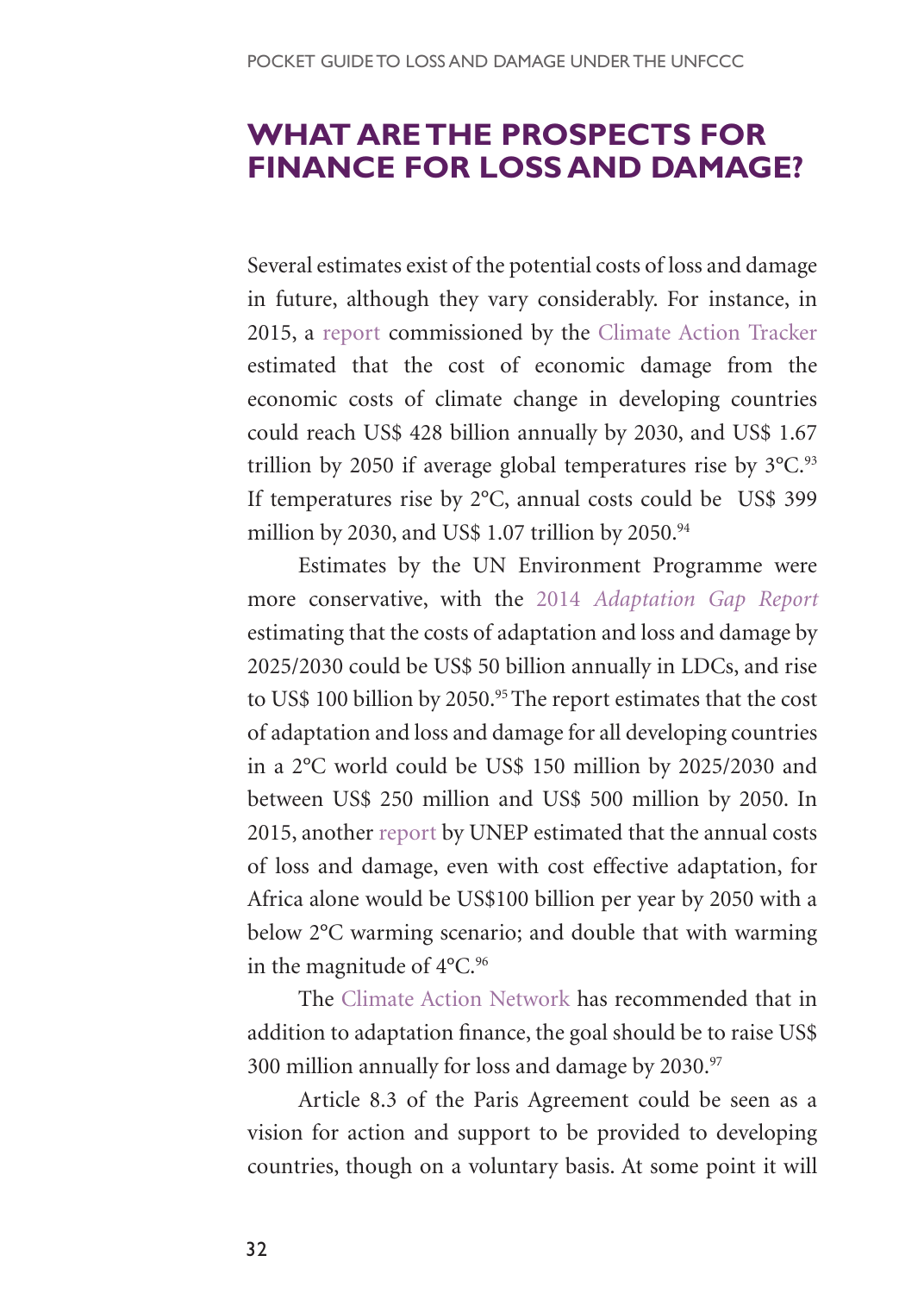be necessary to be more explicit both about responsibility and about goals for raising finance for loss and damage, particularly given current emission trajectories and warming scenarios.

The 2016 topic of the annual [forum](http://unfccc.int/resource/docs/2016/cop22/eng/10a01.pdf) of the Standing Committee on Finance (SCF) was financing the risk of loss and damage. It highlighted that:

- <sup>n</sup> An understanding of risks is a critical prerequisite for developing and operationalising financial instruments to address loss and damage. Many countries lack the capacity needed to collect data and develop risk models, and therefore the data needed to develop appropriate financial instruments. Providing support to build the capacity of institutions is important.
- There are a range of financial instruments to address the risk of loss and damage, but there is no 'one-size-fits-all' approach to addressing loss and damage, and no one instrument can address loss and damage on its own.
- Complementary approaches are needed such as a combination of context-specific instruments and enabling policies to facilitate comprehensive risk management.
- <sup>n</sup> Significant gaps exist on financing approaches, particularly to address slow onset events as most approaches are targeted at extreme weather events and rapid-onset events. There insurance sector can support the development of new tools for slow onset events.
- n Policies and regulatory frameworks can be strengthened to incentivise public and private stakeholders to avert, minimise, and address loss and damage, along with publicprivate partnerships.
- <sup>n</sup> More discussions are needed on the sustainability, affordability and accessibility of financial instruments, particularly for the most vulnerable. The Green Climate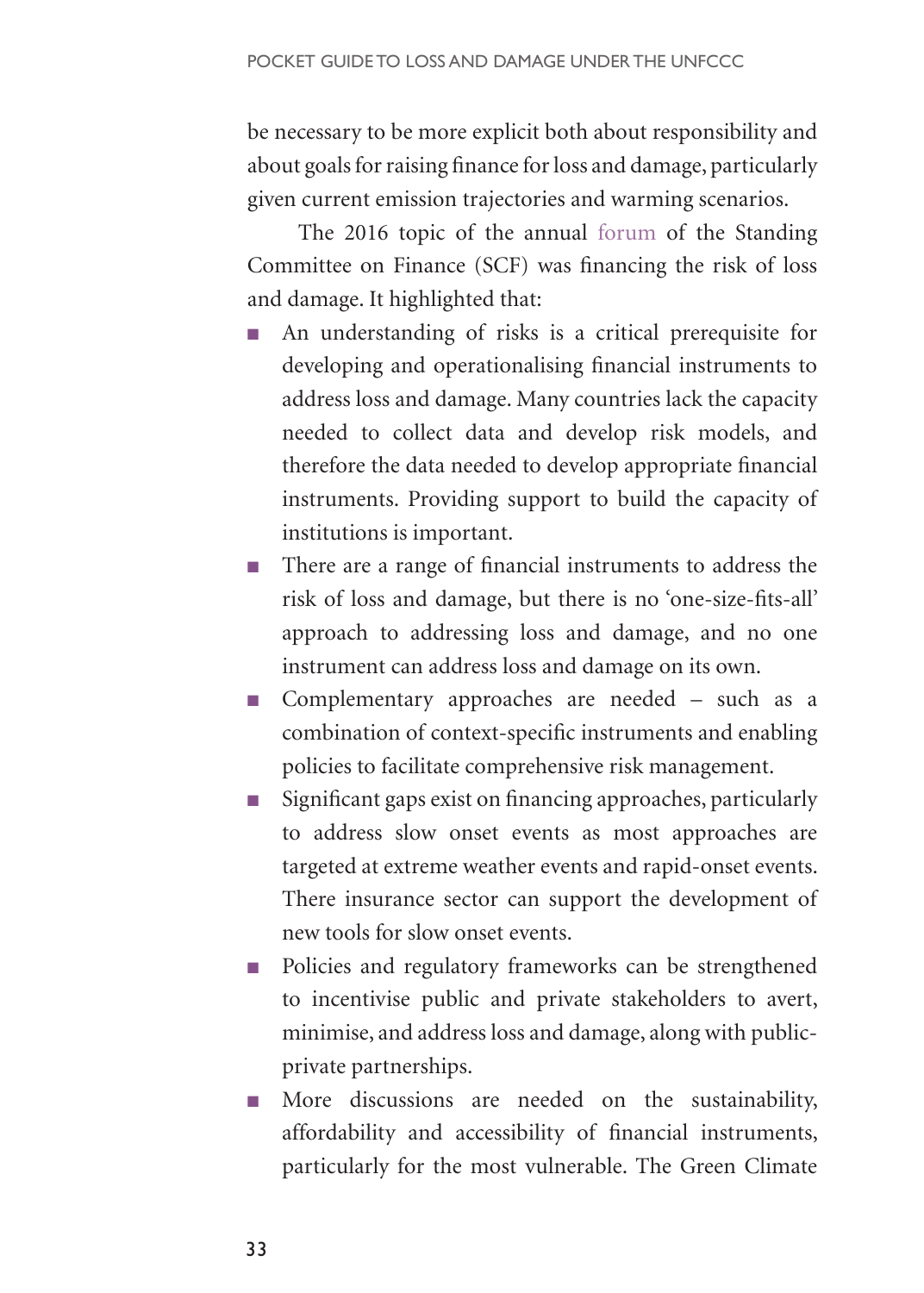Fund (GCF) could play a role in supporting financial approaches to address loss and damage.<sup>98</sup>

The SCF was asked to follow up on the 2016 Forum with additional work on loss and damage finance.<sup>99</sup> Loss and damage is also included in the outline for the 2018 biennial assessment and overview of climate finance flows[.100](#page-78-0) Engagement with the SCF and other relevant institutions is critical to ensure that this issue remains an important part of their agenda.

There has been increasing focus on innovative sources of finance. Suggestions have included a fossil fuel extraction levy, also known as [Climate Damages Tax](http://www.climatenetwork.org/sites/default/files/can_loss_and_damage_submission_022018.pdf), the proceeds of which would be channeled to the Financial Mechanism of the UNFCCC through a dedicated window[.101](#page-78-0)

Ensuring that support for loss and damage reaches those who most need it is also a critical issue, with some discussion on the modalities for channeling funds for loss and damage. Developing countries have advocated for a financial arm under the WIM, to channel finance from the Financial Mechanism and from other sources. It has also been proposed that a "loss and damage window" be established under the GCF, although this raises the concern that there will be demands for other specialised windows to be established in the Fund.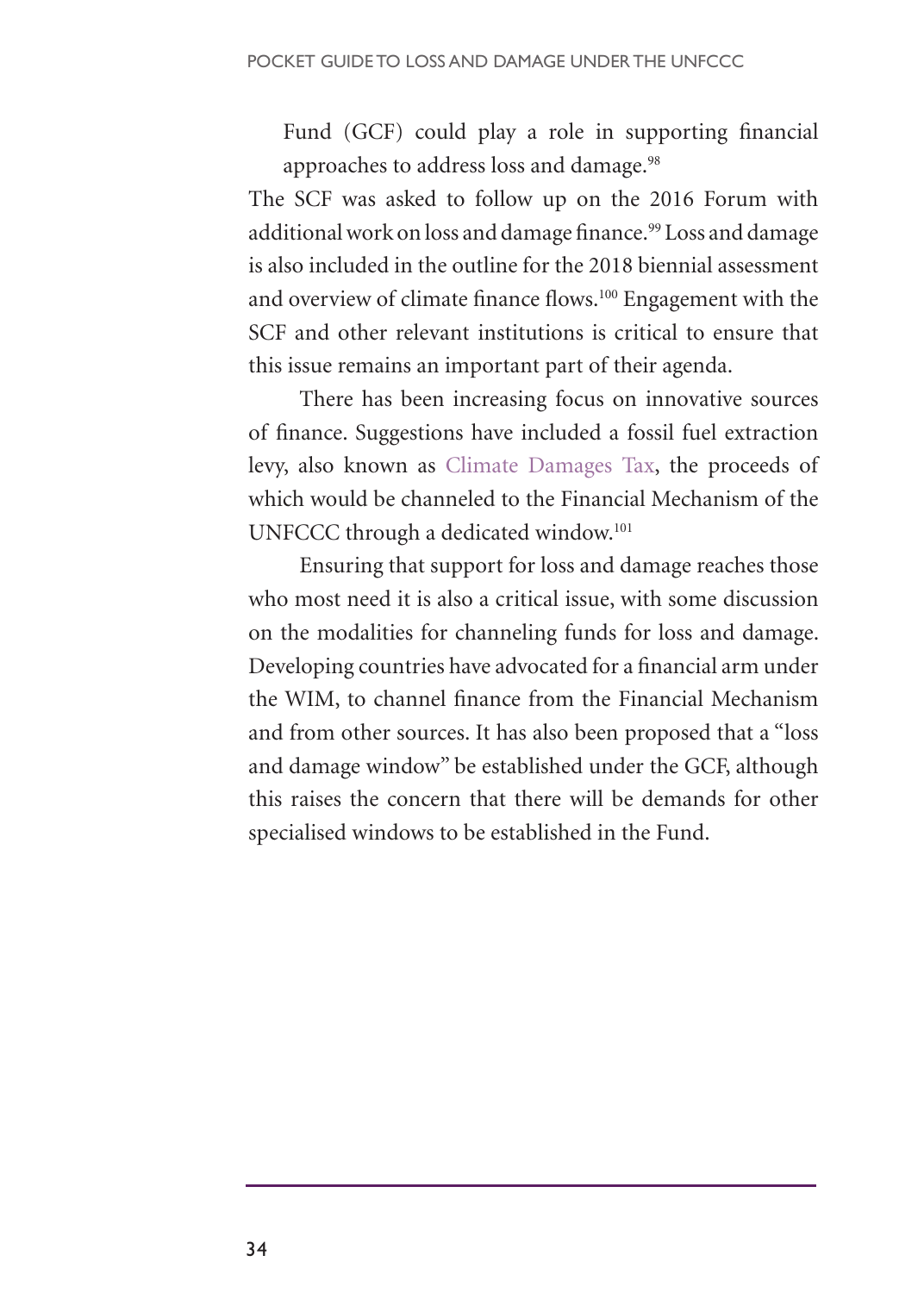## **WHAT lies ahead?**

The loss and damage negotiations are inching forward slowly. The focus is likely to remain on the elements of the WIM workplan until the next review takes place in 2019, in particular on enhancing action and support to meet the needs of developing countries. Unsurprisingly, the focus of the loss and damage negotiations at COP22 and COP23 remained centered in large part on means of implementation. Some developing country groups have expressed the opinion that the WIM will not be fully operational until it includes a financial arm to channel resources to developing countries.

At [COP23](http://unfccc.int/resource/docs/2017/cop23/eng/11a01.pdf) in 2017, Parties decided to hold an expert dialogue (now known as the Suva Expert Dialogue) in conjunction with the 48th session of the UNFCCC Subsidiary Bodies in May 2018. The Suva Expert Dialogue will explore ways to facilitate *the mobilization and securing of expertise, and enhancement of support, including finance, technology and capacity building, for averting, minimizing and addressing loss and damage* to inform a technical paper by the secretariat, on financial support.<sup>102</sup>

A second review of the WIM will take place in 2019, at COP25, to consider progress in implementing the ExCom workplan, and a long-term vision to guide how the WIM can be enhanced and strengthened. The terms of reference for the review will be developed by the Subsidiary Bodies in June 2019 – it is expected that this will be much more comprehensive review than the first (2016) review. A technical paper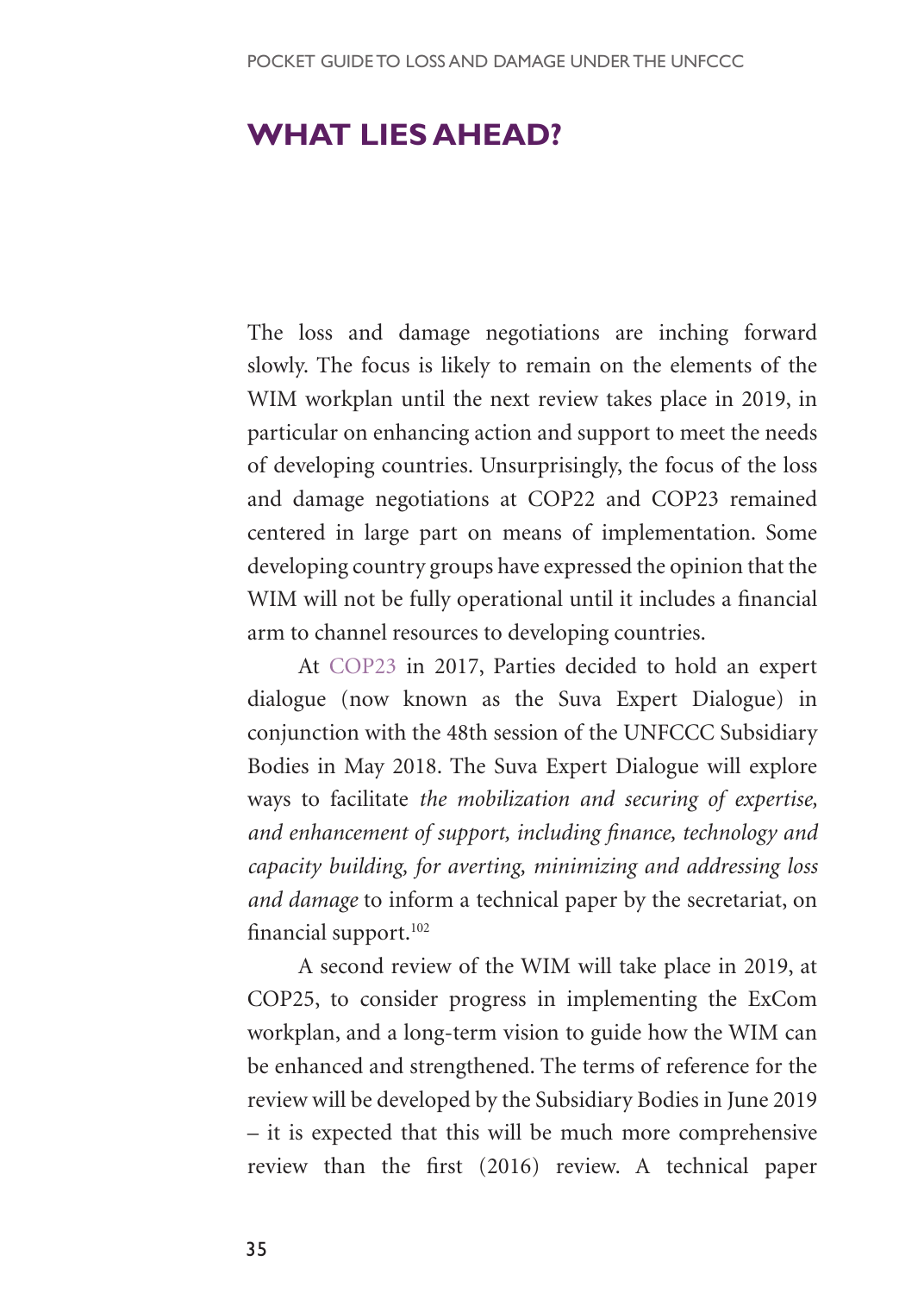elaborating the sources of financial support for addressing loss and damage, provided both through the UNFCCC Financial Mechanism and outside it, will be made available by Subsidiary Bodies in June 2019, to serve as an input into the terms of reference for the review.<sup>103</sup>

The focus in 2018 is therefore likely to remain on developing the terms of reference; ensuring that the Suva Expert Dialogue focuses on the needs of developing countries; and implementing the five-year rolling workplan. Most of this work will take place within the ExCom, making engagement in its meetings very important. The ExCom also has the flexibility to update its workplan, and establish other groups, bodies and activities. Making the best use of this flexibility will be critical in the period before the 2019 review.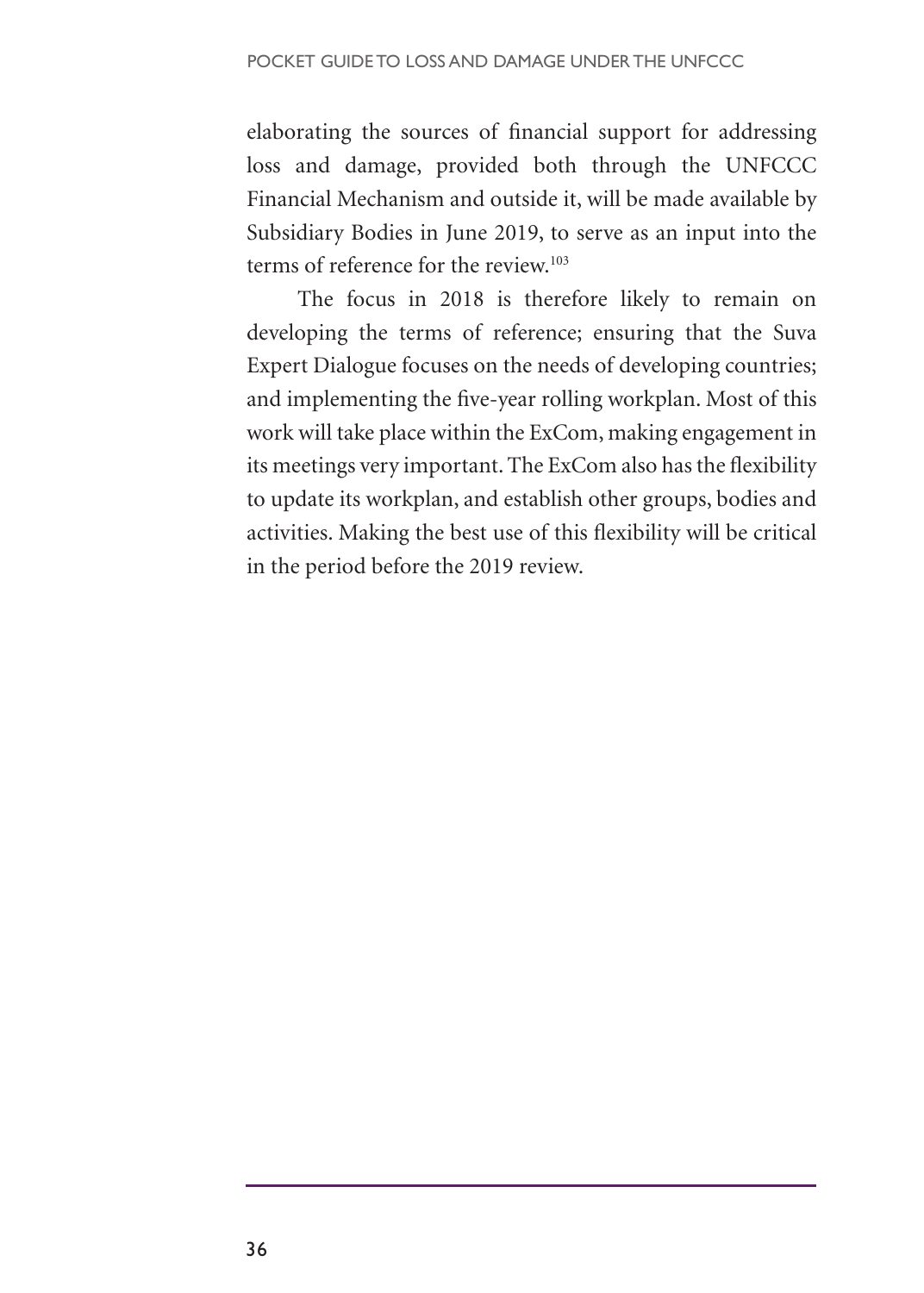## **ANNEX I: KEY DECISIONS RELATED TO LOSS AND DAMAGE**

## **[DECISION 1/CP.13](http://unfccc.int/resource/docs/2007/cop13/eng/06a01.pdf#page=3) BALI ACTION PLAN**

#### The Conference of the Parties,

 $\left( \ldots \right)$ 

1. *Decides* to launch a comprehensive process to enable the full, effective and sustained implementation of the Convention through long-term cooperative action, now, up to and beyond 2012, in order to reach an agreed outcome and adopt a decision at its fifteenth session, by addressing, inter alia:

 $(\ldots)$ 

(c) Enhanced action on adaptation, including, *inter alia*, consideration of:

 $(\ldots)$ 

 (iii) Disaster reduction strategies and means to address loss and damage associated with climate change impacts in developing countries that are particularly vulnerable to the adverse effects of climate change;

 $(\ldots)$ 

### **[DECISION 1/CP.16](http://unfccc.int/resource/docs/2010/cop16/eng/07a01.pdf#page=2) CANCUN AGREEMENTS**

The Conference of Parties,  $( \ldots )$ 

26. *Decides* to hereby establish a work programme in order to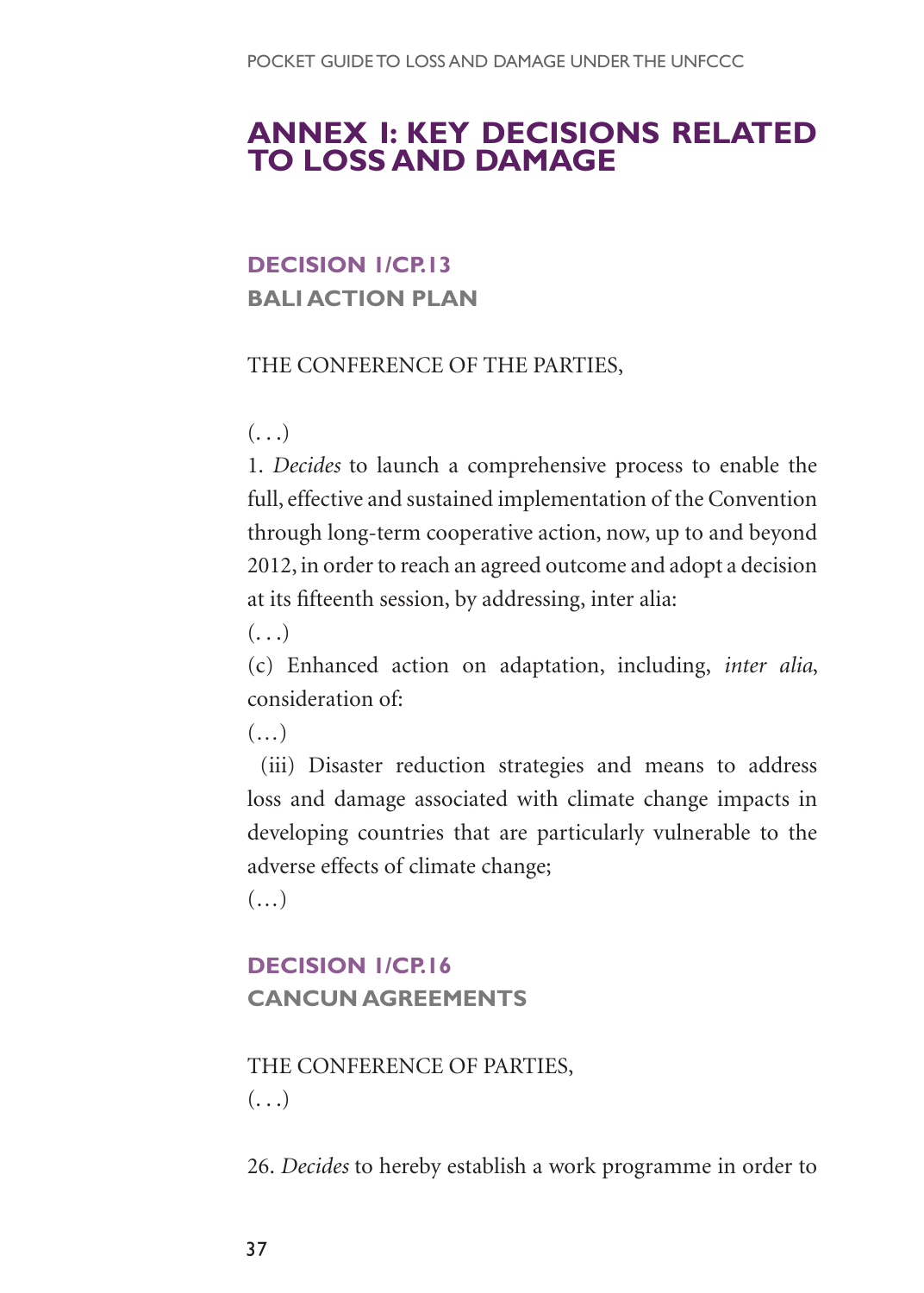consider, including through workshops and expert meetings, as appropriate, approaches to address loss and damage associated with climate change impacts in developing countries that are particularly vulnerable to the adverse effects of climate change;  $(\ldots)$ 

#### **[DECISION 3/CP.18](http://unfccc.int/resource/docs/2012/cop18/eng/08a01.pdf#page=21)**

**Approaches to address loss and damage associatedwith climate change impacts in developing countries that are particularly vulnerable to the adverse effects of climate change to enhance adaptive capacity** 

#### The Conference of the Parties,

 $(\ldots)$ 

1. *Acknowledges* the need to enhance support, including finance, technology and capacity-building, for relevant actions;

2. *Notes* that a range of approaches, methods and tools is available to assess the risk of and to respond to loss and damage associated with the adverse effects of climate change, and that their selection depends upon regional, national and local capacity, context and circumstances, and involves the engagement of all relevant stakeholders;

3. *Also notes* that there are important linkages between extreme weather events and slow onset events, and the importance of building comprehensive climate risk management approaches; 4. *Agrees* that comprehensive, inclusive and strategic responses are needed to address loss and damage associated with the adverse effects of climate change;

5. *Also agrees* that the role of the Convention in promoting the implementation of approaches to address loss and damage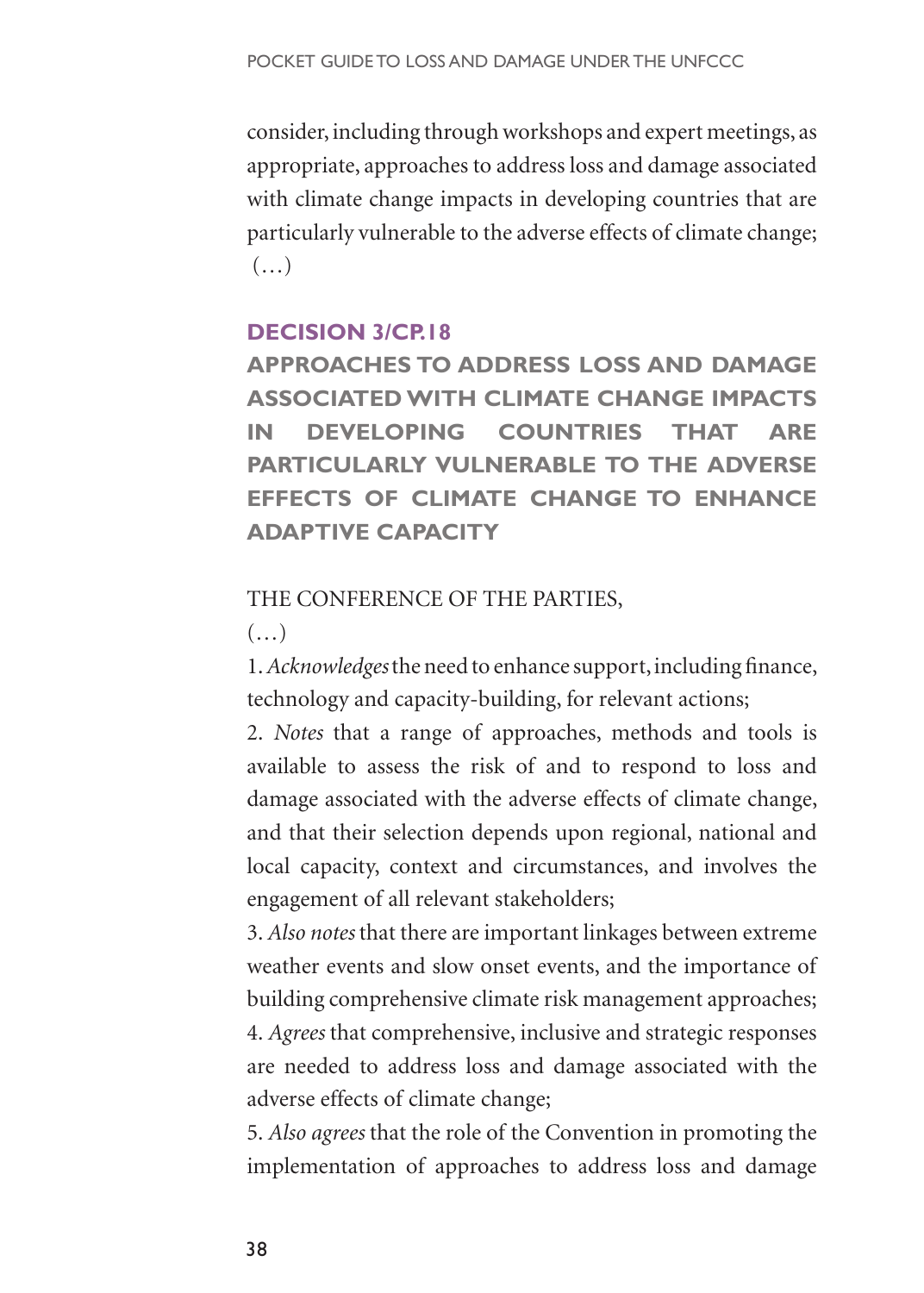associated with the adverse effects of climate change includes, inter alia, the following:

(a) Enhancing knowledge and understanding of comprehensive risk management approaches to address loss and damage associated with the adverse effects of climate change, including slow onset impacts;

(b) Strengthening dialogue, coordination, coherence and synergies among relevant stakeholders;

(c) Enhancing action and support, including finance, technology and capacity-building, to address loss and damage associated with the adverse effects of climate change;

6. *Invites* all Parties, taking into account common but differentiated responsibilities and respective capabilities and specific national and regional development priorities, objectives and circumstances, to enhance action on addressing loss and damage associated with the adverse effects of climate change, taking into account national development processes, by undertaking, inter alia, the following:

(a) Assessing the risk of loss and damage associated with the adverse effects of climate change, including slow onset impacts; (b) Identifying options and designing and implementing country-driven risk management strategies and approaches, including risk reduction, and risk transfer and risk-sharing mechanisms;

(c) The systematic observation of, and data collection on, the impacts of climate change, in particular slow onset impacts, and accounting for losses, as appropriate;

(d) Implementing comprehensive climate risk management approaches, including scaling up and replicating good practices and pilot initiatives;

(e) Promoting an enabling environment that would encourage investment and the involvement of relevant stakeholders in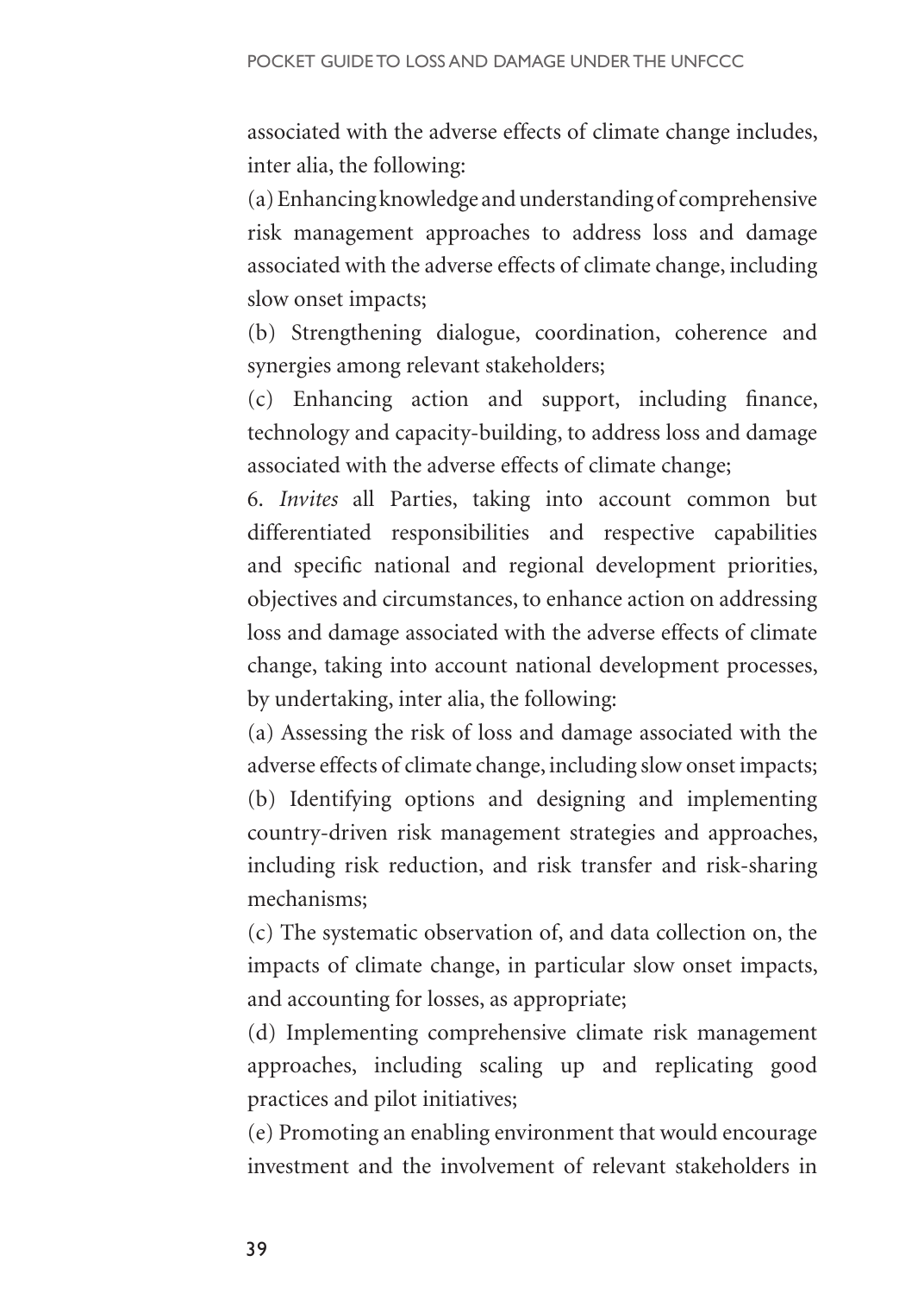climate risk management;

(f) Involving vulnerable communities and populations, and civil society, the private sector and other relevant stakeholders, in the assessment of and response to loss and damage;

(g) Enhancing access to, sharing and the use of data, at the regional, national and subnational levels, such as hydrometeorological data and metadata, on a voluntary basis, to facilitate the assessment and management of climate-related risk;

7. *Acknowledges* the further work to advance the understanding of and expertise on loss and damage, which includes, inter alia, the following:

(a) Enhancing the understanding of:

(i) The risk of slow onset events, and approaches to address them;

(iii) How loss and damage associated with the adverse effects of climate change affects those segments of the population that are already vulnerable owing to geography, gender, age, indigenous or minority status, or disability, and how the implementation of approaches to address loss and damage can benefit those segments of the population;

(iv) How to identify and develop appropriate approaches to address loss and damage associated with the adverse effects of climate change, including to address slow onset events and extreme weather events, including through risk reduction, risk sharing and risk transfer tools, and approaches to rehabilitate from loss and damage associated with the adverse effects of climate change;

(v) How approaches to address loss and damage associated with the impacts of climate change may be integrated into climate-resilient development processes;

(vi) How impacts of climate change are affecting patterns of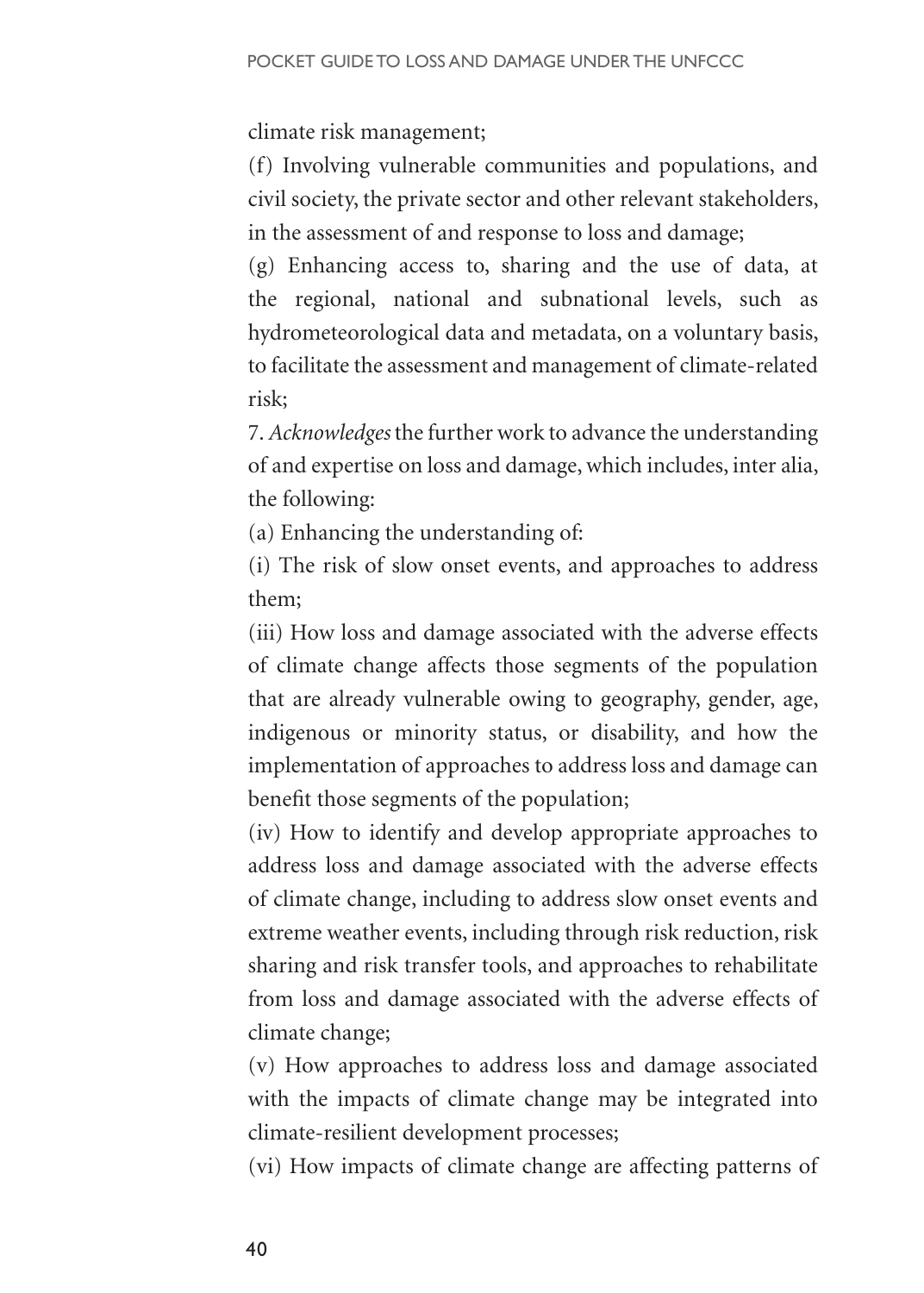migration, displacement and human mobility;

(b) Strengthening and supporting the collection and management of relevant data, including gender-disaggregated data, for assessing the risk of loss and damage associated with the adverse effects of climate change;

(c) Enhancing coordination, synergies and linkages among various organizations, institutions and frameworks, to enable the development and support of approaches to address loss and damage, including slow onset events and comprehensive climate risk management strategies, including risk transfer tools;

(d) Strengthening and promoting regional collaboration, centres and networks on strategies and approaches, including to address loss and damage associated with the adverse effects of climate change, including slow onset events, including through risk reduction, risk sharing and risk transfer initiatives; (e) Enhanced capacity-building at the national and regional levels to address loss and damage associated with the adverse effects of climate change;

(f) Strengthening institutional arrangements at the national, regional and international levels to address loss and damage associated with the adverse effects of climate change;

8. *Requests* developed country Parties to provide developing country Parties with finance, technology and capacitybuilding, in accordance with decision 1/CP.16 and other relevant decisions of the Conference of the Parties;

9. *Decides* to establish, at its nineteenth session, institutional arrangements, such as an international mechanism, including functions and modalities, elaborated in accordance with the role of the Convention as defined in paragraph 5 above, to address loss and damage associated with the impacts of climate change in developing countries that are particularly vulnerable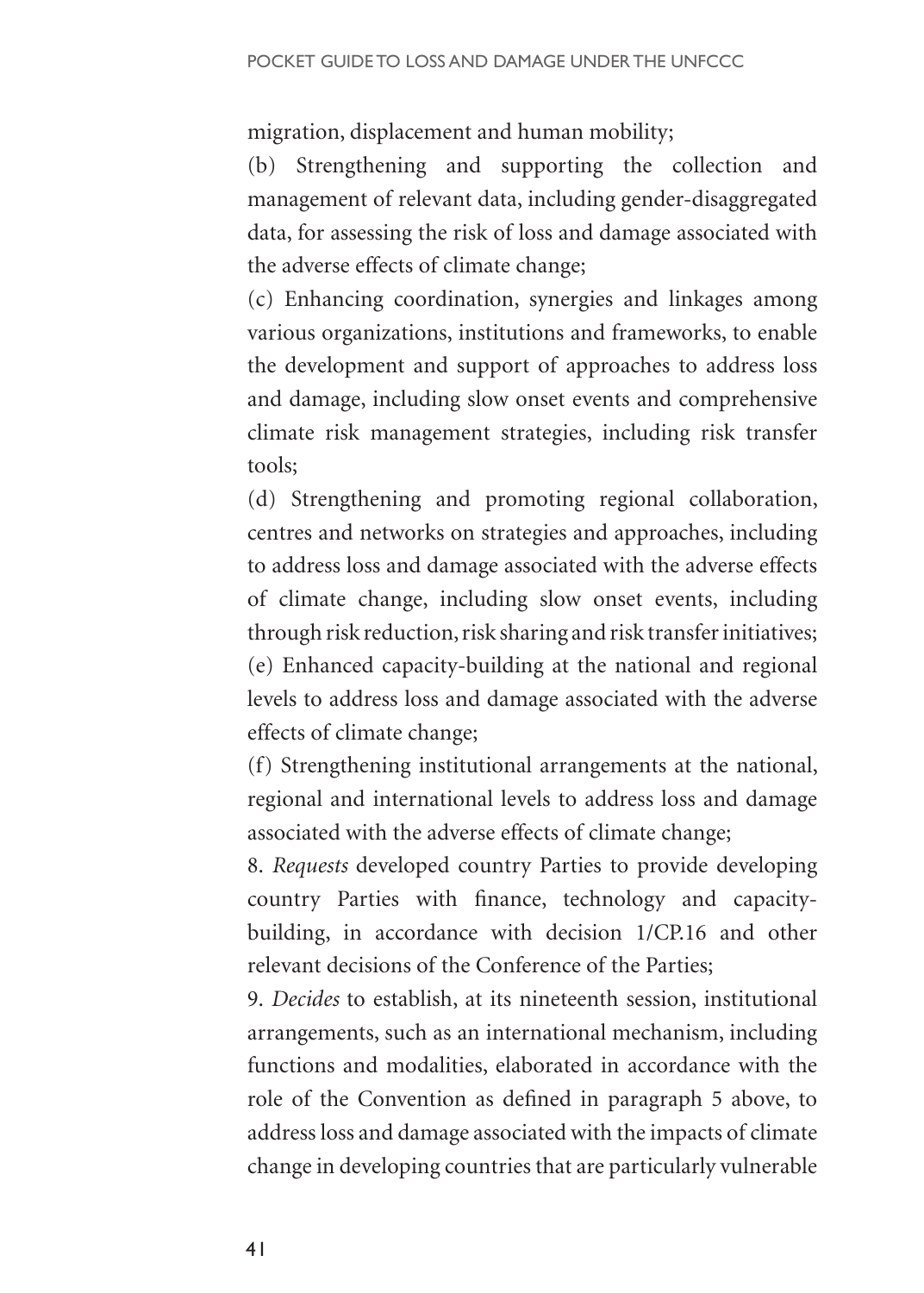to the adverse effects of climate change;

10. *Requests* the secretariat to carry out the following interim activities under the work programme on loss and damage, prior to the thirty-ninth session of the Subsidiary Body for Implementation:

(a) An expert meeting to consider future needs, including capacity needs associated with possible approaches to address slow onset events, and to prepare a report for consideration by the Subsidiary Body for Implementation at its thirty-ninth session;

(b) Preparation of a technical paper on non-economic losses;

(c) Preparation of a technical paper on gaps in existing institutional arrangements within and outside of the Convention to address loss and damage, including those related to slow onset events;

11. *Requests* the Subsidiary Body for Implementation to consider the technical paper referred to in paragraph  $10(c)$ above in developing the arrangements referred to in paragraph 9 above;

12. *Also requests* the Subsidiary Body for Implementation to elaborate, at its thirty-eighth session, activities under the work programme on loss and damage, to further the understanding of and expertise on loss and damage associated with the adverse effects of climate change, taking into account the provisions contained in paragraph 7 above;

13. *Takes note* of the estimated budgetary implications of the activities to be undertaken by the secretariat pursuant to the provisions contained in this decision;

14. *Further requests* that the actions of the secretariat called for in this decision be undertaken subject to the availability of financial resources; in the absence of adequate additional funding, as indicated in the budgetary estimates referred to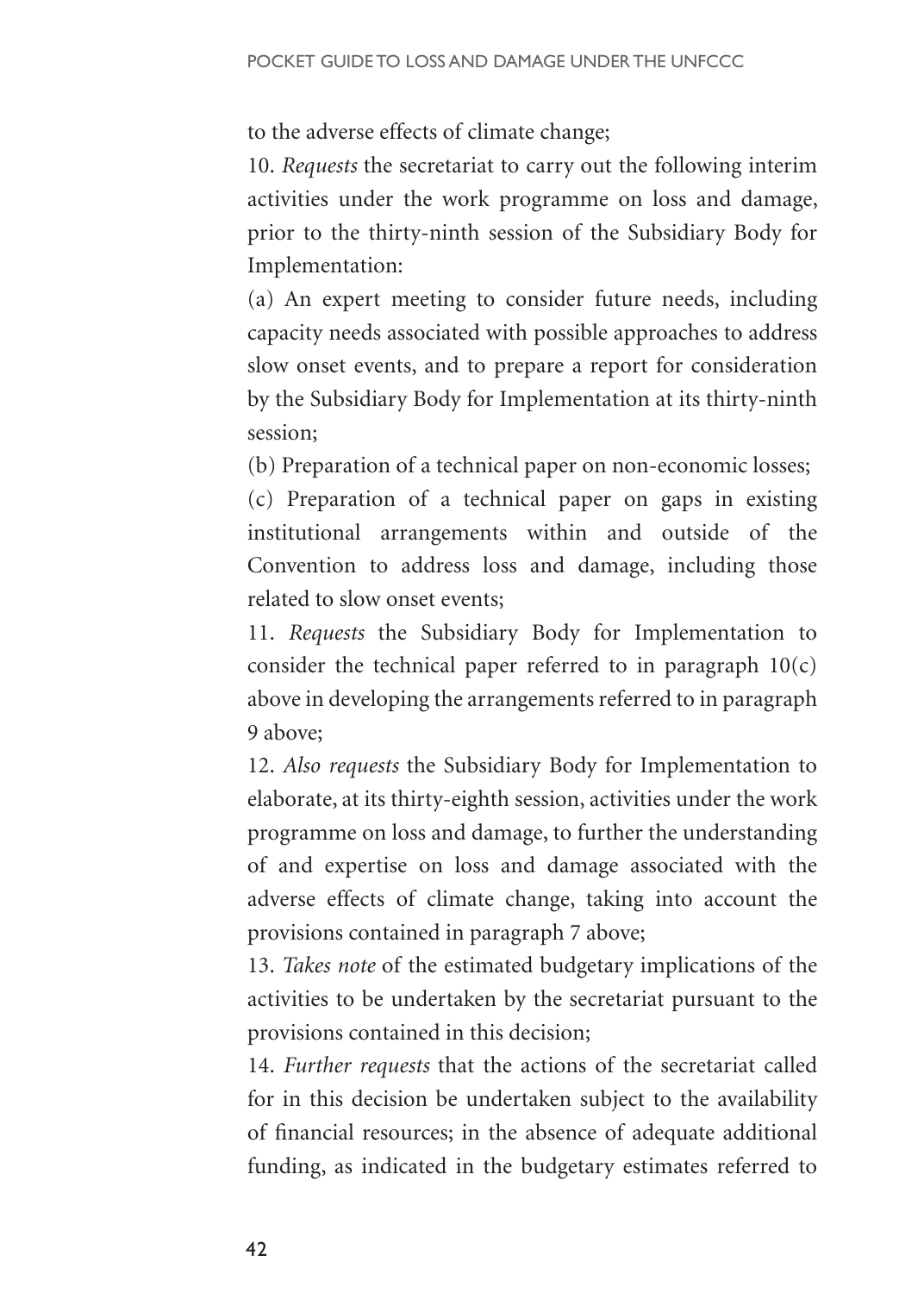above, the secretariat may not be in a position to undertake the requested activities.

#### **[DECISION 2/CP.19](http://unfccc.int/resource/docs/2013/cop19/eng/10a01.pdf#page=6)**

## **THE ESTABLISHMENT OF THE WARSAW INTERNATIONAL MECHANISM**

## The Conference of the Parties,

### $(\ldots)$

1. *Establishes* the Warsaw international mechanism for loss and damage, under the Cancun Adaptation Framework, subject to review at the twenty-second session of the Conference of the Parties (November–December 2016) pursuant to paragraph 15 below, to address loss and damage associated with impacts of climate change, including extreme events and slow onset events, in developing countries that are particularly vulnerable to the adverse effects of climate change (hereinafter referred to as the Warsaw international mechanism), and in line with the provisions contained in paragraphs 2−15 below;

2. *Also establishes* an executive committee of the Warsaw international mechanism, which shall function under the guidance of, and be accountable to, the Conference of the Parties, to guide the implementation of functions referred to under paragraph 5 below;

3. *Requests* the executive committee to report annually to the Conference of the Parties through the Subsidiary Body for Scientific and Technological Advice and the Subsidiary Body for Implementation and make recommendations, as appropriate;

4. *Decides* that, as an interim measure, the executive committee shall consist of two representatives from each of the following bodies under the Convention, ensuring that there is a balanced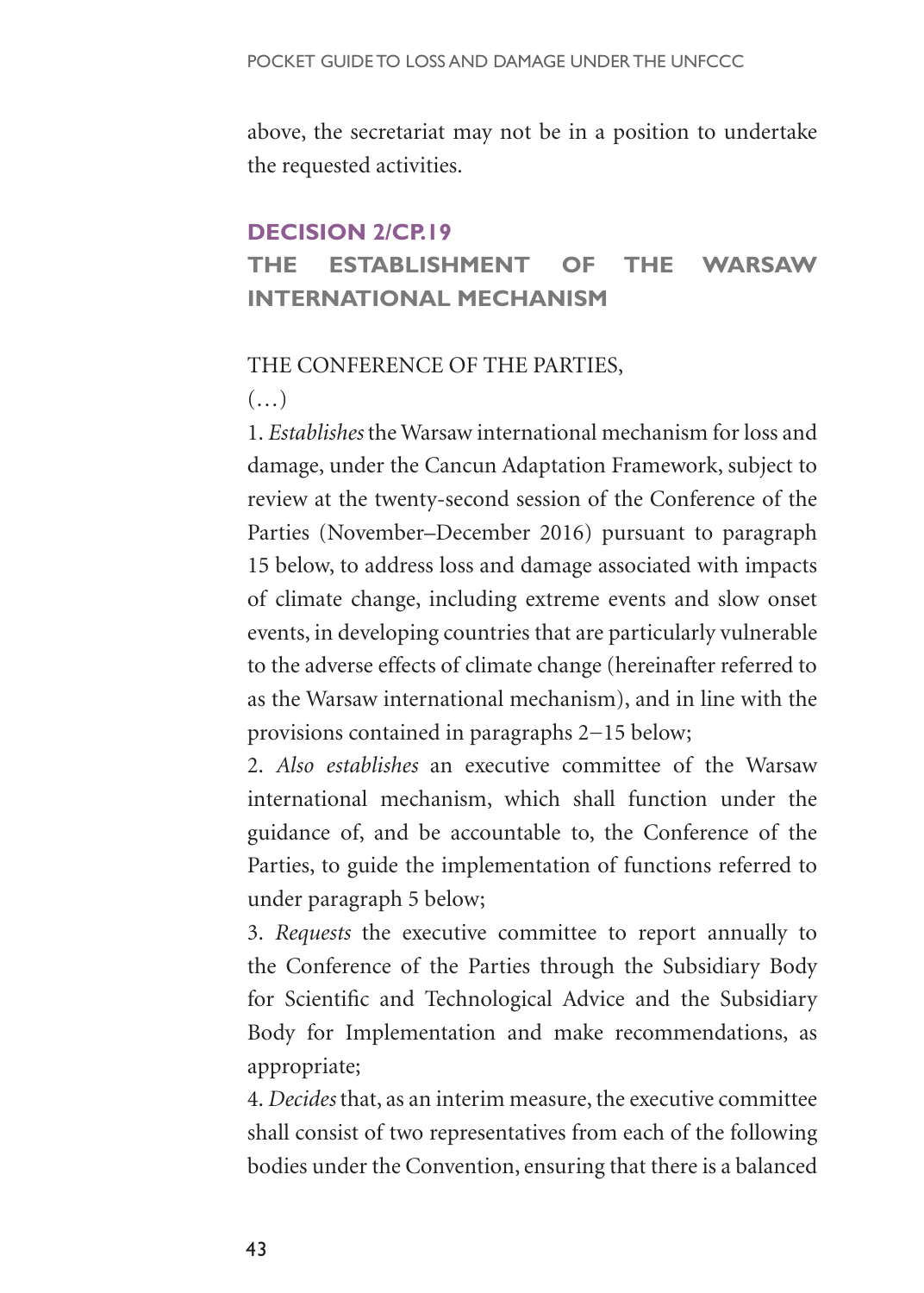representation between developed and developing country Parties: the Adaptation Committee, the Least Developed Countries Expert Group, the Standing Committee on Finance, the Technology Executive Committee and the Consultative Group of Experts on National Communications from Parties not included in Annex I to the Convention;

5. *Also decides* that the Warsaw international mechanism shall fulfil the role under the Convention of promoting the implementation of approaches to address loss and damage associated with the adverse effects of climate change, pursuant to decision 3/CP.18, in a comprehensive, integrated and coherent manner by undertaking, inter alia, the following functions:

(a) Enhancing knowledge and understanding of comprehensive risk management approaches to address loss and damage associated with the adverse effects of climate change, including slow onset impacts, by facilitating and promoting:

(i) Action to address gaps in the understanding of and expertise in approaches to address loss and damage associated with the adverse effects of climate change, including, inter alia, the areas outlined in decision 3/CP.18, paragraph 7(a);

(ii) Collection, sharing, management and use of relevant data and information, including gender-disaggregated data;

(iii) Provision of overviews of best practices, challenges, experiences and lessons learned in undertaking approaches to address loss and damage;

(b) Strengthening dialogue, coordination, coherence and synergies among relevant stakeholders by:

(i) Providing leadership and coordination and, as and where appropriate, oversight under the Convention, on the assessment and implementation of approaches to address loss and damage associated with the impacts of climate change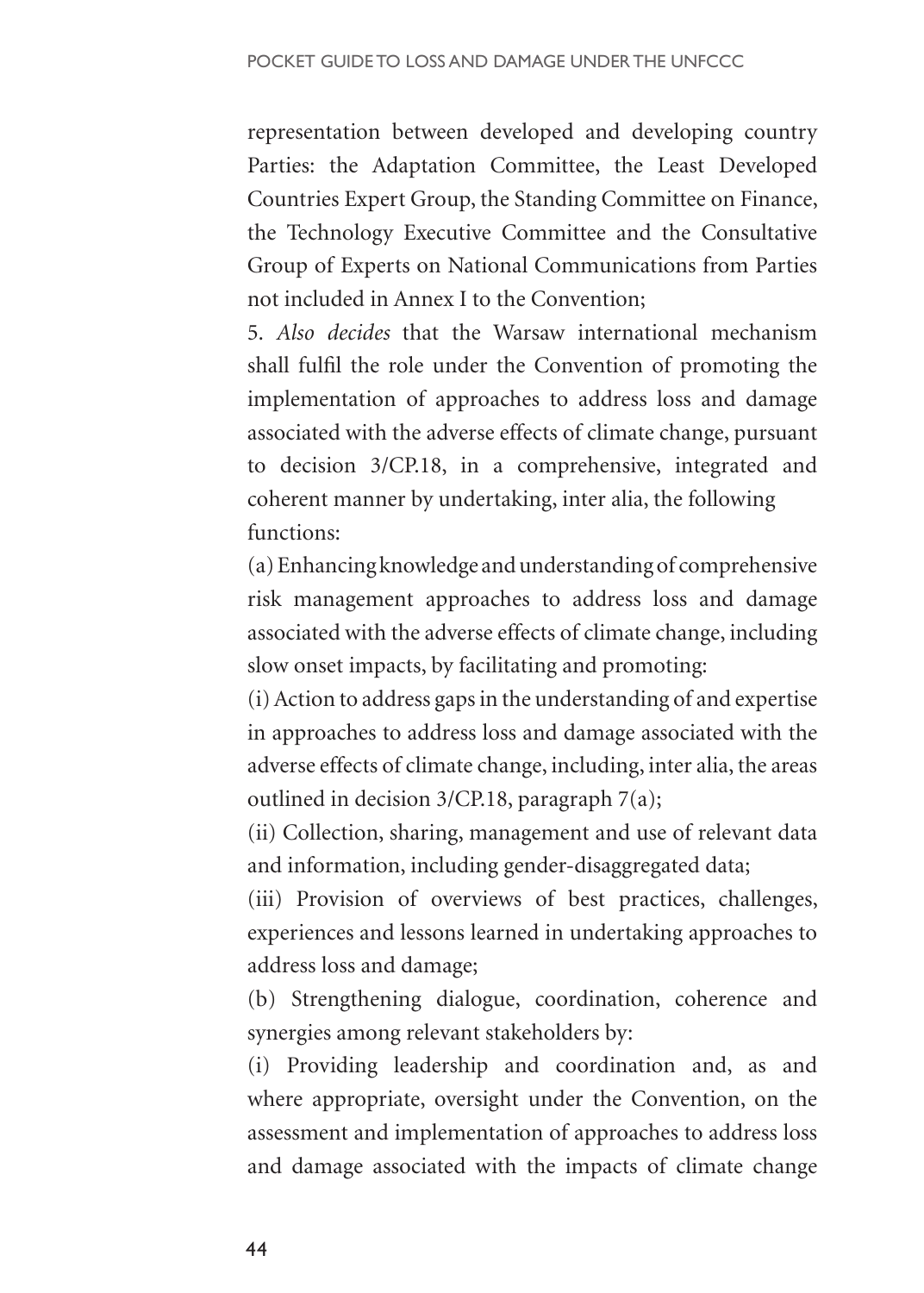from extreme events and slow onset events associated with the adverse effects of climate change;

(ii) Fostering dialogue, coordination, coherence and synergies among all relevant stakeholders, institutions, bodies, processes and initiatives outside the Convention, with a view to promoting cooperation and collaboration across relevant work and activities at all levels;

(c) Enhancing action and support, including finance, technology and capacity building, to address loss and damage associated with the adverse effects of climate change, so as to enable countries to undertake actions pursuant to decision 3/ CP.18, paragraph 6, including by:

(i) Providing technical support and guidance on approaches to address loss and damage associated with climate change impacts, including extreme events and slow onset events;

(ii) Providing information and recommendations for consideration by the Conference of the Parties when providing guidance relevant to reducing the risks of loss and damage and, where necessary, addressing loss and damage, including to the operating entities of the financial mechanism of the Convention, as appropriate;

(iii) Facilitating the mobilization and securing of expertise, and enhancement of support, including finance, technology and capacity-building, to strengthen existing approaches and, where necessary, facilitate the development and implementation of additional approaches to address loss and damage associated with climate change impacts, including extreme weather events and slow onset events;

5. *Further decides* that the Warsaw international mechanism should complement, draw upon the work of and involve, as appropriate, existing bodies and expert groups under the Convention, as well as on that of relevant organizations and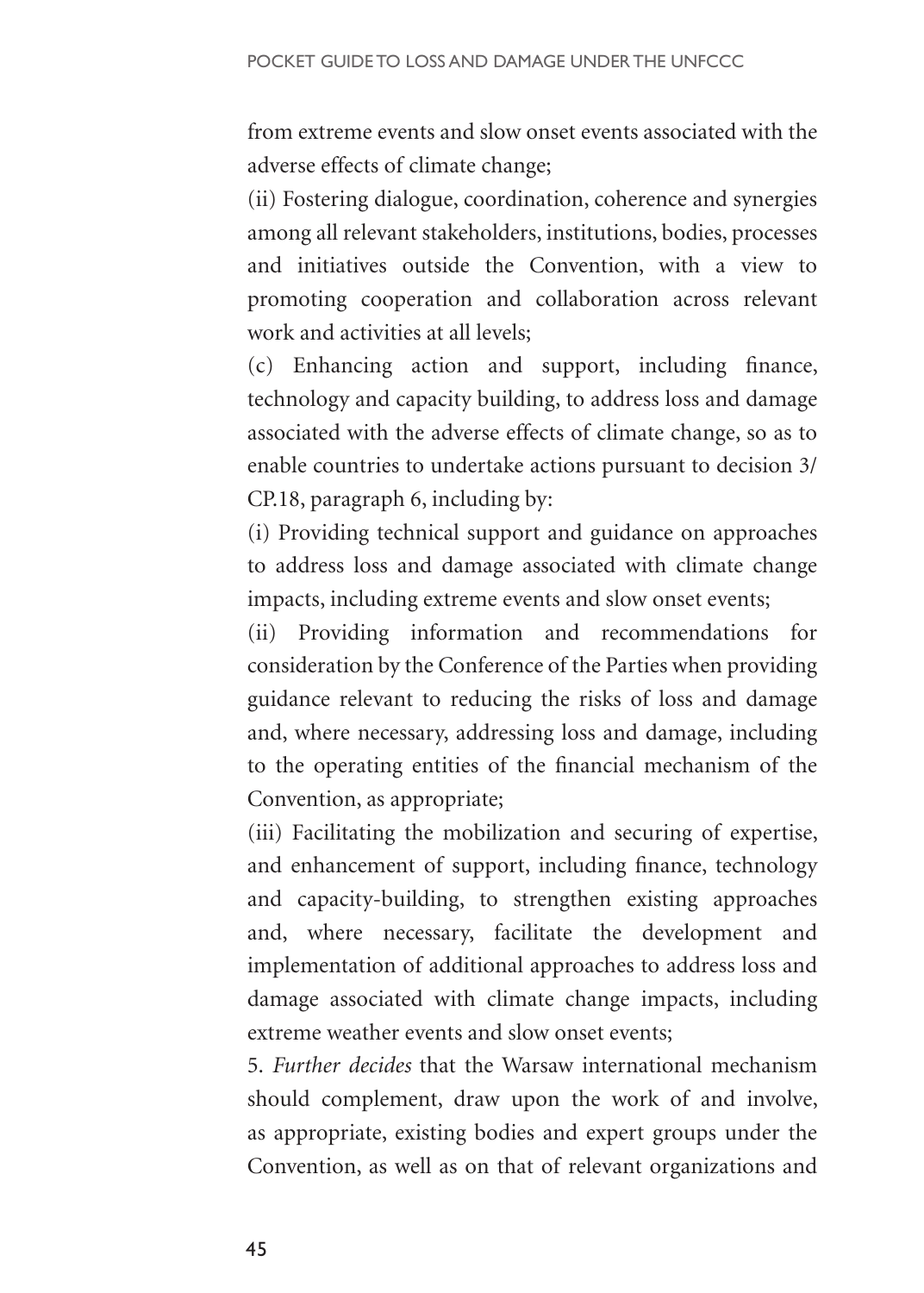expert bodies outside the Convention, at all levels;

6. *Decides* that, in exercising the functions outlined in paragraph 5 above, the Warsaw international mechanism will, inter alia:

(a) Facilitate support of actions to address loss and damage;

(b) Improve coordination of the relevant work of existing bodies under the Convention;

(c) Convene meetings of relevant experts and stakeholders;

(d) Promote the development of, and compile, analyse, synthesize and review information;

(e) Provide technical guidance and support;

(f) Make recommendations, as appropriate, on how to enhance engagement, actions and coherence under and outside the Convention, including on how to mobilize resources and expertise at different levels;

7. *Invites* the Executive Secretary, in consultation with the President of the Conference of the Parties, to convene the initial meeting of the executive committee by March 2014, the meetings of which will be open to observers, and invite representatives of relevant international and regional organizations having the necessary skills in approaches to addressing loss and damage associated with the adverse effects of climate change, including extreme weather events and slow onset events;

8. *Requests* the executive committee to develop its initial twoyear workplan for the implementation of the functions outlined in paragraph 5 above, including the scheduling of meetings, taking into account the issues outlined in decision 3/CP.18, paragraphs 6 and 7, for consideration at the forty-first sessions of the Subsidiary Body for Scientific and Technological Advice and the Subsidiary Body for Implementation (December 2014);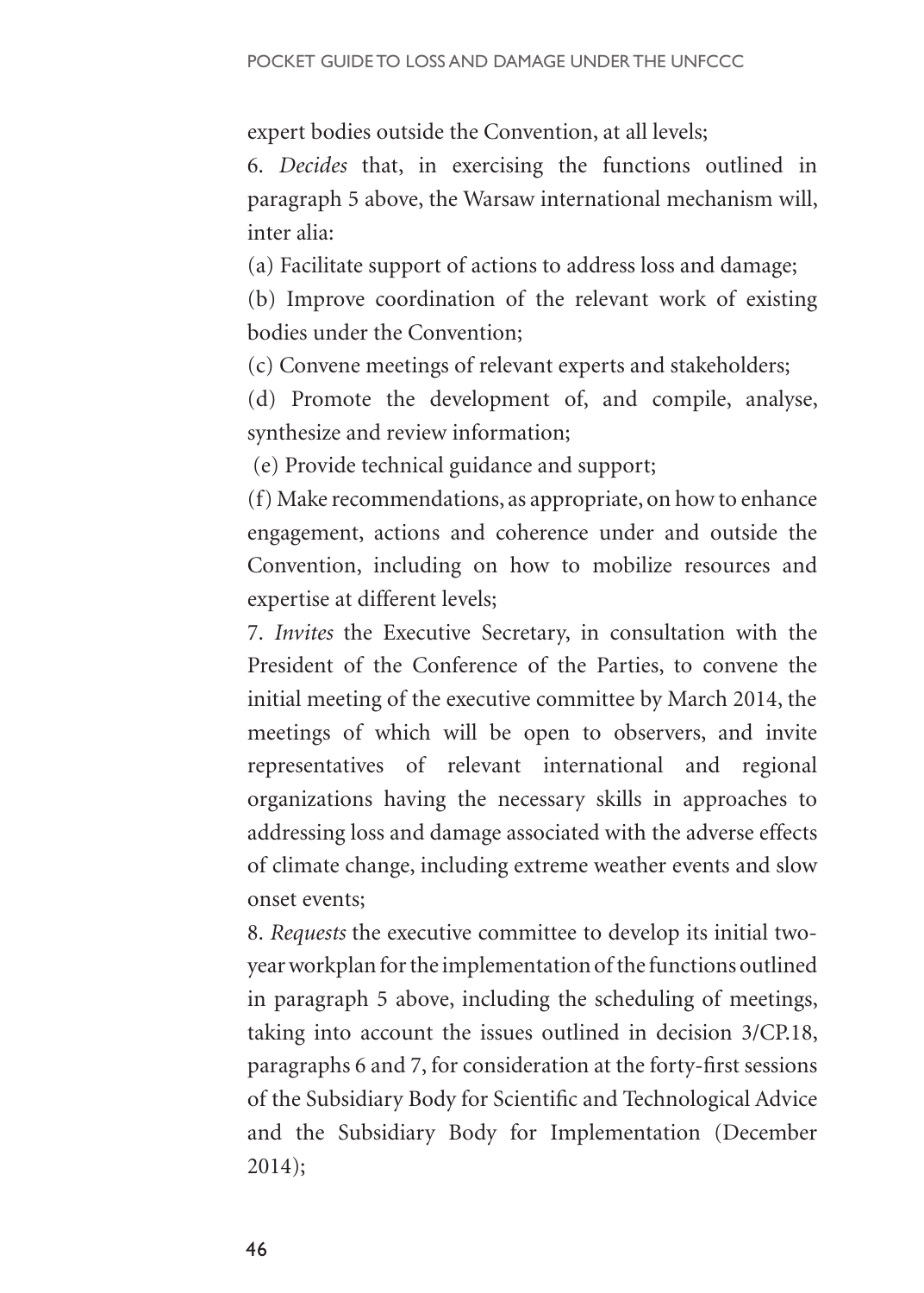10. *Also requests* the Subsidiary Body for Scientific and Technological Advice and the Subsidiary Body for Implementation to consider the composition of, and procedures for, the executive committee, and to make recommendations thereon for adoption by the Conference of the Parties at its twentieth session (December 2014), with a view to finalizing the organization and governance of the executive committee;

11. *Invites* relevant international and regional organizations, institutions and processes to integrate, where appropriate, measures to address the impacts of climate change and to explore and strengthen synergies in the context of addressing loss and damage associated with the adverse impacts of climate change, especially in particularly vulnerable developing countries;

12. *Also invites* Parties to work through the United Nations and other relevant institutions, specialized agencies and processes, as appropriate, to promote coherence at all levels in approaches relevant to addressing loss and damage associated with the adverse effects of climate change, including extreme events and slow onset events;

13. *Further invites* Parties to strengthen and, where appropriate, develop institutions and networks at the regional and national levels, especially in particularly vulnerable developing countries, to enhance the implementation of relevant approaches to addressing loss and damage in a manner that is country-driven, encourages cooperation and coordination between relevant stakeholders and improves the flow of information;

14. *Requests* developed country Parties to provide developing country Parties with finance, technology and capacitybuilding, in accordance with decision 1/CP.16 and other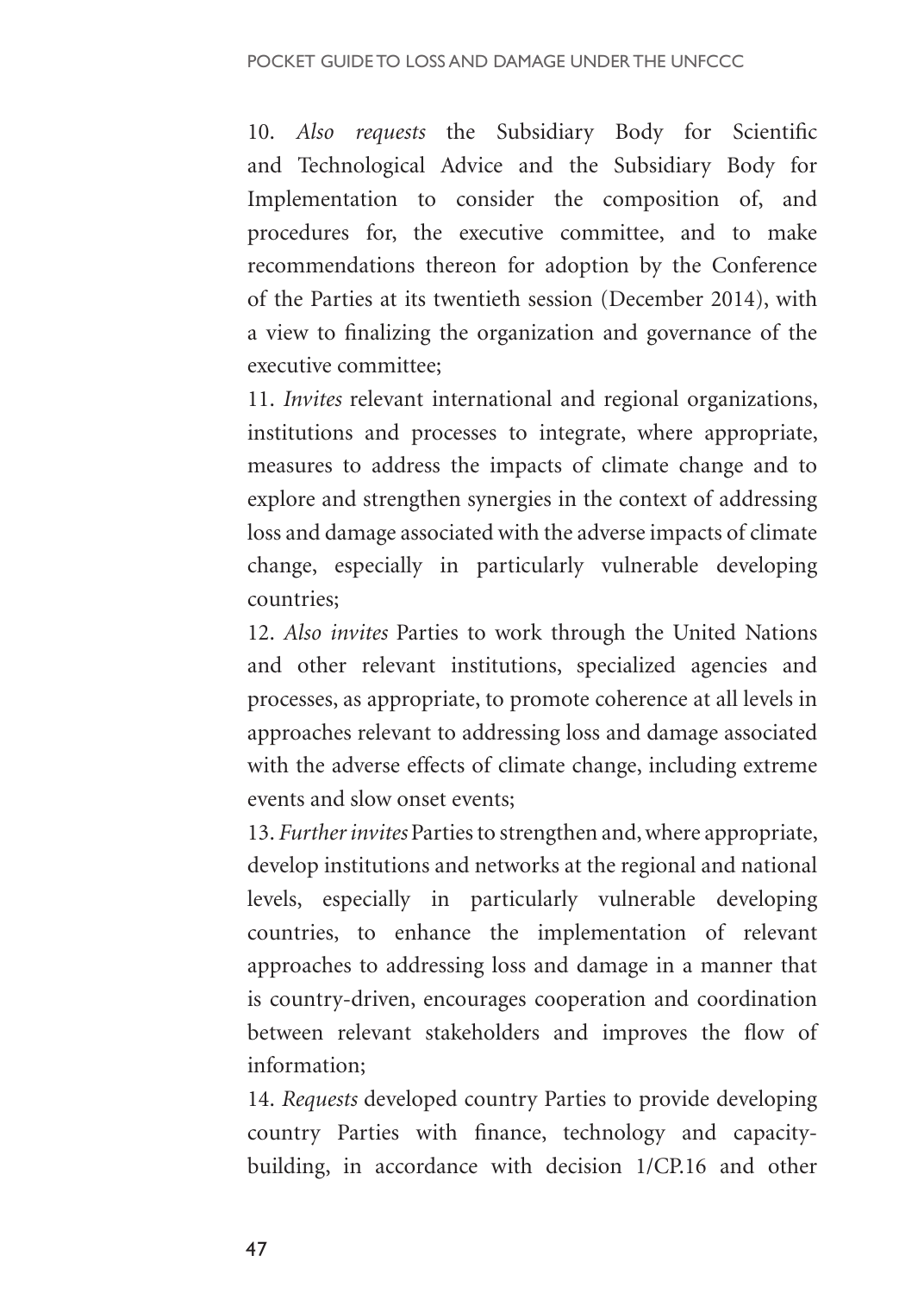relevant decisions of the Conference of the Parties;

15. *Decides* to review the Warsaw international mechanism, including its structure, mandate and effectiveness, at the twenty-second session of the Conference of the Parties, with a view to adopting an appropriate decision on the outcome of this review;

16. *Takes* note of the budgetary implications of the activities to be undertaken by the secretariat pursuant to the provisions contained in this decision;

17. *Requests* that the actions of the secretariat called for in this decision be undertaken subject to the availability of financial resources.

#### **[DECISION 2/CP.20](http://unfccc.int/resource/docs/2014/cop20/eng/10a02.pdf#page=2)**

## **COMPOSITION AND FUNCTIONS OF THE EXECUTIVE COMMITTEE**

Warsaw International Mechanism for Loss and Damage associated with Climate Change **IMPACTS** 

#### The Conference of the Parties,  $(\ldots)$

1. *Approves* the initial two-year workplan of the Executive Committee of the Warsaw International Mechanism for Loss and Damage associated with Climate Change Impacts;

2. *Notes* the useful inputs provided by Parties, observers and other organizations as part of the transparent, inclusive and participatory process of developing the initial two-year workplan of the Executive Committee;

3. *Reaffirms* the establishment of the Executive Committee of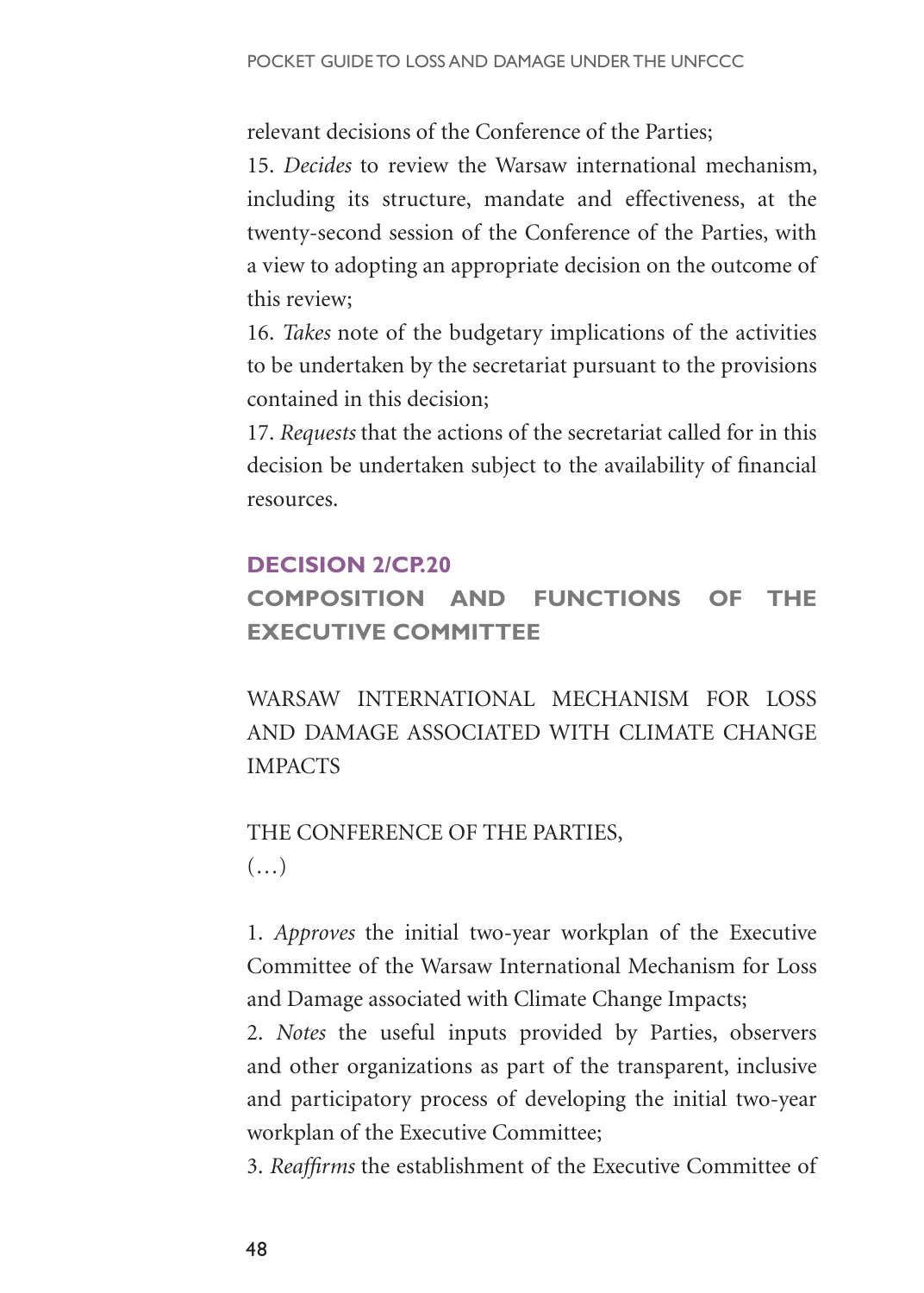the Warsaw International Mechanism for Loss and Damage associated with Climate Change Impacts, under the guidance of, and accountable to, the Conference of the Parties, to guide the implementation of the functions of the Warsaw International Mechanism referred to in decision 2/CP.19, paragraph 5;

4. *Also reaffirms* the request to the Executive Committee to report annually to the Conference of the Parties through the Subsidiary Body for Scientific and Technological Advice and the Subsidiary Body for Implementation and make recommendations, as appropriate;

5. *Decides* that the Executive Committee shall be composed of the following, taking into account the goal of gender balance pursuant to decision 23/CP.18:

a) Ten members from Parties included in Annex I to the Convention (Annex I Parties);

(b) Ten members from Parties not included in Annex I to the Convention (non-Annex I Parties), comprising two members each from the African, Asia-Pacific, and the Latin American and Caribbean States, one member from small island developing States, one member from least developed country Parties, and two additional members from non-Annex I Parties;

6. *Encourages* Parties to nominate to the Executive Committee experts with the diversity of experience and knowledge relevant to loss and damage associated with climate change impacts;

7. Decides that members shall serve for a term of two years and shall be eligible to serve a maximum of two consecutive terms of office, and that the following rules shall apply:

(a) Half of the members shall be elected initially for a term of three years and half of the members shall be elected for a term of two years;

(b) Thereafter, the Conference of the Parties shall elect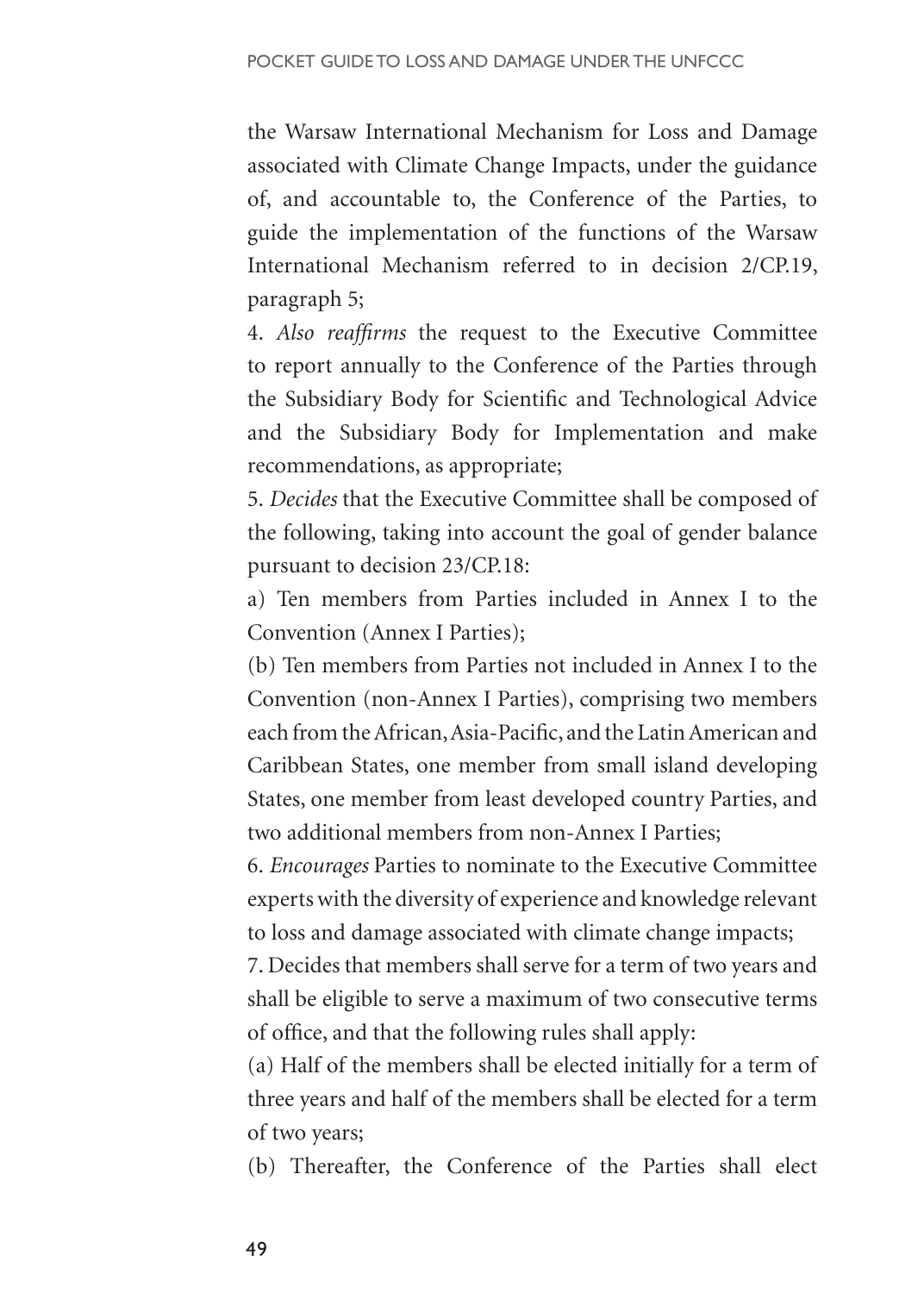members for a term of two years;

(c) The members shall remain in office until their successors have been elected;

8. *Also decides* that the Executive Committee may establish expert groups, subcommittees, panels, thematic advisory groups or task-focused ad hoc working groups to help execute the work of the Executive Committee in guiding the implementation of the Warsaw International Mechanism, as appropriate, in an advisory role, and that report to the Executive Committee;

9. *Further decides* that decisions of the Executive Committee shall be taken by consensus;

10. *Decides* that the Executive Committee shall elect annually Co-Chairs from among its members to serve for a term of one year, with one being a member from an Annex I Party and the other being a member from a non-Annex I Party;

11. *Also decides* on other related provisions including:

(a) If one or both Co-Chairs are absent from a particular meeting, any other member designated by the Executive Committee shall temporarily serve as the Co-Chair or Chair of that meeting;

(b) If a Co-Chair is unable to complete the term of office, the Executive Committee shall elect a replacement to complete that term of office;

11. *Further decides* that the Executive Committee shall meet at least twice per year, while retaining its flexibility to adjust the number of meetings, as appropriate;

12. *Decides* that the Executive Committee shall convene its first meeting as soon as practical following the election of its members commencing at the twentieth session of the Conference of the Parties but no later than March 2015, and at its first meeting shall adopt its rules of procedure and begin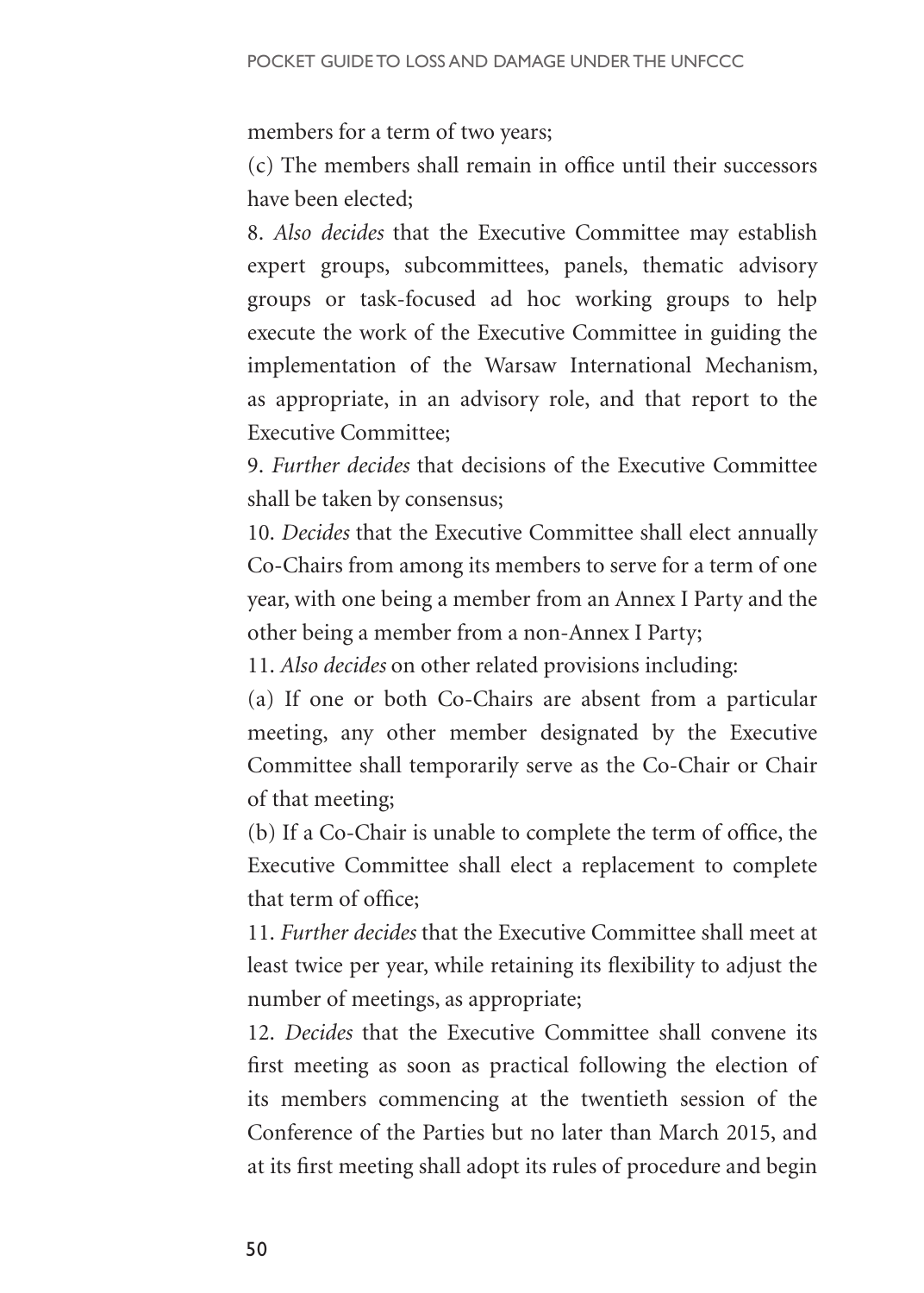implementing its workplan;

13. *Also decides* that the meetings of the Executive Committee shall be open to attendance by admitted observer organizations, except where otherwise decided by the Executive Committee, with a view to encouraging a balanced regional representation of observers;

14. *Further decides* that the decisions and outputs of the Executive Committee shall be made publicly available on the UNFCCC website unless decided otherwise by the Executive Committee;

15. *Decides* that English shall be the working language of the Executive Committee;

16. *Also decides* that the secretariat shall support and facilitate the work of the Executive Committee, subject to the availability of resources.

#### **[DECISION 1/CP.21](http://unfccc.int/resource/docs/2015/cop21/eng/10a01.pdf#page=2)**

## **DECISION ON THE ADOPTION OF THE PARIS AGREEMENT**

#### Loss and damage

47. *Decides* on the continuation of the Warsaw International Mechanism for Loss and Damage associated with Climate Change Impacts, following the review in 2016;

48. *Requests* the Executive Committee of the Warsaw International Mechanism to establish a clearing house for risk transfer that serves as a repository for information on insurance and risk transfer, in order to facilitate the efforts of Parties to develop and implement comprehensive risk management strategies;

49. *Also requests* the Executive Committee of the Warsaw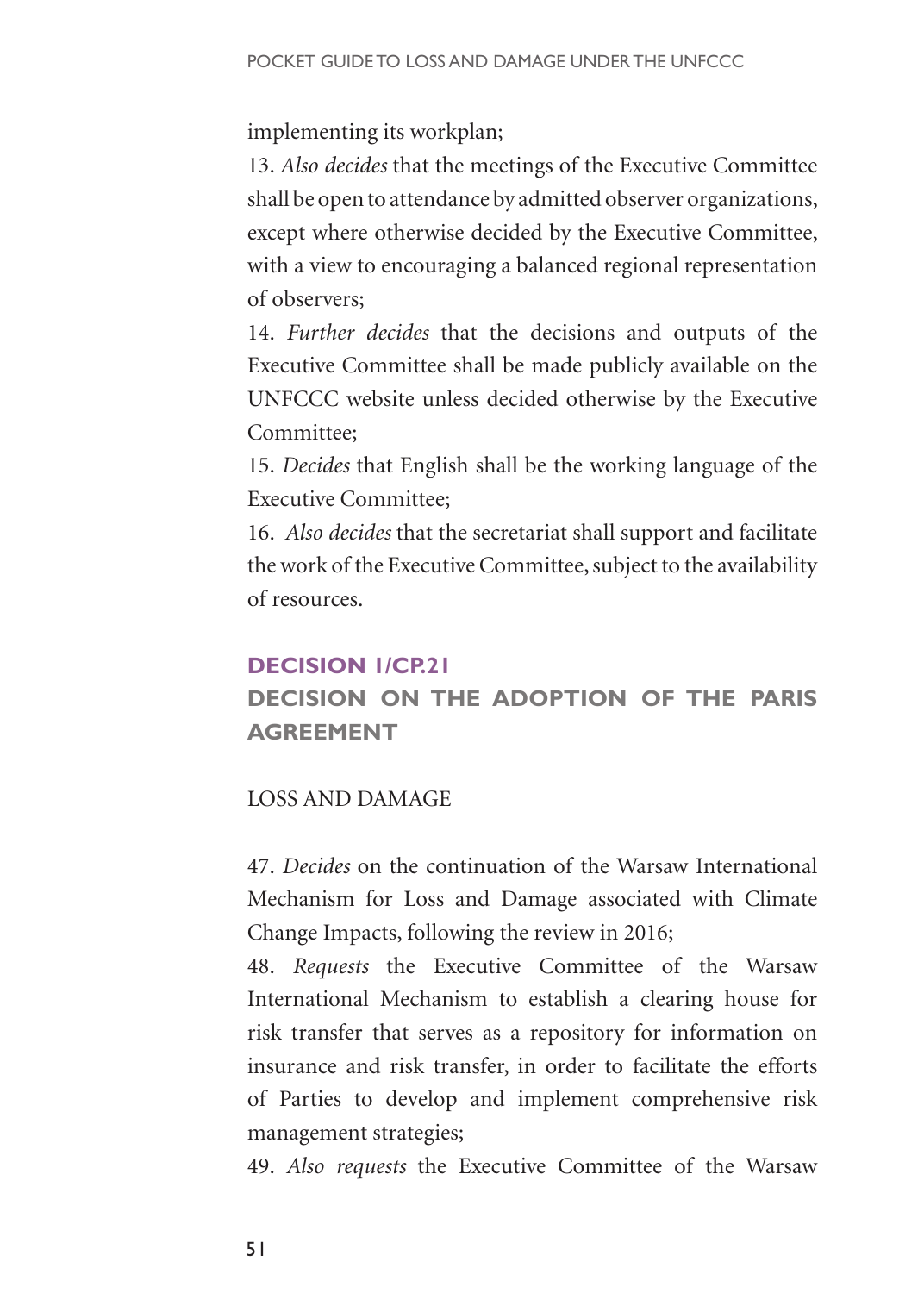International Mechanism to establish, according to its procedures and mandate, a task force to complement, draw upon the work of and involve, as appropriate, existing bodies and expert groups under the Convention including the Adaptation Committee and the Least Developed Countries Expert Group, as well as relevant organizations and expert bodies outside the Convention, to develop recommendations for integrated approaches to avert, minimize and address displacement related to the adverse impacts of climate change; 50. *Further requests* the Executive Committee of the Warsaw International Mechanism to initiate its work, at its next meeting, to operationalize the provisions referred to in paragraphs 48 and 49 above, and to report on progress thereon in its annual report;

51. *Agrees* that Article 8 of the Agreement does not involve or provide a basis for any liability or compensation;

## **[DECISION 1/CP.21](http://unfccc.int/files/essential_background/convention/application/pdf/english_paris_agreement.pdf)  PARIS AGREEMENT**

#### ARTICLE 8

1. Parties recognize the importance of averting, minimizing and addressing loss and damage associated with the adverse effects of climate change, including extreme weather events and slow onset events, and the role of sustainable development in reducing the risk of loss and damage.

2. The Warsaw International Mechanism for Loss and Damage associated with Climate Change Impacts shall be subject to the authority and guidance of the Conference of the Parties serving as the meeting of the Parties to this Agreement and may be enhanced and strengthened, as determined by the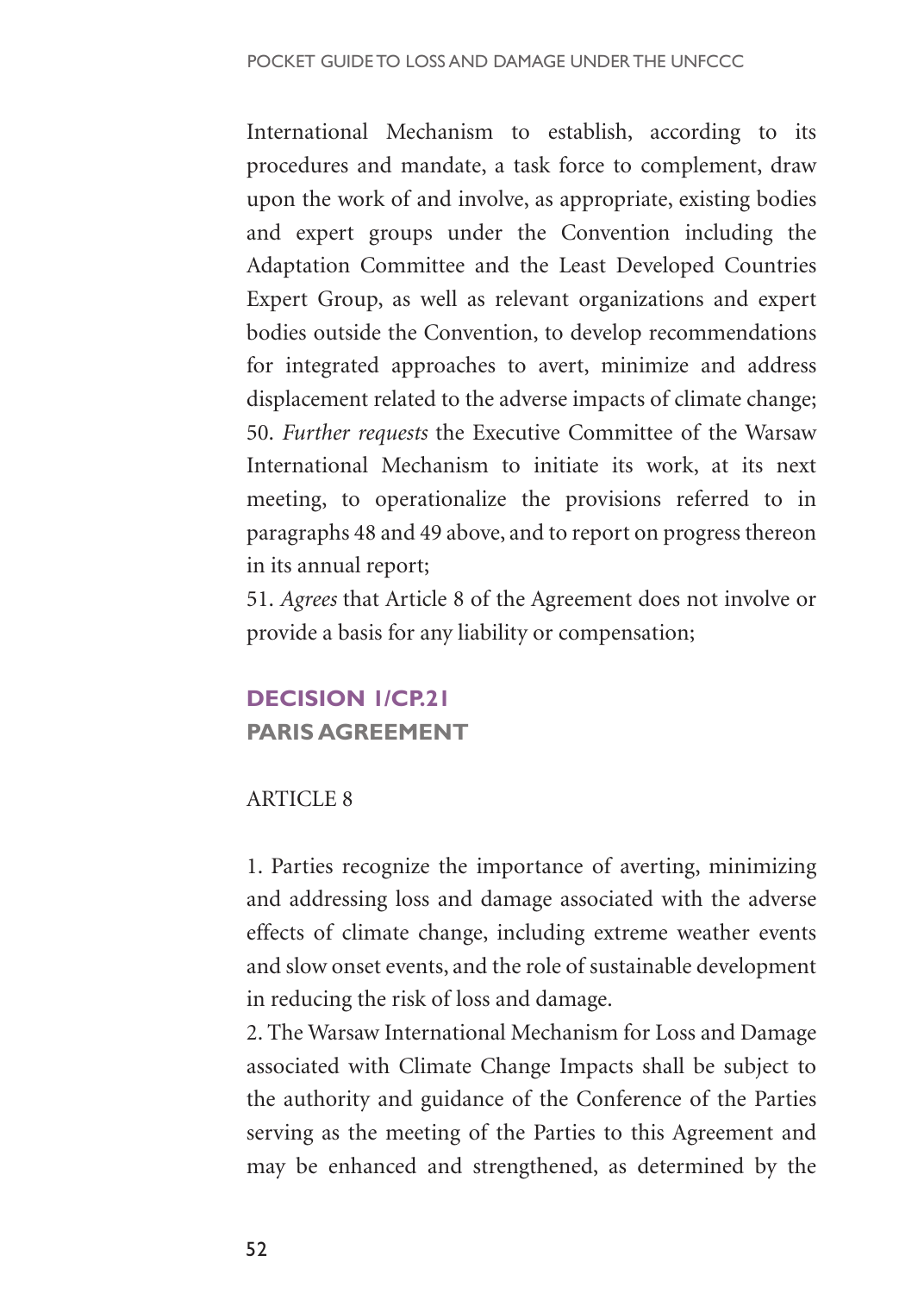Conference of the Parties serving as the meeting of the Parties to this Agreement.

3. Parties should enhance understanding, action and support, including through the Warsaw International Mechanism, as appropriate, on a cooperative and facilitative basis with respect to loss and damage associated with the adverse effects of climate change.

4. Accordingly, areas of cooperation and facilitation to enhance understanding, action and support may include:

(a) Early warning systems;

(b) Emergency preparedness;

(c) Slow onset events;

(d) Events that may involve irreversible and permanent loss and damage;

(e) Comprehensive risk assessment and management;

(f) Risk insurance facilities, climate risk pooling and other insurance solutions;

(g) Non-economic losses; and

(h) Resilience of communities, livelihoods and ecosystems.

5. The Warsaw International Mechanism shall collaborate with existing bodies and expert groups under the Agreement, as well as relevant organizations and expert bodies outside the Agreement.

#### **[DECISION 4/CP.22](http://unfccc.int/resource/docs/2016/cop22/eng/10a01.pdf)**

**REVIEW OF THE WARSAW INTERNATIONAL MECHANISM**  The Conference of the Parties,  $(\ldots)$ 

1. *Recommends* further guidance relevant to enhancing and strengthening the Warsaw International Mechanism for Loss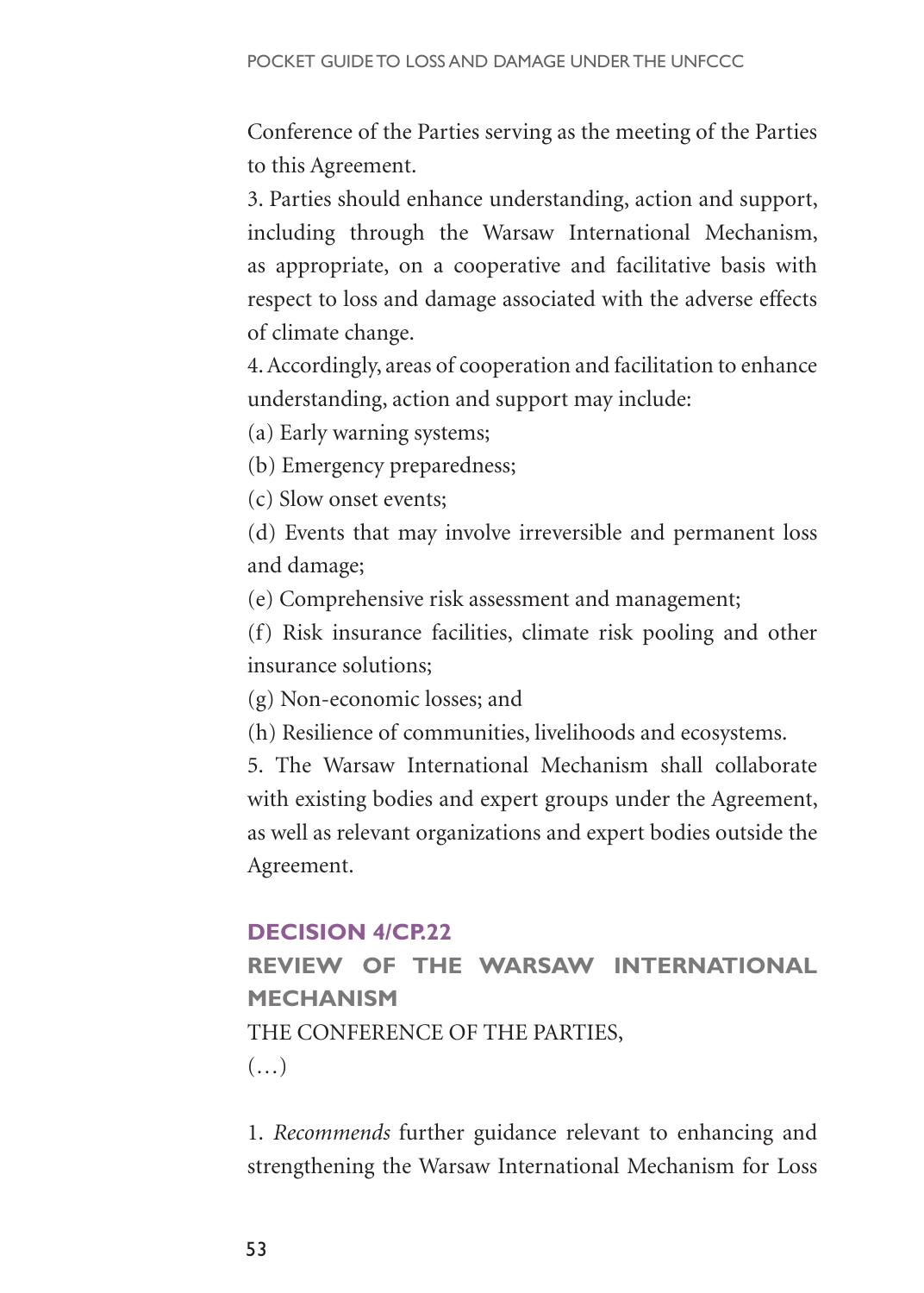and Damage associated with Climate Change Impacts, having considered the mandate, structure and effectiveness of the Warsaw International Mechanism at the twenty-second session of the Conference of the Parties, as referred to in paragraphs 2–5 below;

2. *Also recommends* that:

(a) There be a process to periodically review the Warsaw International Mechanism and that reviews take place no more than five years apart;

(b) The next review be held in 2019, and that the periodicity of future reviews be decided at that time;

(c) Future reviews of the Warsaw International Mechanism should consider, inter alia, progress on the implementation of the workplan of the Executive Committee of the Warsaw International Mechanism for Loss and Damage associated with Climate Change Impacts as well as its long-term vision that guides ways in which the Warsaw International Mechanism may be enhanced and strengthened, as appropriate;

(d) The subsidiary bodies finalize terms of reference for each review of the Warsaw International Mechanism at least six months prior to the review being undertaken;

(e) The subsidiary bodies take into consideration inputs and submissions from Parties and relevant organizations, as appropriate, when developing the terms of reference referred to in paragraph 2(d) above;

(f) As an input to the review in 2019, a technical paper be prepared by the secretariat elaborating the sources of financial support, as provided through the Financial Mechanism, for addressing loss and damage as described in relevant decisions, as well as modalities for accessing such support;

(g) The technical paper referred to in paragraph 2(f) above include an elaboration of finance available for addressing loss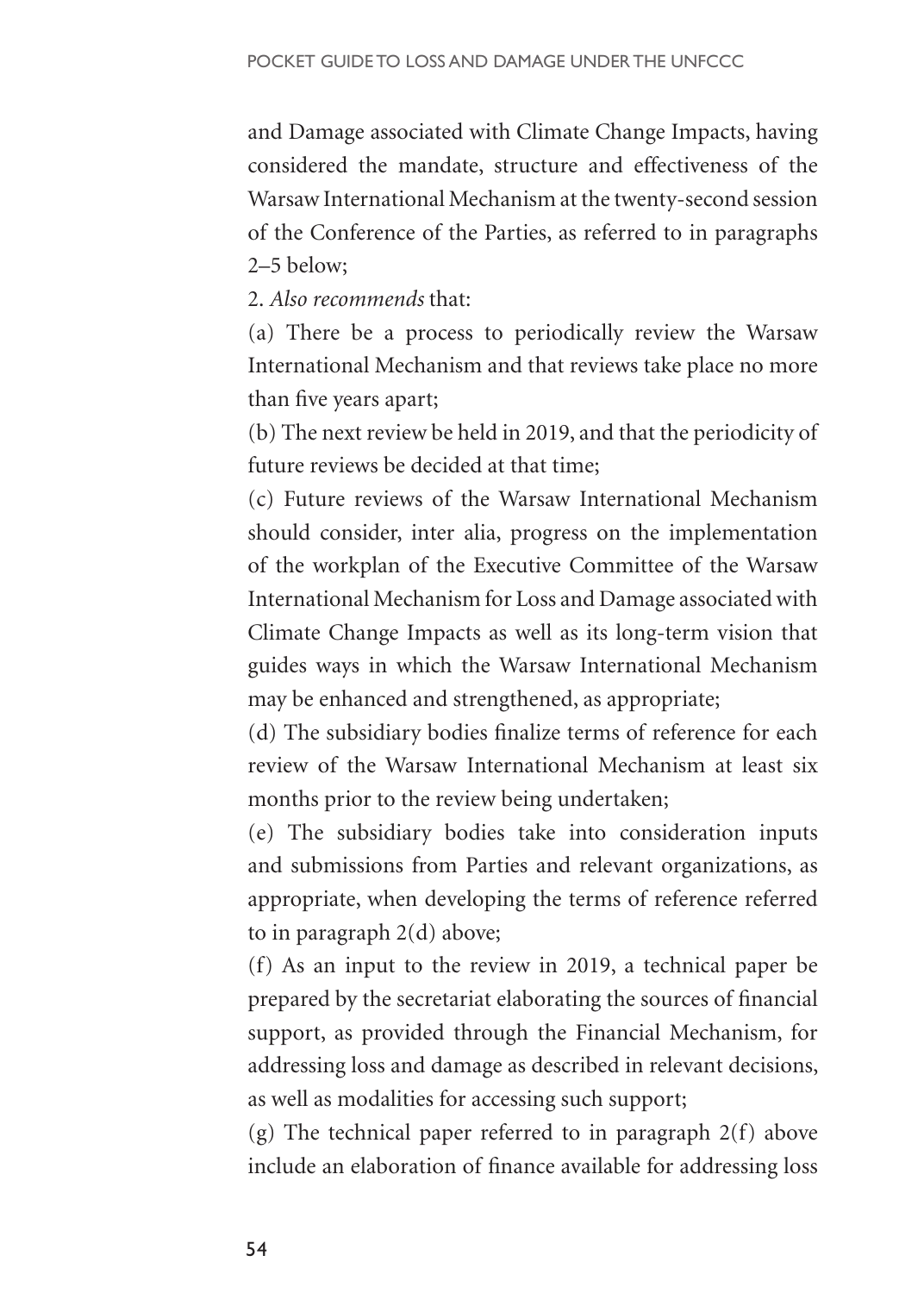and damage as described in relevant decisions, outside the Financial Mechanism, as well as the modalities for accessing it; (h) The secretariat be assisted by the Executive Committee of the Warsaw International Mechanism in determining the scope of the technical paper referred to in paragraph 2(f) above, with a view to making the paper available to Parties by the fiftieth sessions of the subsidiary bodies (June 2019) for consideration in the review of the Warsaw International Mechanism;

3. *Recognizes* that the Executive Committee may enhance its effectiveness by prioritizing activities in thematic areas for further work;

4. *Recommends* that the following may advance the work of the Executive Committee:

(a) Enhancing collaboration, cooperation and partnerships with bodies, entities and work programmes, including the Paris Committee on Capacity-building, within and outside the Convention;

(b) Considering the establishment of, as appropriate, additional expert groups, subcommittees, panels, thematic advisory groups or focused working groups to assist it in conducting its work and supporting its efforts to enhance action and support for loss and damage as provided for in decision  $2/CP.19$ , paragraph  $5(c)(i-iii)$ ;

(c) Improving access to, and interaction with, relevant scientific and technical panels, bodies and expertise available to the Warsaw International Mechanism, its Executive Committee and substructures over time, including by, inter alia, inviting relevant organizations at all levels and scientific research organizations with expertise in science relevant to loss and damage to ensure that the best available science is highlighted in the work of the Warsaw International Mechanism;

(d) Inviting interested Parties to establish a loss and damage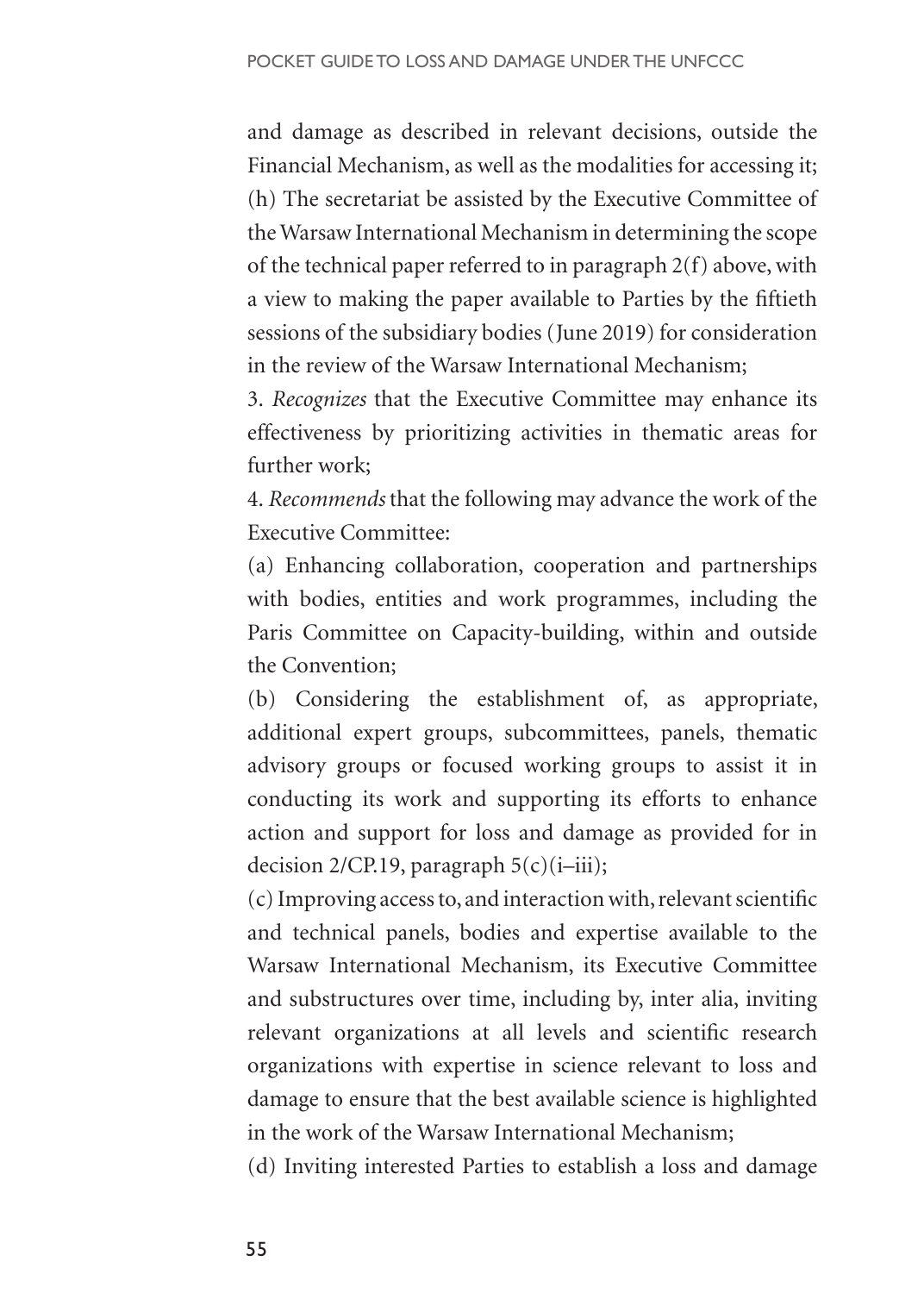contact point through their respective UNFCCC national focal point, with a view to enhancing the implementation of approaches to address loss and damage associated with the adverse impacts of climate change at the national level;

5. *Invites* the Paris Committee on Capacity-building, within the scope of its workplan, to consider a future theme on addressing loss and damage;

6. *Requests* that the actions of the secretariat called for in this decision be undertaken subject to the availability of financial resources.

#### **[DECISION 5/CP.23](http://unfccc.int/resource/docs/2017/cop23/eng/11a01.pdf)**

**FURTHER GUIDANCE TO THE EXECUTIVE COMMITTEE** 

Warsaw International Mechanism for Loss and Damage associated with Climate Change **IMPACTS** 

The Conference of the Parties,  $(\ldots)$ 

Noting the concerns raised by Parties on the increasing frequency and severity of climate-related disasters that have affected many countries, including heatwaves, drought, floods, tropical cyclones, dust storms and other extreme weather events, as well as the increasing impacts associated with slow onset events, and the urgent need to avert, minimize and address these impacts through comprehensive risk management approaches: inter alia, through early warning systems, measures to enhance recovery and rehabilitation and build back and forward better, social protection instruments,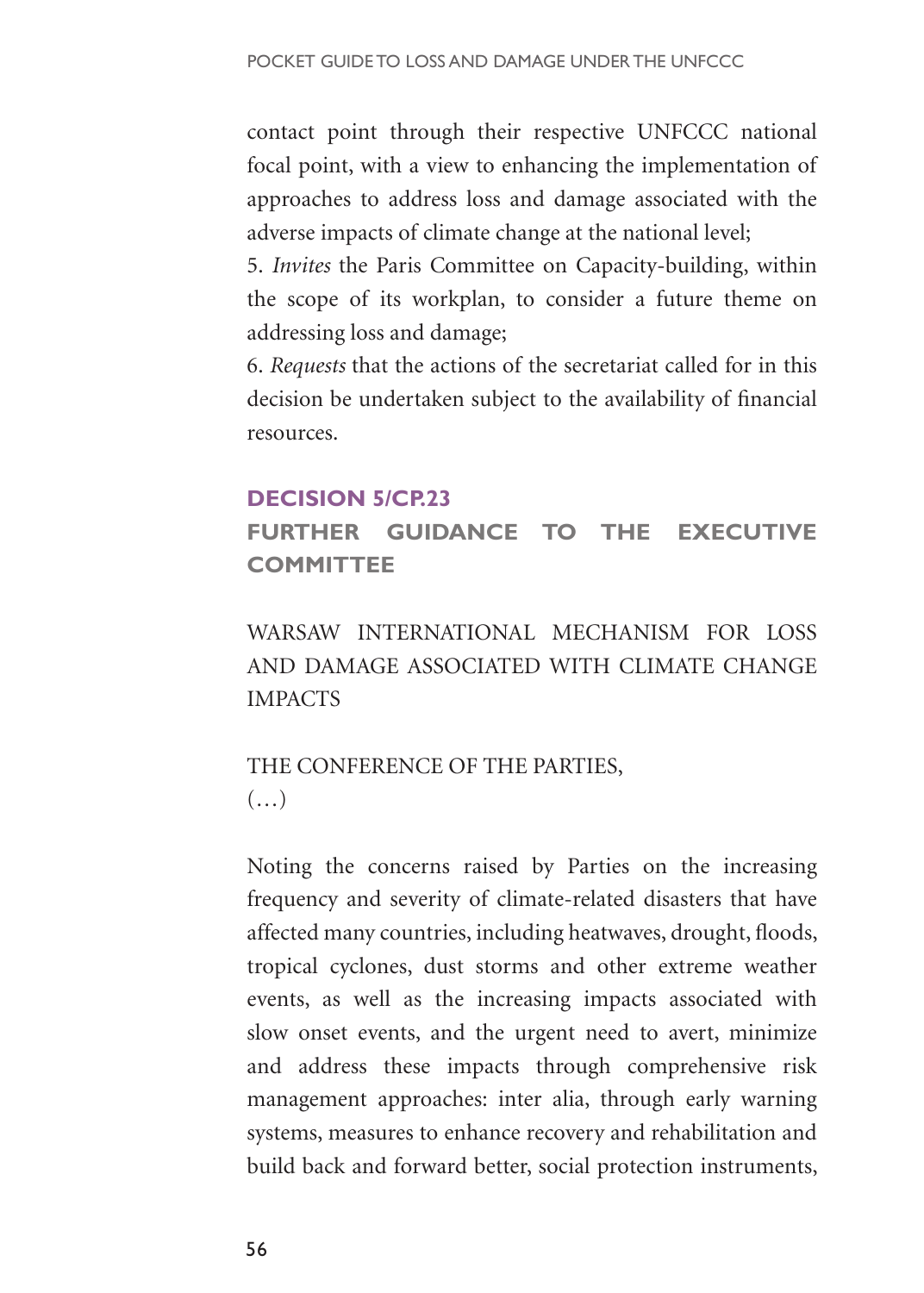including social safety nets, and transformational approaches, 1. *Welcomes* the report of the Executive Committee of the Warsaw International Mechanism for Loss and Damage associated with Climate Change Impacts;

2. *Also welcomes* the progress made by the Executive Committee in implementing its initial two-year workplan and operationalizing the clearing house for risk transfer and the task force on displacement pursuant to decision 1/CP.21, paragraphs 48 and 49;

3. *Expresses* its appreciation to Parties, bodies and organizations for supporting the work of the Executive Committee, including through partnerships and collaboration, and encourages them to enhance their efforts in this regard;

4. *Notes* the flexible five-year rolling workplan of the Executive Committee, which enables the timely consideration of crosscutting issues and current, urgent and emerging needs;

5. *Also notes* that the Executive Committee will evaluate progress made towards implementing its five-year rolling workplan in 2020 and at regular intervals at subsequent meetings of the Executive Committee;

6. *Requests* the Executive Committee to include in its annual reports, as appropriate, more detailed information on the work undertaken by its expert groups, subcommittees, panels, thematic advisory groups and task-focused ad hoc working groups on, to the extent possible, issues of relevance to the regional and national context as identified by Parties in their submissions;2

7. *Welcomes* the plan of the task force on displacement referred to in paragraph 2 above to convene a meeting in May 2018 on all areas of its work, which will include wide consultations with stakeholders to ensure regional coverage;

8. *Invites* the task force on displacement referred to in paragraph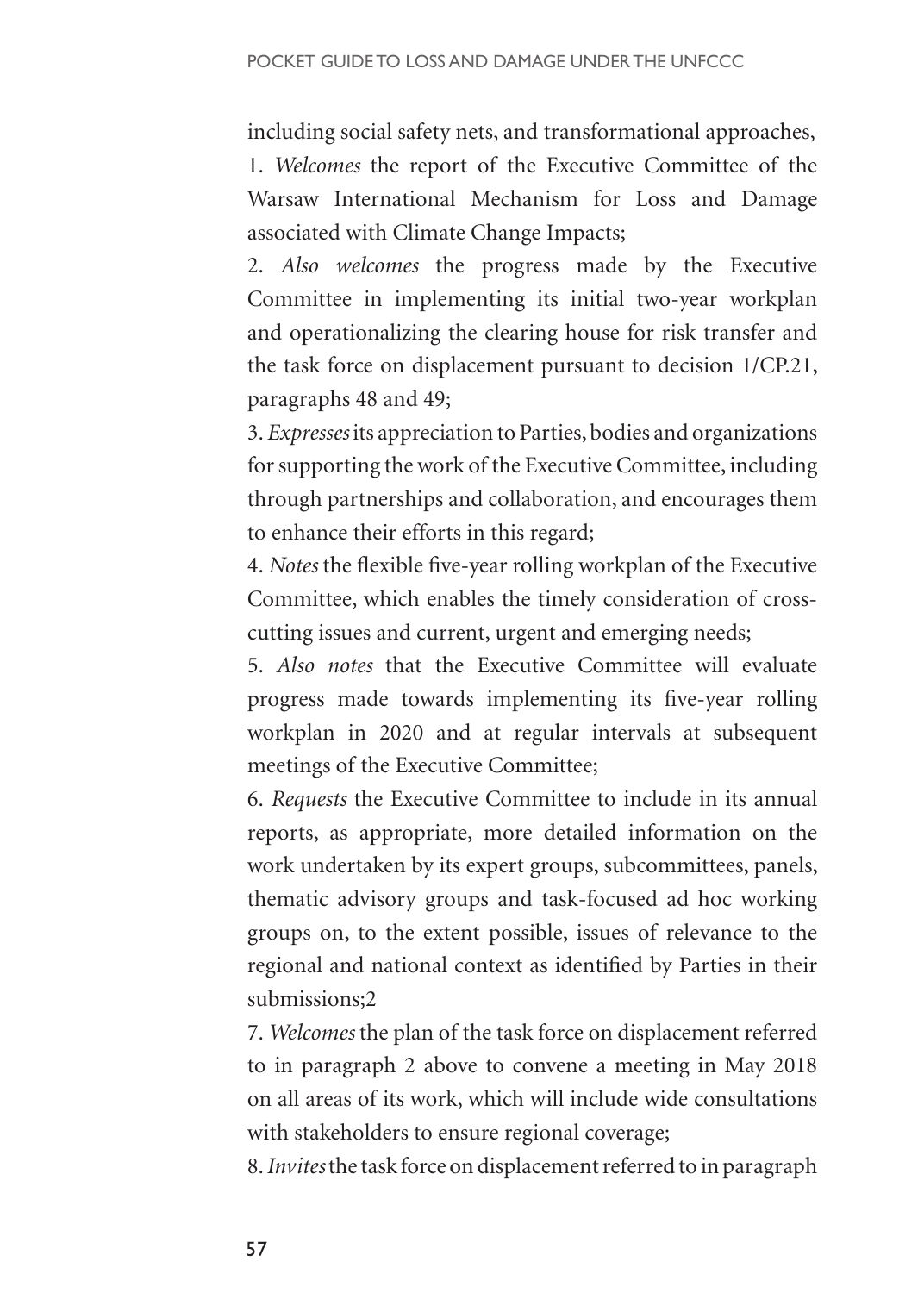2 above to take into consideration both cross-border and internal displacement, in accordance with its mandate, when developing recommendations for integrated approaches to averting, minimizing and addressing displacement related to the adverse impacts of climate change;3

9. *Requests* the secretariat, under the guidance of the Executive Committee and the Chair of the Subsidiary Body for Implementation, to organize, in conjunction with the fortyeighth sessions of the subsidiary bodies (April–May 2018), an expert dialogue to explore a wide range of information, inputs and views on ways for facilitating the mobilization and securing of expertise, and enhancement of support, including finance, technology and capacity-building, for averting, minimizing and addressing loss and damage associated with the adverse effects of climate change, including extreme weather events and slow onset events, with a view to informing the preparation of the technical paper referred to in paragraph 2(f) of decision 4/CP.22;

10. *Invites* Parties, observers and other stakeholders to submit, by 15 February 2018, their views in the context of activity 1(a) of strategic workstream (e) of the five-year rolling workplan of the Executive Committee;

11. *Requests* the secretariat to prepare a report on the expert dialogue referred to in paragraph 9 above for consideration by the Executive Committee at its second meeting in 2018;

12. *Invites* Parties, relevant organizations and other stakeholders to submit to the secretariat, by 1 February 2019, their views and inputs on possible elements to be included in the terms of reference for the review of the Warsaw International Mechanism referred to in decision 4/CP.22, paragraph 2(d), taking into account the outcomes of the implementation of the work of the Executive Committee, for consideration by the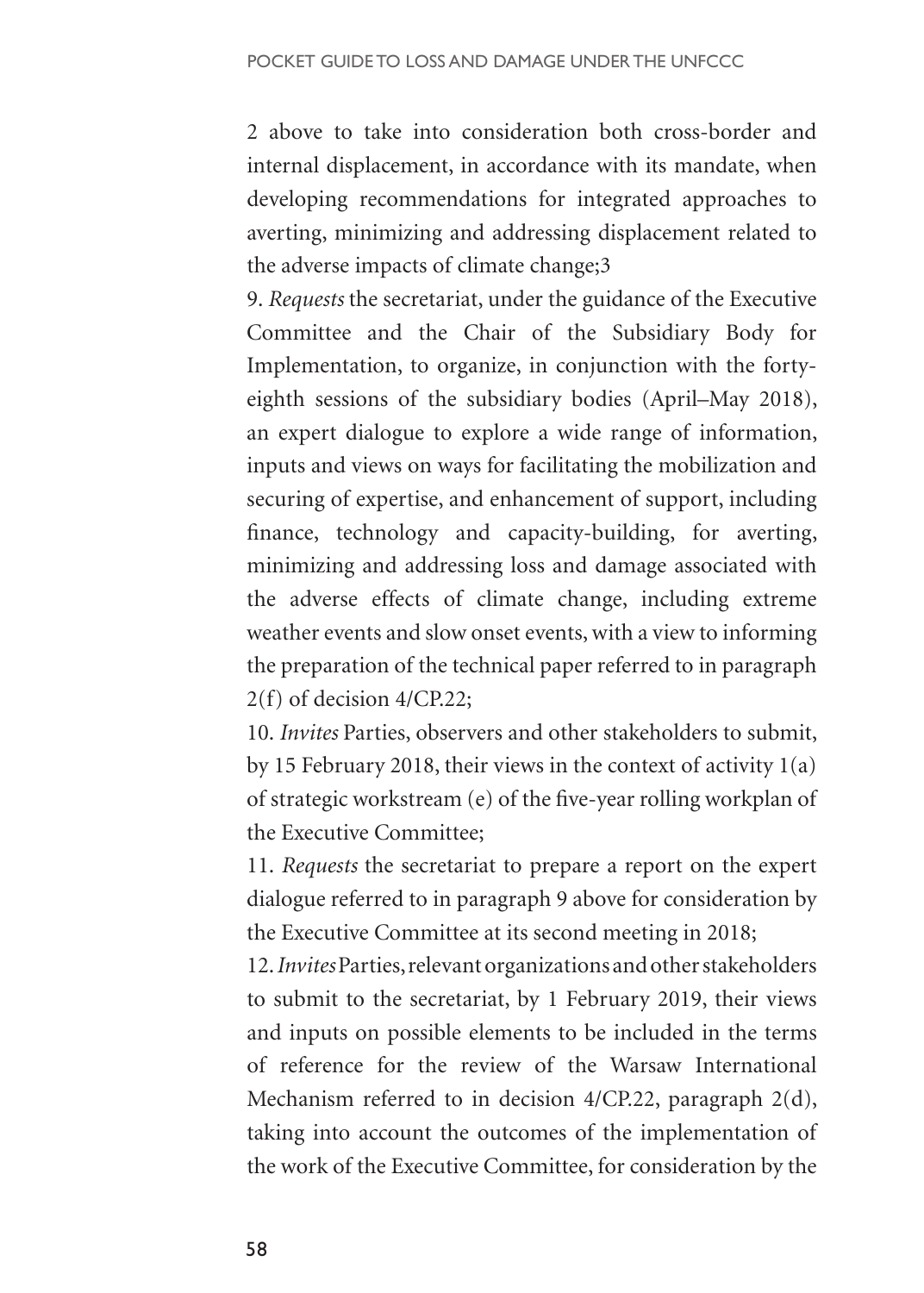subsidiary bodies at their sessions to be held in June 2019;

13. *Encourages* Parties to actively engage in the work and to disseminate, promote and make use of the products of the Warsaw International Mechanism and its Executive Committee, including by:

(a) Establishing a loss and damage contact point through their respective UNFCCC national focal point referred to in decision 4/CP.22, paragraph 4(d);

(b) Participating in the meetings of the Executive Committee as observers, recognizing the constraints of time and resources; (c) Incorporating or continuing to incorporate the consideration of extreme weather events and slow onset events, non-economic losses, climate change impacts on human mobility, including migration, displacement and planned relocation, and comprehensive risk management into relevant policy, planning and action, as appropriate, and encouraging relevant bilateral and multilateral entities to support such efforts;

14. *Reiterates* its invitation to constituted bodies under the Convention, as appropriate, to continue to integrate into their work efforts to avert, minimize and address loss and damage associated with the adverse effects of climate change in developing countries that are particularly vulnerable to the adverse effects of climate change, vulnerable populations and the ecosystems that they depend on;

15. *Invites* United Nations and other relevant institutions, specialized agencies and other entities, the research community, civil society and the private sector, as appropriate, to strengthen cooperation and collaboration, including through partnerships, with the Executive Committee on topics related to averting, minimizing and addressing loss and damage associated with the adverse effects of climate change,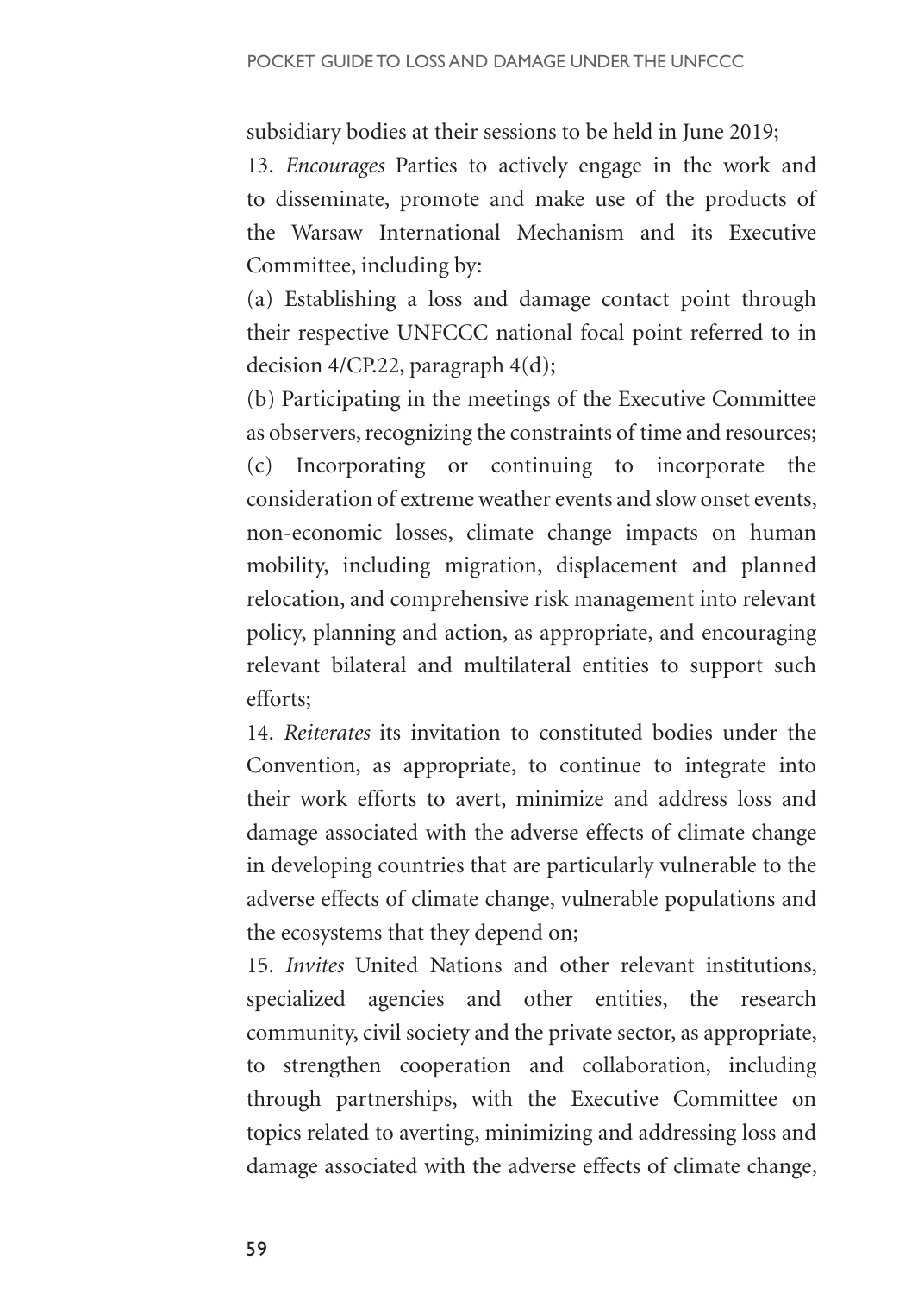including extreme weather events and slow onset events;

16. *Also invites* relevant research institutions and organizations to share, as appropriate, their data and key findings on slow onset events with the Executive Committee, including at events organized by the Executive Committee, with a view to enhancing knowledge and understanding of slow onset events; 17. *Reaffirms* that the Executive Committee may enhance its effectiveness by prioritizing activities in thematic areas for further work;

18. *Encourages* the Executive Committee to seek further ways to enhance its responsiveness, effectiveness and performance by improving the planning and organization of its work, including in the context of operations of its expert groups, subcommittees, panels, thematic advisory groups and taskfocused ad hoc working groups, such as appropriate balanced representation, expertise of membership in accordance with the tasks, and the duration of the mandates of those expert groups, subcommittees, panels, thematic advisory groups and task-focused ad hoc working groups;

19. *Requests* the Executive Committee, in accordance with its mandate5 and the report referred to in paragraph 1 above:

(a) To consider, when updating its five-year rolling workplan, cross-cutting issues and current, urgent and emerging needs related to extreme weather events and slow onset events, including but not limited to drought and floods, in developing countries that are particularly vulnerable to the adverse effects of climate change, vulnerable populations and the ecosystems that they depend on;

(b) To enhance its efforts in ensuring that information generated from its work is converted into user-friendly products, such as tools and methods, and material for training modules, with a view to enhancing the coherence and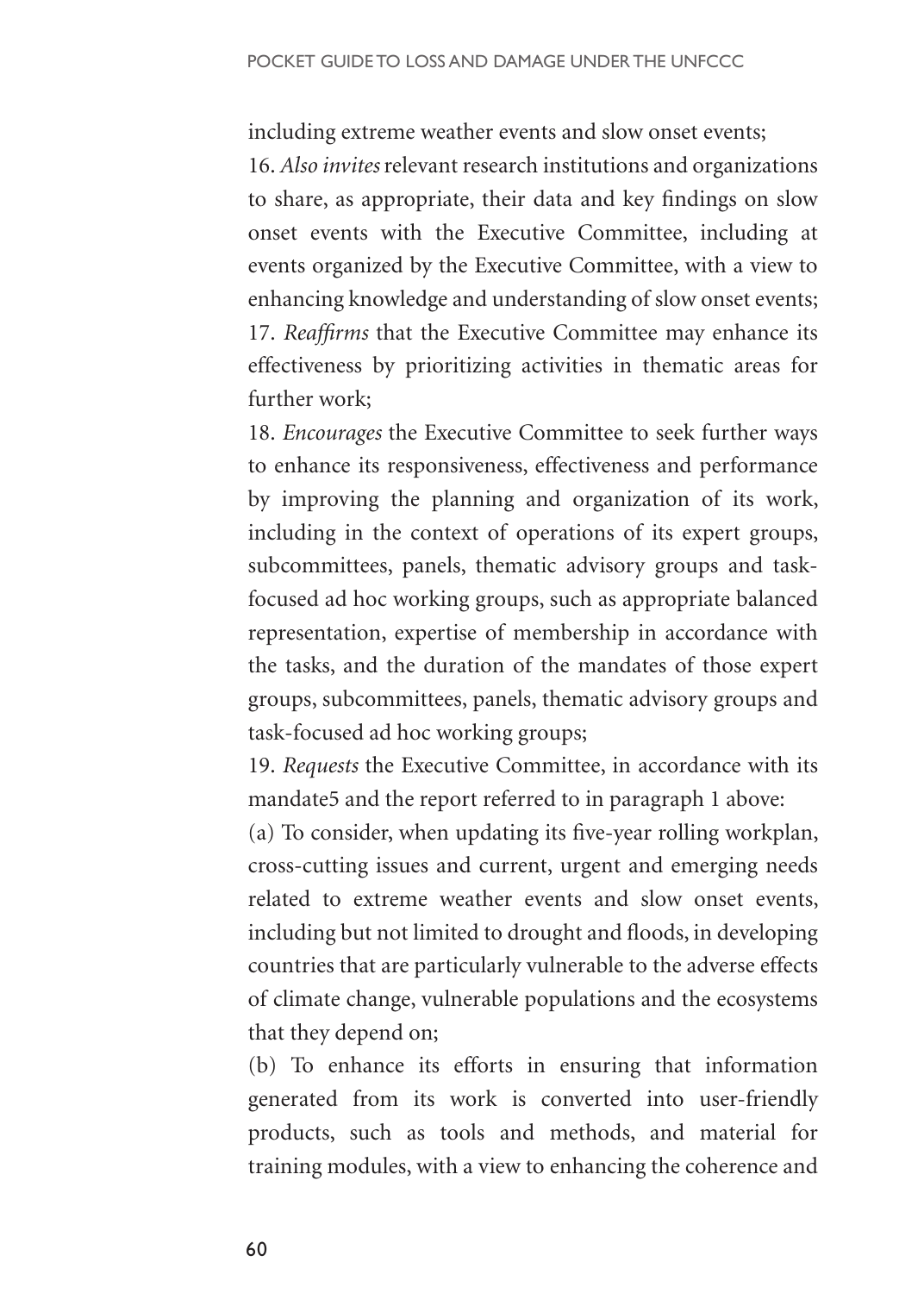effectiveness of relevant efforts undertaken at the regional and national levels, as appropriate;

(c) To consider, through collaboration and partnerships, the development and the dissemination at all levels of userfriendly information and communication products on averting, minimizing and addressing loss and damage issues of relevance to the regional and national context;

20. *Encourages* the Executive Committee to collaborate with other bodies under the Convention and the Paris Agreement within the scope of their respective mandates and to continue considering ways for facilitating the mobilization and securing of expertise, and enhancement of support, including finance, technology and capacity-building, including its work on enhancing action and support, and when considering the composition and mandates of its expert groups and those it may establish;

21. *Reiterates* its encouragement to Parties to make available sufficient resources for the successful and timely implementation of the work of the Executive Committee and its expert groups, subcommittees, panels, thematic advisory groups and task-focused ad hoc working groups;

22. *Invites* relevant organizations, as appropriate, to further mobilize resources, including expertise and tools, through a wide variety of instruments, channels and partnerships, for actions related to averting, minimizing and addressing loss and damage associated with climate change impacts;

23. *Takes note* of the estimated budgetary implications of the activities to be undertaken by the secretariat pursuant to the provisions contained in paragraphs 4–20 above;

24. *Requests* that the actions of the secretariat called for in this decision be undertaken subject to the availability of financial resources.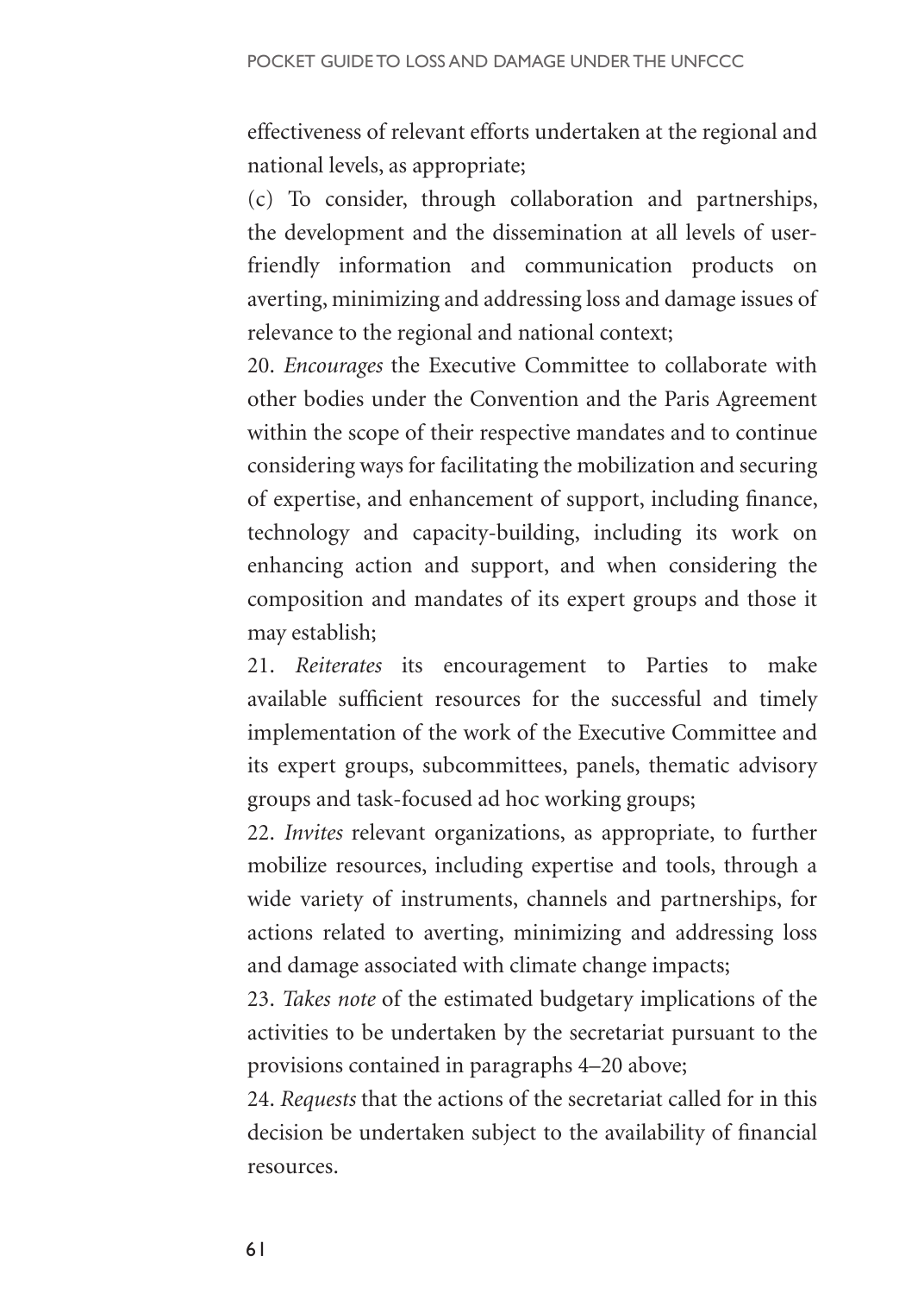# **REFERENCES**

[1.](#page-8-0) Boyd, E. *et al.* (2017). [A typology of loss and damage perspectives.](https://www.nature.com/articles/nclimate3389) *Nature Climate Change* 7, pp. 723-731.

[2.](#page-8-0) Roberts, E. *et al.* (2014). [Loss and damage: When adaptation is not](http://loss-and-damage.net/download/7292.pdf)  [enough.](http://loss-and-damage.net/download/7292.pdf) *Environmental Development* 11, pp. 219-227. Also Durand, A. & Huq, S. (2016). *[Defining loss and damage: Key challenges and consid](http://www.icccad.net/wp-content/uploads/2015/08/Defininglossanddamage-Final.pdf)[erations for developing an operational definition](http://www.icccad.net/wp-content/uploads/2015/08/Defininglossanddamage-Final.pdf)*.

[3.](#page-8-0) Warner, K. *et al..* (2012). *[Evidence from the frontlines of climate](http://unu.edu/publications/policy-briefs/evidence-from-the-frontlines-of-climate-change-loss-and-damage-to-communities-despite-coping-and-adaptation.html)  [change: Loss and damage to communities despite coping and adapta](http://unu.edu/publications/policy-briefs/evidence-from-the-frontlines-of-climate-change-loss-and-damage-to-communities-despite-coping-and-adaptation.html)[tion](http://unu.edu/publications/policy-briefs/evidence-from-the-frontlines-of-climate-change-loss-and-damage-to-communities-despite-coping-and-adaptation.html)*, Policy Report No. 9. United Nations University Institute for Environment and Human Security (UNU-EHS), Bonn.

[4.](#page-8-0) Verheyen, R. (2012). *[Tackling loss and damage](http://loss-and-damage.net/download/6877.pdf)*. Germanwatch, Bonn.

[5.](#page-8-0) UNFCCC (2013). *[Non-economic losses in the context of the work](http://unfccc.int/resource/docs/2013/tp/02.pdf)  [programme on loss and damage](http://unfccc.int/resource/docs/2013/tp/02.pdf)*. Technical paper FCCC/TP/2013/2.

[6.](#page-8-0) IPCC (2014). *[Climate Change 2014: Synthesis Report. Contribution](http://www.ipcc.ch/report/ar5/syr/)  [of Working Group II to the Fifth Assessment Report of the Intergovern](http://www.ipcc.ch/report/ar5/syr/)[mental Panel on Climate Change](http://www.ipcc.ch/report/ar5/syr/)*. Cambridge University Press, Geneva.

[7.](#page-9-0) UNFCCC (2011). *[Report of Conference of the Parties, on its Six](http://unfccc.int/resource/docs/2010/cop16/eng/07a01.pdf#page=2)[teenth Session, Cancun, 29 November–10 December 2010, Addendum](http://unfccc.int/resource/docs/2010/cop16/eng/07a01.pdf#page=2)*. FCCC/CP/2009/11/Add.1.

[8.](#page-9-0) UNFCCC (2013). *[Non-economic losses in the context of the work](http://unfccc.int/resource/docs/2013/tp/02.pdf)  [programme on loss and damage](http://unfccc.int/resource/docs/2013/tp/02.pdf)*. Technical paper FCCC/TP/2013/2. Also Morrisey, J. & A. Oliver-Smith (2013). *[Perspectives on Non-](http://loss-and-damage.net/download/7213.pdf)[Economic Loss and Damage: Understanding values at risk from climate](http://loss-and-damage.net/download/7213.pdf)  [change](http://loss-and-damage.net/download/7213.pdf)*. Germanwatch.

[9.](#page-9-0) Serdeczny, O., Waters, E. & Chan, S. (2016). *[Non-economic loss and](https://www.die-gdi.de/uploads/media/BP_3.2016_neu.pdf)  [damage](https://www.die-gdi.de/uploads/media/BP_3.2016_neu.pdf)*. German Development Institute, Bonn. Also Andrei, S., Rabbani, G. & Khan, H. (2014). *[Non-Economic Loss and Damage Caused](http://www.icccad.net/wp-content/uploads/2016/02/ADB-Study-on-Non-Economic-Losses-and-Damages-Report_Final-Version-Reduced-File-Size.compressed1.pdf)  [by Climatic Stressors in Selected Coastal Districts of Bangladesh](http://www.icccad.net/wp-content/uploads/2016/02/ADB-Study-on-Non-Economic-Losses-and-Damages-Report_Final-Version-Reduced-File-Size.compressed1.pdf)*. Bangladesh Centre for Advanced Studies. Bangladesh.

[10.](#page-9-0) UNFCCC (2013) *[Non-economic losses in the context of the work](http://unfccc.int/resource/docs/2013/tp/02.pdf)*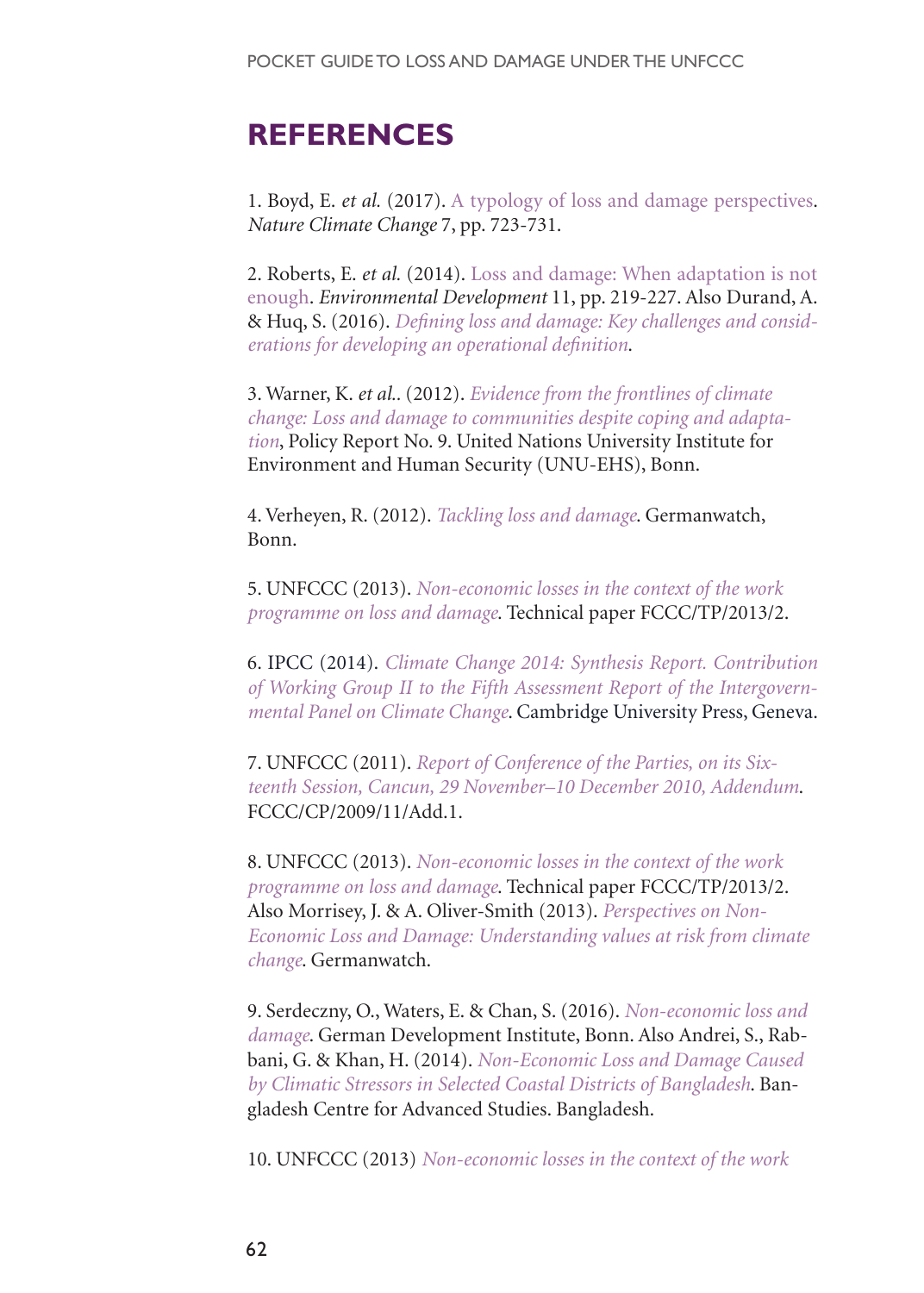POCKET GUIDE TO LOSS AND DAMAGE under the UNFCCC

*[programme on loss and damage](http://unfccc.int/resource/docs/2013/tp/02.pdf)*. Technical paper FCCC/TP/2013/2.

[11](#page-10-0). Hoffmaister, J. P. *et al..* (2014). *[Warsaw International Mechanism](http://www.lossanddamage.net/4950)  [for loss and damage](http://www.lossanddamage.net/4950)*. Loss and Damage in Vulnerable Countries Initiative.

[12.](#page-11-0) UN (1992). *[United Nations Framework Convention on Climate](http://unfccc.int/files/essential_background/convention/background/application/pdf/convention_text_with_annexes_english_for_posting.pdf)  [Change](http://unfccc.int/files/essential_background/convention/background/application/pdf/convention_text_with_annexes_english_for_posting.pdf)*. FCCC/INFORMAL/84.

[13.](#page-11-0) UNFCCC (2013). *[Non-economic losses in the context of the work](http://unfccc.int/resource/docs/2013/tp/02.pdf)  [programme on loss and damage](http://unfccc.int/resource/docs/2013/tp/02.pdf)*. Technical paper FCCC/TP/2013/2.

[14.](#page-11-0) IPCC (2014). [Climate Change 2014: Synthesis Report.](http://www.ipcc.ch/report/ar5/syr/) *Con[tribution of Working Group II to the Fifth Assessment Report of the](http://www.ipcc.ch/report/ar5/syr/)  [Intergovernmental Panel on Climate Change](http://www.ipcc.ch/report/ar5/syr/)*. Cambridge University Press, Geneva.

[15.](#page-12-0) IPCC (2014). [Climate Change 2014: Synthesis Report.](http://www.ipcc.ch/report/ar5/syr/) *Con[tribution of Working Group II to the Fifth Assessment Report of the](http://www.ipcc.ch/report/ar5/syr/)  [Intergovernmental Panel on Climate Change](http://www.ipcc.ch/report/ar5/syr/)*. Cambridge University Press, Geneva.

[16.](#page-12-0) UNFCCC (2016). *[Report of the Conference of the Parties on its](http://unfccc.int/resource/docs/2015/cop21/eng/10a01.pdf#page=2)  [twenty-first session, held in Paris from 30 November to 13 December](http://unfccc.int/resource/docs/2015/cop21/eng/10a01.pdf#page=2)  [2015](http://unfccc.int/resource/docs/2015/cop21/eng/10a01.pdf#page=2)*. FCCC/CP/2015/10/Add.1.

[17.](#page-12-0) UNFCCC (2016). *[Aggregate effect of the intended nationally](http://unfccc.int/resource/docs/2016/cop22/eng/02.pdf)  [determine contributions: An update Synthesis report by the secretariat](http://unfccc.int/resource/docs/2016/cop22/eng/02.pdf)*. FCCC/CP/2016/2. Also Baarsch, F. *et al..* (2015). *[Impacts of Low Ag](https://www.oxfam.org/sites/www.oxfam.org/files/file_attachments/rr-impacts-low-aggregate-indcs-ambition-251115-en.pdf)[gregate INDCs Ambition](https://www.oxfam.org/sites/www.oxfam.org/files/file_attachments/rr-impacts-low-aggregate-indcs-ambition-251115-en.pdf)*. Technical Summary. Oxfam and Climate Action Tracker.

[18.](#page-12-0) UK Met Office (2018). *[2017: Warmest year on record without El](https://www.metoffice.gov.uk/news/releases/2018/2017-temperature-announcement)  [Nino](https://www.metoffice.gov.uk/news/releases/2018/2017-temperature-announcement)*.

[19](#page-12-0). Bamforth, T. (2017). [While the world's attention is elsewhere,](https://www.theguardian.com/voluntary-sector-network/2017/sep/12/bangladesh-severe-disaster-flooding)  [Bangladesh faces a humanitarian crisis.](https://www.theguardian.com/voluntary-sector-network/2017/sep/12/bangladesh-severe-disaster-flooding) *The Guardian*. 12 September.

[20.](#page-12-0) Thomas, A. *et al..* (2017*). [A year of climate extremes: A case for Loss](http://climateanalytics.org/blog/2017/a-year-of-climate-extremes-a-case-for-loss-und-damage-at-cop23.html)  [& Damage at COP23](http://climateanalytics.org/blog/2017/a-year-of-climate-extremes-a-case-for-loss-und-damage-at-cop23.html)*.

[21.](#page-12-0) Reliefweb (2017). *[Pacific: Drought – 2015-2017](https://reliefweb.int/disaster/dr-2015-000127-fji)*.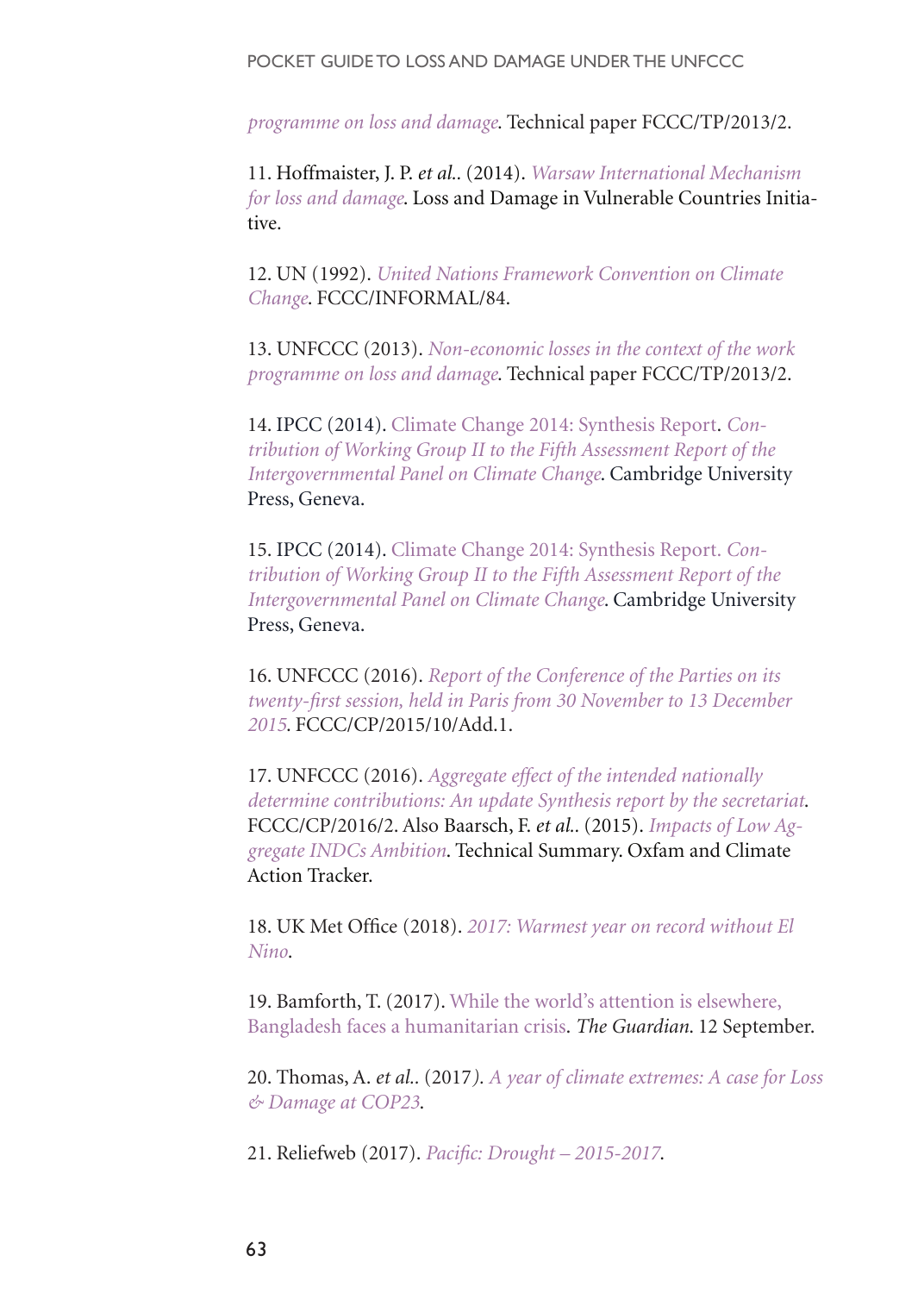[22.](#page-12-0) Reliefweb (2017). *[Pacific: Drought – 2015-2017.](https://reliefweb.int/disaster/dr-2015-000127-fji)*

[23.](#page-12-0) Reliefweb (2017). *[Horn of Africa: Humanitarian Impacts of](https://reliefweb.int/report/somalia/horn-africa-humanitarian-impacts-drought-issue-11-3-november-2017)  [Drought](https://reliefweb.int/report/somalia/horn-africa-humanitarian-impacts-drought-issue-11-3-november-2017)–* Issue 11. 3 November.

[24.](#page-13-0) Warner, K. & van der Geest, K. (2013). [Loss and damage from](http://collections.unu.edu/eserv/UNU:2096/warner_vandergeest_2013_loss_and_damage.pdf)  [climate change: Local level evidence from nine vulnerable countries.](http://collections.unu.edu/eserv/UNU:2096/warner_vandergeest_2013_loss_and_damage.pdf) *International Journal of Global Warming*, 5(4), 367-386. Roberts, E. *et al.* (2014). [Loss and damage: When adaptation is not enough](http://loss-and-damage.net/download/7292.pdf). *Environmental Development* 11, pp. 219-227.

[25. K](#page-13-0)lein, R.J.T. *et al.* (2014). [Adaptation opportunities, constraints,](http://www.ipcc.ch/pdf/assessment-report/ar5/wg2/WGIIAR5-Chap16_FINAL.pdf)  [and limits](http://www.ipcc.ch/pdf/assessment-report/ar5/wg2/WGIIAR5-Chap16_FINAL.pdf). *Climate Change 2014: Impacts, Adaptation, and Vulnerability*. Part A: Global and Sectoral Aspects. Contribution of Working Group II to the Fifth Assessment Report of the Intergovernmental Panel on Climate Change. Cambridge University Press.

[26.](#page-13-0) Rabbani, G., Rahman, A. & Mainuddin, K. (2013). [Salinity-in](http://loss-and-damage.net/download/7228.pdf)[duced loss and damage to farming households in coastal Bangladesh](http://loss-and-damage.net/download/7228.pdf). *International Journal of Global Warming,* 5(4), pp. 400-415.

[27. T](#page-13-0)raore, S. & Owiyo, T. (2013). [Dirty droughts causing loss and](https://www.inderscienceonline.com/doi/pdf/10.1504/IJGW.2013.057288)  [damage in Northern Burkina Faso](https://www.inderscienceonline.com/doi/pdf/10.1504/IJGW.2013.057288). *International Journal of Global Warming* 5(4), pp. 498 – 513.

[28. O](#page-13-0)pondo, D.O. (2013). [Erosive coping after the 2011 floods in](http://loss-and-damage.net/download/7230.pdf)  [Kenya.](http://loss-and-damage.net/download/7230.pdf) *International Journal of Global Warming*. 5(4), pp. 452-466.

[29. I](#page-15-0)NC (1991). *[Vanuatu: Draft Annex Relating to Article 23 \(Insur](http://unfccc.int/documentation/documents/advanced_search/items/6911.php?priref=600003876)[ance\) for Inclusion in the Revised Single Text on Elements Relating to](http://unfccc.int/documentation/documents/advanced_search/items/6911.php?priref=600003876)  [Mechanisms](http://unfccc.int/documentation/documents/advanced_search/items/6911.php?priref=600003876)*. A/AC.237/WG.II/Misc.13.

[30. U](#page-15-0)N (1992). *[United Nations Framework Convention on Climate](http://unfccc.int/files/essential_background/convention/background/application/pdf/convention_text_with_annexes_english_for_posting.pdf)  [Change](http://unfccc.int/files/essential_background/convention/background/application/pdf/convention_text_with_annexes_english_for_posting.pdf)*. FCCC/INFORMAL/84.

[31. U](#page-16-0)NFCCC (2002). *[Report of the Conference of the Parties on its](http://unfccc.int/resource/docs/cop7/13a01.pdf)  [Seventh Session, Marrakesh, 29 October–10 November 2001, Adden](http://unfccc.int/resource/docs/cop7/13a01.pdf)[dum](http://unfccc.int/resource/docs/cop7/13a01.pdf)*. FCCC/CP/2001/13/Add.1.

[32.](#page-16-0) Vanhala, L. & Hestbaek, C. (2016). [Framing Climate Change](https://www.mitpressjournals.org/doi/pdf/10.1162/GLEP_a_00379)  [Loss and Damage in UNFCCC Negotiations](https://www.mitpressjournals.org/doi/pdf/10.1162/GLEP_a_00379). *Global Environmental Politics.* 16(4), pp. 111- 129.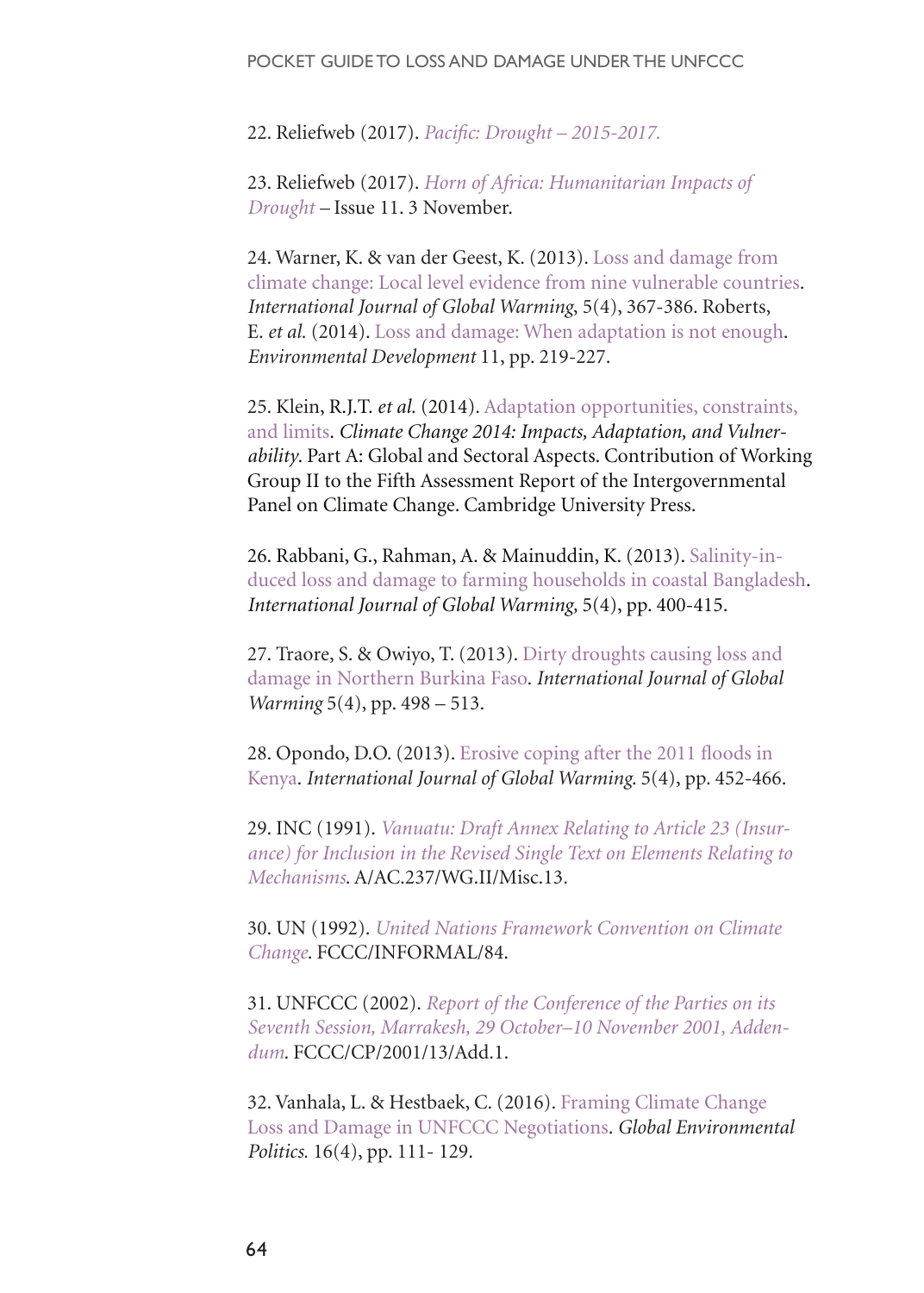[33.](#page-16-0) Linnerooth-Bayer, J., Mace, M.J. & Verheyen, R. (2003). *[Insurance-](http://unfccc.int/files/meetings/workshops/other_meetings/application/pdf/background.pdf)[Related Actions and Risk Assessment in the Context of the UNFCCC](http://unfccc.int/files/meetings/workshops/other_meetings/application/pdf/background.pdf)*.

[34.](#page-16-0) Vanhala, L. & Hestbaek, C. (2016). [Framing Climate Change Loss](https://www.mitpressjournals.org/doi/pdf/10.1162/GLEP_a_00379)  [and Damage in UNFCCC Negotiations](https://www.mitpressjournals.org/doi/pdf/10.1162/GLEP_a_00379).*Global Environmental Politics.* 16(4), pp. 111- 129.

[35. U](#page-16-0)NFCCC (2008). *[Report of Conference of the Parties, on its](http://unfccc.int/resource/docs/2007/cop13/eng/06a01.pdf#page=3)  [Thirteenth Session, Bali, 3–15 December 2007, Addendum](http://unfccc.int/resource/docs/2007/cop13/eng/06a01.pdf#page=3)*. FCCC/ CP/2007/6/Add.1.

[36.](#page-16-0) AOSIS (2008). *[Proposal to the AWG-LCA: Multi-Window Mecha](http://unfccc.int/files/kyoto_protocol/application/pdf/aosisinsurance061208.pdf)[nism to Address Loss and Damage from Climate Change Impacts](http://unfccc.int/files/kyoto_protocol/application/pdf/aosisinsurance061208.pdf)*.

[37. S](#page-17-0)iegele, L. (2017). Loss and Damage (Article 8). In Klein, D. *et. al.*  (2017).*[The Paris Agreement on Climate Change: Analysis and Com](https://global.oup.com/academic/product/the-paris-agreement-on-climate-change-9780198789338?cc=gb&lang=en&)[mentary](https://global.oup.com/academic/product/the-paris-agreement-on-climate-change-9780198789338?cc=gb&lang=en&)*. eds., Oxford University Press, Oxford.

[38. U](#page-17-0)NFCCC (2011). *[Report of Conference of the Parties, on its](https://unfccc.int/resource/docs/2010/cop16/eng/07a01.pdf)  [Sixteenth Session, Cancun 29 October–10 December 2010, Addendum](https://unfccc.int/resource/docs/2010/cop16/eng/07a01.pdf)*. FCCC/CP/2009/11/Add.1.

[39. U](#page-17-0)NFCCC (2011). *[Report of the Subsidiary Body for Implemen](http://unfccc.int/resource/docs/2011/sbi/eng/07.pdf)[tation on its Thirty-Fourth Session, Bonn, 6–17 June 2011](http://unfccc.int/resource/docs/2011/sbi/eng/07.pdf)*. FCCC/ SBI/2011/7.

[40. U](#page-17-0)NFCCC (2013). *[Report of the Conference of the Parties on Its](http://unfccc.int/resource/docs/2012/cop18/eng/08a01.pdf#page=21)  [Eighteenth Session, Doha, 26 November to 8 December 2012](http://unfccc.int/resource/docs/2012/cop18/eng/08a01.pdf#page=21)*. FCCC/ CP/2008/8/Add.1.

[41.](#page-18-0) UNFCCC (2013). *[Report of the Conference of the Parties on Its](http://unfccc.int/resource/docs/2012/cop18/eng/08a01.pdf#page=21)  [Eighteenth Session, Doha, 26 November to 8 December 2012](http://unfccc.int/resource/docs/2012/cop18/eng/08a01.pdf#page=21)*. FCCC/ CP/2008/8/Add.1.

[42. U](#page-18-0)NFCCC (2013). *[Report of the Conference of the Parties on Its](http://unfccc.int/resource/docs/2012/cop18/eng/08a01.pdf#page=21)  [Eighteenth Session, Doha, 26 November to 8 December 2012](http://unfccc.int/resource/docs/2012/cop18/eng/08a01.pdf#page=21)*. FCCC/ CP/2008/8/Add.1.

[43. U](#page-18-0)NFCCC (2014). *[Report of the Conference of the Parties on its](http://unfccc.int/resource/docs/2013/cop19/eng/10a01.pdf#page=6)  [Nineteenth Session, Warsaw, 11–23 November 2013, Addendum](http://unfccc.int/resource/docs/2013/cop19/eng/10a01.pdf#page=6)*. FCCC/CP/2013/10/Add.1.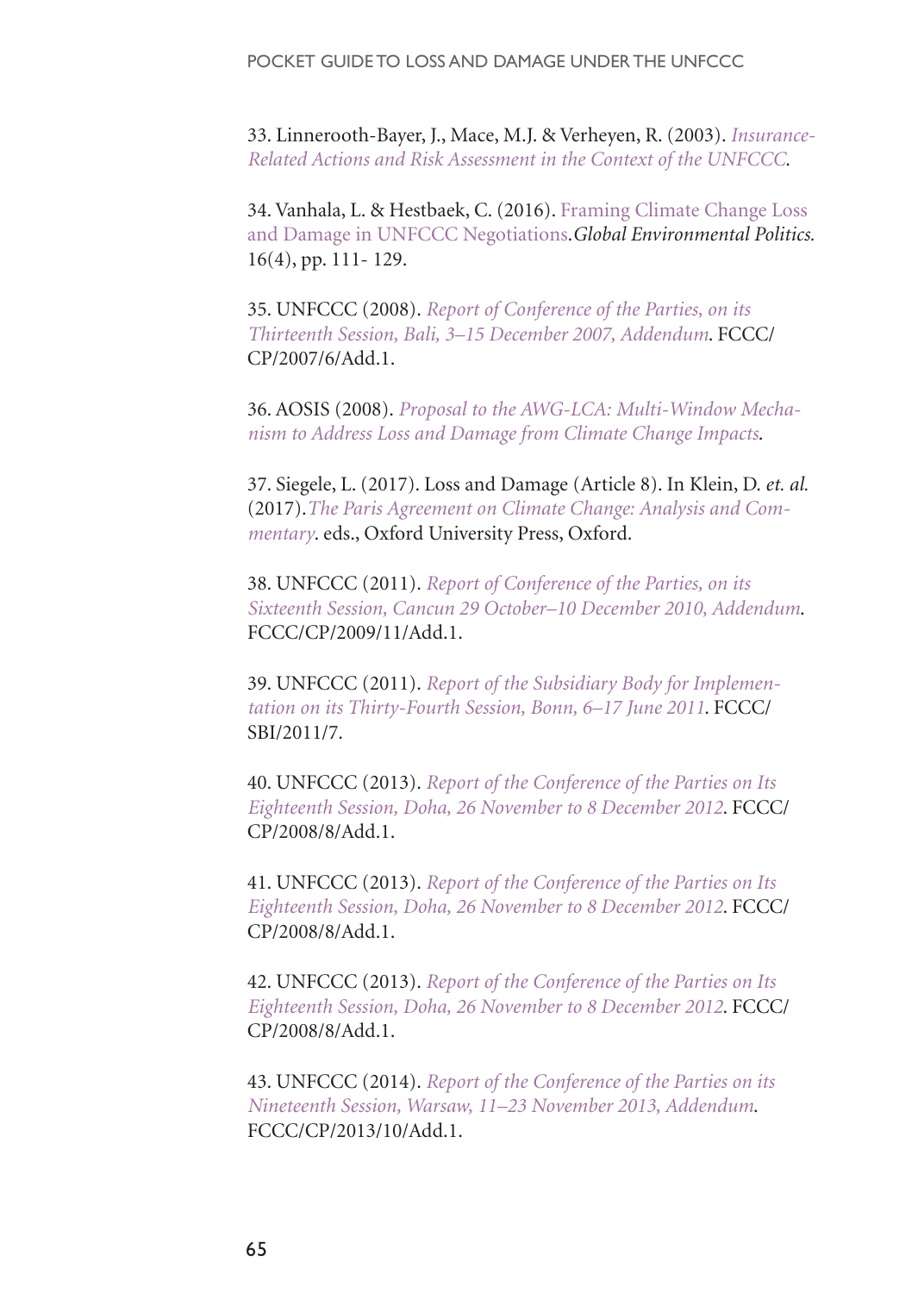[44. U](#page-20-0)NFCCC (2014). *[Report of the Conference of the Parties on its](http://unfccc.int/resource/docs/2013/cop19/eng/10a01.pdf#page=6)  [Nineteenth Session, Warsaw, 11–23 November 2013, Addendum](http://unfccc.int/resource/docs/2013/cop19/eng/10a01.pdf#page=6)*. FCCC/CP/2013/10/Add.1.

[45. U](#page-21-0)NFCCC (2016). *[Report of the Conference of the Parties on its](http://unfccc.int/resource/docs/2015/cop21/eng/10a01.pdf#page=2)  [twenty-first session, held in Paris from 30 November to 13 December](http://unfccc.int/resource/docs/2015/cop21/eng/10a01.pdf#page=2)  [2015](http://unfccc.int/resource/docs/2015/cop21/eng/10a01.pdf#page=2)*. FCCC/CP/2015/10/Add.1.

[46. U](#page-21-0)NFCCC (2016). *[Report of the Conference of the Parties on its](http://unfccc.int/resource/docs/2015/cop21/eng/10a01.pdf#page=2)  [twenty-first session, held in Paris from 30 November to 13 December](http://unfccc.int/resource/docs/2015/cop21/eng/10a01.pdf#page=2)  [2015](http://unfccc.int/resource/docs/2015/cop21/eng/10a01.pdf#page=2)*. FCCC/CP/2015/10/Add.1.

[47. M](#page-25-0)ace, M.J. & Verheyen, R. (2016). [Loss, Damage and Respon](https://onlinelibrary.wiley.com/doi/pdf/10.1111/reel.12172)[sibility after COP21: All Options Open for the Paris Agreement](https://onlinelibrary.wiley.com/doi/pdf/10.1111/reel.12172). 25(2), pp.197-214. *Review of European, Comparative & International Environmental Law.*

[48.](#page-25-0) Lees, E. (2017). [Responsibility and liability for climate loss and](https://www.tandfonline.com/doi/abs/10.1080/14693062.2016.1197095?journalCode=tcpo20)  [damage after Paris](https://www.tandfonline.com/doi/abs/10.1080/14693062.2016.1197095?journalCode=tcpo20). *Climate Policy* 17(1), pp. 59-70. Also Page, E.A. & Heyward, C. (2017). [Compensating for Climate Change Loss and](http://journals.sagepub.com/doi/abs/10.1177/0032321716647401)  [Damage.](http://journals.sagepub.com/doi/abs/10.1177/0032321716647401) *Political Studies* 65(2), pp. 356-372.

[49. M](#page-25-0)ace, M.J. & Verheyen, R. (2016). *[Loss, Damage and Responsibil](https://onlinelibrary.wiley.com/doi/pdf/10.1111/reel.12172)[ity after COP21: All Options Open for the Paris Agreement](https://onlinelibrary.wiley.com/doi/pdf/10.1111/reel.12172)*. 25(2), pp.197-214.

[50.](#page-25-0) Boom, K., Richards, J-A., & Leonard, S. (2016). *[Climate Justice:](https://www.boell.de/sites/default/files/report-climate-justice-2016.pdf)  [The international momentum towards climate litigation](https://www.boell.de/sites/default/files/report-climate-justice-2016.pdf)*.

[51.](#page-25-0) Verheyen, R. & Roderick, P. (2008). *[Beyond Adaptation: The legal](http://assets.wwf.org.uk/downloads/beyond_adaptation_lowres.pdf)  [duty to pay compensation for climate change damage](http://assets.wwf.org.uk/downloads/beyond_adaptation_lowres.pdf)*.

[52. C](#page-26-0)aramel, L. (2014). [Besieged by the rising tides of climate change,](http://www.theguardian.com/environment/2014/jul/01/kiribati-climate-change-fiji-vanua-levu)  [Kiribati buys land in Fiji](http://www.theguardian.com/environment/2014/jul/01/kiribati-climate-change-fiji-vanua-levu). *The Guardian*. 1 July.

[53. B](#page-26-0)oom, K., Richards, J-A., & Leonard, S. (2016). *[Climate Justice:](https://www.boell.de/sites/default/files/report-climate-justice-2016.pdf)  [The international momentum towards climate litigation](https://www.boell.de/sites/default/files/report-climate-justice-2016.pdf)*.

[54.](#page-26-0) Agence France-Presse (2017). [Peruvian farmer sues German](https://www.theguardian.com/world/2017/nov/14/peruvian-farmer-sues-german-energy-giant-rwe-climate-change)  [energy giant for contributing to climate change.](https://www.theguardian.com/world/2017/nov/14/peruvian-farmer-sues-german-energy-giant-rwe-climate-change) *The Guardian*. 14 November.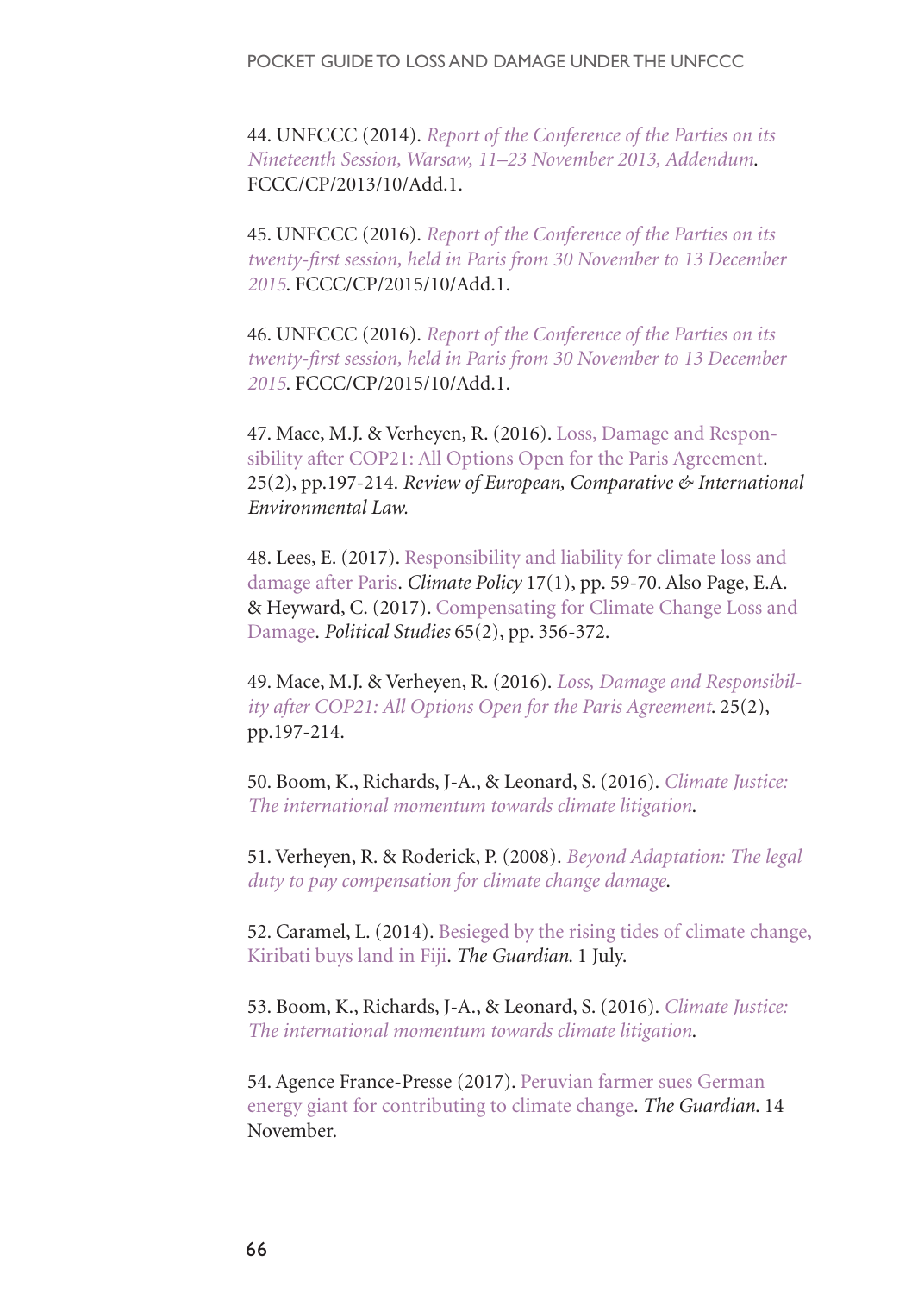[55.](#page-26-0) Environmental Law Alliance (2015). *[Urgenda Foundation v. The](https://elaw.org/nl.urgenda.15)  [State of the Netherlands](https://elaw.org/nl.urgenda.15)*.

[56.](#page-26-0) ActionAid (2010). *[Loss and damage from climate change: The cost](http://www.actionaid.org/sites/files/actionaid/loss_and_damage_-_discussion_paper_by_actionaid-_nov_2010.pdf)  [for poor people in developing countries](http://www.actionaid.org/sites/files/actionaid/loss_and_damage_-_discussion_paper_by_actionaid-_nov_2010.pdf)*.

[57.](#page-27-0) IPCC (2014). [Climate Change 2014: Synthesis Report.](http://www.ipcc.ch/pdf/assessment-report/ar5/syr/SYR_AR5_FINAL_full_wcover.pdf) *Contribu[tion of Working Group II to the Fifth Assessment Report of the Inter](http://www.ipcc.ch/pdf/assessment-report/ar5/syr/SYR_AR5_FINAL_full_wcover.pdf)[governmental Panel on Climate Change](http://www.ipcc.ch/pdf/assessment-report/ar5/syr/SYR_AR5_FINAL_full_wcover.pdf)*. Cambridge University Press, Geneva.

[58.](#page-27-0) Hansen, G. *et al..* 2015. [Linking local impacts to changes in](https://link.springer.com/article/10.1007/s10113-015-0760-y)  [climate: A guide to attribution](https://link.springer.com/article/10.1007/s10113-015-0760-y). *Regional Environmental Change*, pp.1-15.

[59.](#page-27-0) UNEP (2014). *[The Emissions Gap Report 2014: A UNEP Synthesis](http://wedocs.unep.org/handle/20.500.11822/9345)  [Report](http://wedocs.unep.org/handle/20.500.11822/9345)*. United Nations Environment Programme, Nairobi.

[60.](#page-27-0) Bindoff, N.L. *et al..* (2013). [Detection and Attribution of Climate](http://pure.iiasa.ac.at/id/eprint/10552/1/Detection%20and%20attribution%20of%20climate%20change%20From%20global%20to%20regional.pdf)  [Change: from Global to Regional](http://pure.iiasa.ac.at/id/eprint/10552/1/Detection%20and%20attribution%20of%20climate%20change%20From%20global%20to%20regional.pdf). In: Stocker, T.F. *et al..* (Eds.), *Climate Change 2013: The Physical Science Basis*. Contribution of Working Group I to the Fifth Assessment Report of the Intergovernmental Panel on Climate Change. Cambridge University Press.

[61.](#page-27-0) Parker, H. *et al.* (2016). [Stakeholder perceptions of event attribu](https://www.tandfonline.com/doi/pdf/10.1080/14693062.2015.1124750?needAccess=true)[tion in the loss and damage debate.](https://www.tandfonline.com/doi/pdf/10.1080/14693062.2015.1124750?needAccess=true) *Climate Policy* 17(4), pp. 533-550.

[62.](#page-27-0) IPCC. (2012). [Managing the Risks of Extreme Events and Di](https://www.ipcc.ch/pdf/special-reports/srex/SREX_Full_Report.pdf)[sasters to Advance Climate Change Adaptation](https://www.ipcc.ch/pdf/special-reports/srex/SREX_Full_Report.pdf). A Special Report of Working Groups I and II of the Intergovernmental Panel on Climate Change. Cambridge University Press.

[63.](#page-27-0) Allen, M. (2003). [Liability for climate change: Will it ever be](http://www.gatsby.ucl.ac.uk/~pel/environment/envsuits_nature03.pdf)  [possible to sue anyone for damaging the climate?](http://www.gatsby.ucl.ac.uk/~pel/environment/envsuits_nature03.pdf) *Nature*, 421, pp. 891-892.

[64.](#page-28-0) UNEP (2016). *[Loss and Damage: The Role of Ecosystem Services](https://uneplive.unep.org/media/docs/assessments/loss_and_damage.pdf)*. United Nations Environment Programme, Nairobi.

[65. U](#page-28-0)NEP (2016). *[Loss and Damage: The Role of Ecosystem Services](https://uneplive.unep.org/media/docs/assessments/loss_and_damage.pdf)*. United Nations Environment Programme, Nairobi. Also Parker, H. R. *et al..* (2015) [Implications of event attribution for loss and damage](http://centaur.reading.ac.uk/40396/)  [policy](http://centaur.reading.ac.uk/40396/). *Weather,* 70 (9). pp. 268-273.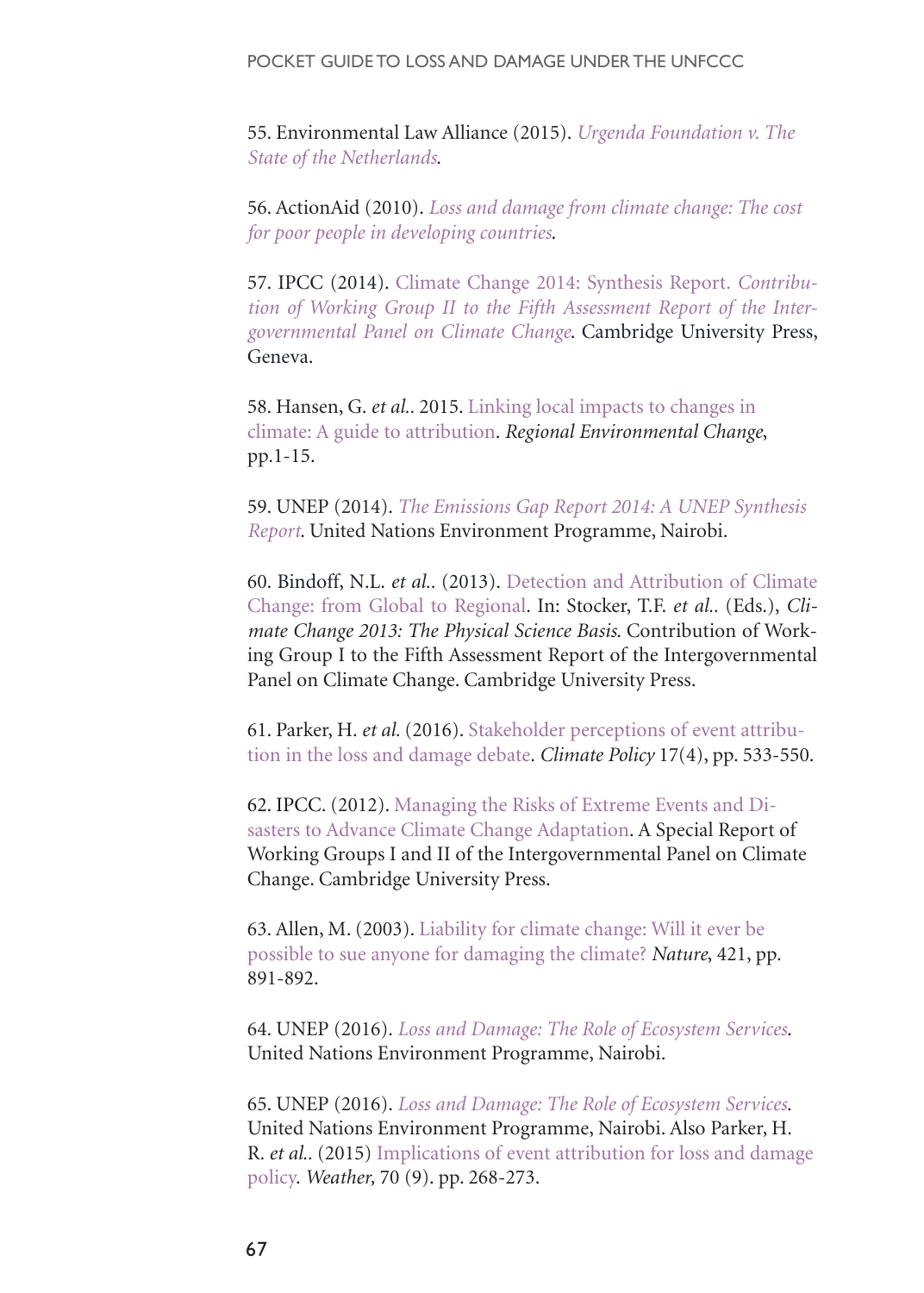[66.](#page-28-0) Strauss, B. *et al.* (2016). [The Human Fingerprints on coastal](http://www.climatecentral.org/news/the-human-fingerprints-on-coastal-floods-20050)  [Floods.](http://www.climatecentral.org/news/the-human-fingerprints-on-coastal-floods-20050) *Climate Central.*

[67.](#page-28-0) Seneviratne, S.I. *et al..* (2012). [Changes in climate extremes and](https://www.ipcc.ch/pdf/special-reports/srex/SREX-Chap3_FINAL.pdf)  [their impacts on the natural physical environment.](https://www.ipcc.ch/pdf/special-reports/srex/SREX-Chap3_FINAL.pdf) Field, C.B. *et al.*  (Eds.). *Managing the Risks of Extreme Events and Disasters to Advance Climate Change Adaptation: A Special Report of Working Groups I and II of the Intergovernmental Panel on Climate Change (IPCC).* Cambridge University Press.

[68.](#page-28-0) Pall, P. *et al..* (2011). [Anthropogenic greenhouse gas contribution](https://www.nature.com/articles/nature09762)  [to UK autumn flood risk.](https://www.nature.com/articles/nature09762) *Nature*, 470, pp. 382–385. Also Otto, F. E. L *et al..* (2012). [Reconciling two approaches to attribution of the 2010](http://onlinelibrary.wiley.com/doi/10.1029/2011GL050422/epdf)  [Russian heat wave](http://onlinelibrary.wiley.com/doi/10.1029/2011GL050422/epdf). *Geophysical Research Letters*. 39:1-5.

[69.](#page-28-0) Hulme, M. O'Neil, S.J. & Dessai, S. (2011). [Is Weather Event](http://science.sciencemag.org/content/334/6057/764)  [Attribution Necessary for Adaptation Funding?](http://science.sciencemag.org/content/334/6057/764) *Science* 334, pp. 764- 765. Also Hulme, M. (2013). *Can (and Should) "Loss and Damage" be Attributed to Climate Change*.

[70. H](#page-28-0)ulme, M. O'Neil, S.J. & Dessai, S. (2011). [Is Weather Event Attri](http://science.sciencemag.org/content/334/6057/764)[bution Necessary for Adaptation Funding?](http://science.sciencemag.org/content/334/6057/764) *Science* 334, pp. 764-765.

[71. H](#page-28-0)ulme, M. (2013). *[Can \(and Should\) "Loss and Damage" be At](http://www.fletcherforum.org/2013/02/27/hulme)[tributed to Climate Change](http://www.fletcherforum.org/2013/02/27/hulme)*. Fletcher Forum of World Affairs

[72.](#page-28-0) UNFCCC (2018). *[Report of the Conference of the Parties on its](http://unfccc.int/resource/docs/2017/cop23/eng/11a01.pdf)  [twenty-third session, held in Bonn from 6 to 18 November 2017](http://unfccc.int/resource/docs/2017/cop23/eng/11a01.pdf)*. FCCC/ CP/2017/11/Add.1.

[73. U](#page-29-0)NFCCC (2016). *[Report of the Executive Committee of the Warsaw](http://unfccc.int/resource/docs/2016/sb/eng/l09.pdf)  [International Mechanism for Loss and Damage associated with Climate](http://unfccc.int/resource/docs/2016/sb/eng/l09.pdf)  [Change Impacts](http://unfccc.int/resource/docs/2016/sb/eng/l09.pdf)*. FCCC/SB/2016/L.9.

[74. U](#page-30-0)NFCCC (2017). *R[eport of the Conference of the Parties on its](http://unfccc.int/resource/docs/2016/cop22/eng/10a01.pdf)  [twenty-second session, held in Marrakech from 7 to 18 November 2016.](http://unfccc.int/resource/docs/2016/cop22/eng/10a01.pdf)  Addendum*[. FCCC/CP/2016/10/Add.1.](http://unfccc.int/resource/docs/2016/cop22/eng/10a01.pdf)

[75. U](#page-30-0)NFCCC (2017). *[Report of the Executive Committee of the Warsaw](http://unfccc.int/resource/docs/2017/sb/eng/01a01e.pdf)  [International Mechanism for Loss and Damage associated with Climate](http://unfccc.int/resource/docs/2017/sb/eng/01a01e.pdf)  [Change Impacts. Addendum](http://unfccc.int/resource/docs/2017/sb/eng/01a01e.pdf)*. FCCC?SB/2017/1/Add.1.

[76. U](#page-30-0)NFCCC (2018). *[Report of the Conference of the Parties on its](http://unfccc.int/resource/docs/2017/cop23/eng/11a01.pdf)*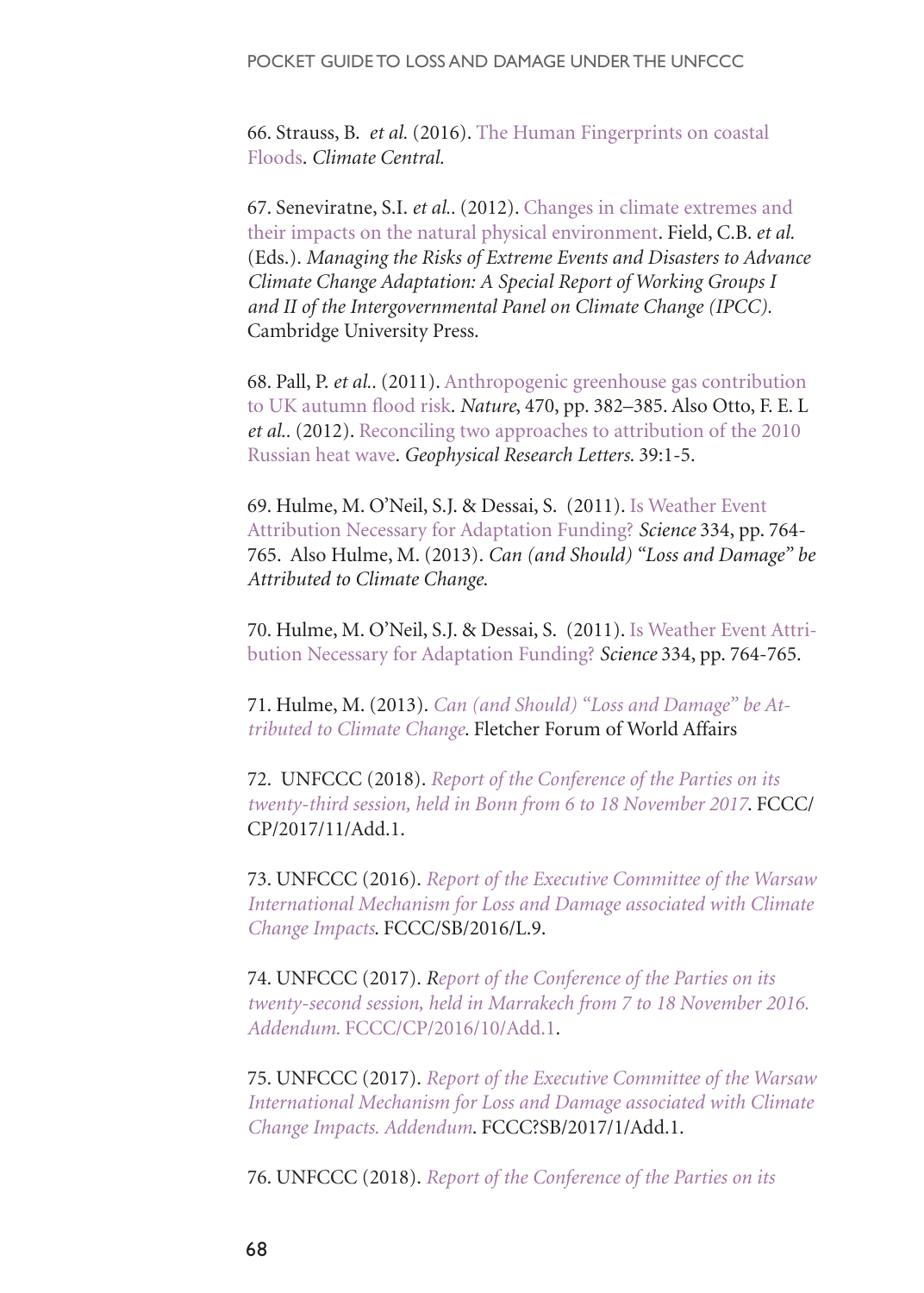*[twenty-third session, held in Bonn from 6 to 18 November 2017](http://unfccc.int/resource/docs/2017/cop23/eng/11a01.pdf)*. FCCC/ CP/2017/11/Add.1.

[77. U](#page-31-0)NFCCC (2015). *[Report of the Conference of the Parties on its](http://unfccc.int/resource/docs/2014/cop20/eng/10a02.pdf#page=2)  [twentieth session, held in Lima from 1 to 14 December 2014](http://unfccc.int/resource/docs/2014/cop20/eng/10a02.pdf#page=2)*. FCCC/ CP/2014/10/Add.2.

[78. U](#page-32-0)NFCCC (2012). *[A Literature Review on the Topics in the Context](http://unfccc.int/resource/docs/2012/sbi/eng/inf14.pdf)  [of Thematic Area 2 of the Work Programme on Loss and Damage: A](http://unfccc.int/resource/docs/2012/sbi/eng/inf14.pdf)  [Range of Approaches to Address Loss and Damage Associated with the](http://unfccc.int/resource/docs/2012/sbi/eng/inf14.pdf)  [Adverse Effects of Climate Change](http://unfccc.int/resource/docs/2012/sbi/eng/inf14.pdf)*. FCCC/SBI/2012/INF.14.

[79. H](#page-32-0)uq, S., et. al. (2017). *[Scoping Study on National Mechanism on](http://gobeshona.net/wp-content/uploads/2017/01/1.-Gobeshona-3-Presentation-on-National-Mechanism-on-LD_11.1.2017.pdf)  [Loss and Damage](http://gobeshona.net/wp-content/uploads/2017/01/1.-Gobeshona-3-Presentation-on-National-Mechanism-on-LD_11.1.2017.pdf)*. Gobeshona-3 Conference.

[80. U](#page-32-0)NFCCC (2013). *[Gaps in existing institutional arrangements with](http://unfccc.int/resource/docs/2013/tp/12.pdf)[in and outside the Convention to address loss and damage, including](http://unfccc.int/resource/docs/2013/tp/12.pdf)  [those related to slow onset events](http://unfccc.int/resource/docs/2013/tp/12.pdf)*. Technical paper. FCCC/TP/2013/12.

[81.](#page-32-0) WIM ExCom (2017). *[Compendium on Comprehensive Risk Man](http://unfccc.int/files/adaptation/workstreams/loss_and_damage/application/pdf/compendium_march_2017.pdf)[agement Approaches](http://unfccc.int/files/adaptation/workstreams/loss_and_damage/application/pdf/compendium_march_2017.pdf)*.

[82.](#page-32-0) WIM ExCom (2016). *[Best practices, challenges and lessons learned](http://unfccc.int/files/adaptation/groups_committees/loss_and_damage_executive_committee/application/pdf/aa7_d_information_paper.pdf)  [from existing financial instruments at all levels that address the risk of](http://unfccc.int/files/adaptation/groups_committees/loss_and_damage_executive_committee/application/pdf/aa7_d_information_paper.pdf)  [loss and damage associated with the adverse effects of climate change](http://unfccc.int/files/adaptation/groups_committees/loss_and_damage_executive_committee/application/pdf/aa7_d_information_paper.pdf)*. Information Paper.

[83.](#page-33-0) Insuresilience (undated). <http://www.insuresilience.org>.

[84.](#page-34-0) UNEP (2016). *[Loss and Damage: The Role of Ecosystem Services](https://uneplive.unep.org/media/docs/assessments/loss_and_damage.pdf)*. United Nations Environment Programme, Nairobi.

[85.](#page-35-0) Roberts, E. & Huq, S. (2015)[. Coming full circle: the history of](https://www.inderscienceonline.com/doi/pdf/10.1504/IJGW.2015.071964)  [loss and damage under the UNFCCC](https://www.inderscienceonline.com/doi/pdf/10.1504/IJGW.2015.071964). *International Journal of Global Warming* 8(2):141-157. Also Page, E.A. & Heyward, C. (2017). [Com](http://journals.sagepub.com/doi/abs/10.1177/0032321716647401)[pensating for Climate Change Loss and Damage.](http://journals.sagepub.com/doi/abs/10.1177/0032321716647401) *Political Studies,* 65(2), pp. 356-372.

[86.](#page-36-0) Hoffmaister, J. P. *et al..* (2014). *[Warsaw International Mechanism](http://www.lossanddamage.net/4950)  [for loss and damage](http://www.lossanddamage.net/4950)*. Loss and Damage in Vulnerable Countries Initiative.

[87.](#page-36-0) UNFCCC (2014). *[Report of the Conference of the Parties on its](http://unfccc.int/resource/docs/2013/cop19/eng/10a01.pdf#page=6)*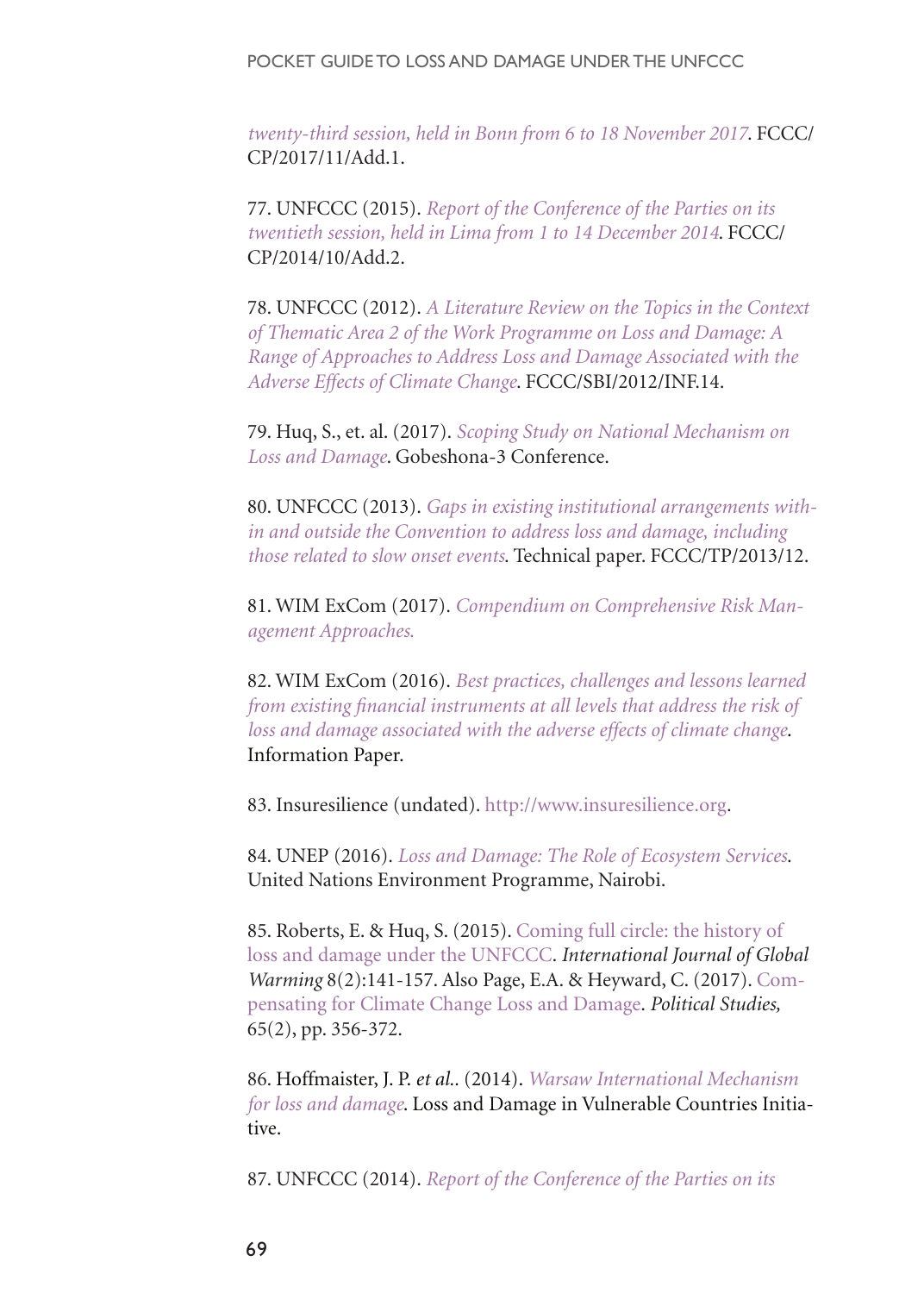*[Nineteenth Session, Warsaw, 11–23 November 2013, Addendum](http://unfccc.int/resource/docs/2013/cop19/eng/10a01.pdf#page=6)*. FCCC/CP/2013/10/Add.1.

[88. U](#page-37-0)NFCCC (2016). *[Report of the Conference of the Parties on its](http://unfccc.int/resource/docs/2015/cop21/eng/10a01.pdf#page=2)  [twenty-first session, held in Paris from 30 November to 13 December](http://unfccc.int/resource/docs/2015/cop21/eng/10a01.pdf#page=2)  [2015.](http://unfccc.int/resource/docs/2015/cop21/eng/10a01.pdf#page=2)* FCCC/CP/2015/10/Add.1.

[89.](#page-38-0) Siegele, L. (2017). Loss and Damage (Article 8). In Klein, D. *et al..*  [Eds]. *[The Paris Agreement on Climate Change: Analysis and Com](https://global.oup.com/academic/product/the-paris-agreement-on-climate-change-9780198789338?cc=gb&lang=en&#)[mentary](https://global.oup.com/academic/product/the-paris-agreement-on-climate-change-9780198789338?cc=gb&lang=en&#)*. Oxford University Press, Oxford.

[90. R](#page-38-0)ichards, J-A. & L. Schalatek (2017). *[Financing Loss and Damage:](https://www.boell.de/sites/default/files/loss_and_damage_finance_paper_update_16_may_2017.pdf)  [A Look at Governance and Implementation Options](https://www.boell.de/sites/default/files/loss_and_damage_finance_paper_update_16_may_2017.pdf)*.

[91. R](#page-38-0)oberts, E. & Pelling, M. (2016). *[Climate change-related loss](https://www.tandfonline.com/doi/pdf/10.1080/17565529.2016.1184608?needAccess=true)  [and damage: Translating the global policy agenda for national policy](https://www.tandfonline.com/doi/pdf/10.1080/17565529.2016.1184608?needAccess=true)  [processes](https://www.tandfonline.com/doi/pdf/10.1080/17565529.2016.1184608?needAccess=true)*. 10(1), pp. 4-17.

[92. D](#page-38-0)ow, K., *et al..* (2013). [Commentary: Limits to Adaptation.](https://www.google.co.uk/url?sa=t&rct=j&q=&esrc=s&source=web&cd=1&cad=rja&uact=8&ved=0ahUKEwiu9unf3f3ZAhVjFMAKHcfCCIUQFggsMAA&url=https%3A%2F%2Fwww.nature.com%2Farticles%2Fnclimate1847&usg=AOvVaw3oY2fCPzIUEUGv67Y7FvnR) *Nature Climate Change*, 3, 305-307.

[93. B](#page-39-0)aarsch, F. *et al..* (2015). *[Impacts of Low Aggregate INDCs Ambi](https://www.oxfam.org/sites/www.oxfam.org/files/file_attachments/rr-impacts-low-aggregate-indcs-ambition-251115-en.pdf)[tion](https://www.oxfam.org/sites/www.oxfam.org/files/file_attachments/rr-impacts-low-aggregate-indcs-ambition-251115-en.pdf)*. Technical Summary. Oxfam and Climate Action Tracker.

[94. R](#page-39-0)ichards, J-A. & L. Schalatek (2017). *[Financing Loss and Damage:](https://www.boell.de/sites/default/files/loss_and_damage_finance_paper_update_16_may_2017.pdf)  [A Look at Governance and Implementation Options](https://www.boell.de/sites/default/files/loss_and_damage_finance_paper_update_16_may_2017.pdf)*.

[95. U](#page-39-0)NEP (2014). *[Adaptation Gap Report 2014](http://web.unep.org/adaptationgapreport/sites/unep.org.adaptationgapreport/files/documents/agr_full_report.pdf)*. A Preliminary Analysis. United Nations Environment Programme.

[96. U](#page-39-0)NEP (2015). *[Africa's Adaptation Gap Report 2: Bridging the gap –](http://africanclimatefinancehub.net/wp-content/uploads/2017/09/Africas_adaptation_gap_2_Bridging_the_gap_mobilising_sources_2015.pdf)  [mobilizing resources](http://africanclimatefinancehub.net/wp-content/uploads/2017/09/Africas_adaptation_gap_2_Bridging_the_gap_mobilising_sources_2015.pdf)*.

[97.](#page-39-0) CAN (2018). *[Submission on the Scope of the Technical Paper](http://www.climatenetwork.org/sites/default/files/can_loss_and_damage_submission_022018.pdf)  [Exploring Sources of Support for Loss and Damage and Modalities for](http://www.climatenetwork.org/sites/default/files/can_loss_and_damage_submission_022018.pdf)  [Accessing Support](http://www.climatenetwork.org/sites/default/files/can_loss_and_damage_submission_022018.pdf)*.

[98. U](#page-40-0)NFCCC (2016). *[Report of the Standing Committee on Finance to](http://unfccc.int/resource/docs/2016/cop22/eng/08.pdf#page=29)  [the Conference of the Parties](http://unfccc.int/resource/docs/2016/cop22/eng/08.pdf#page=29)*. FCCC/CP/2016/8.

[99. U](#page-40-0)NFCCC (2017). *[Report of the Conference of the Parties on its](http://unfccc.int/resource/docs/2016/cop22/eng/10a01.pdf)  [twenty-second session, held in Marrakech from 7 to 18 November 2016](http://unfccc.int/resource/docs/2016/cop22/eng/10a01.pdf)*. FCCC/CP/2016/10/Add.1.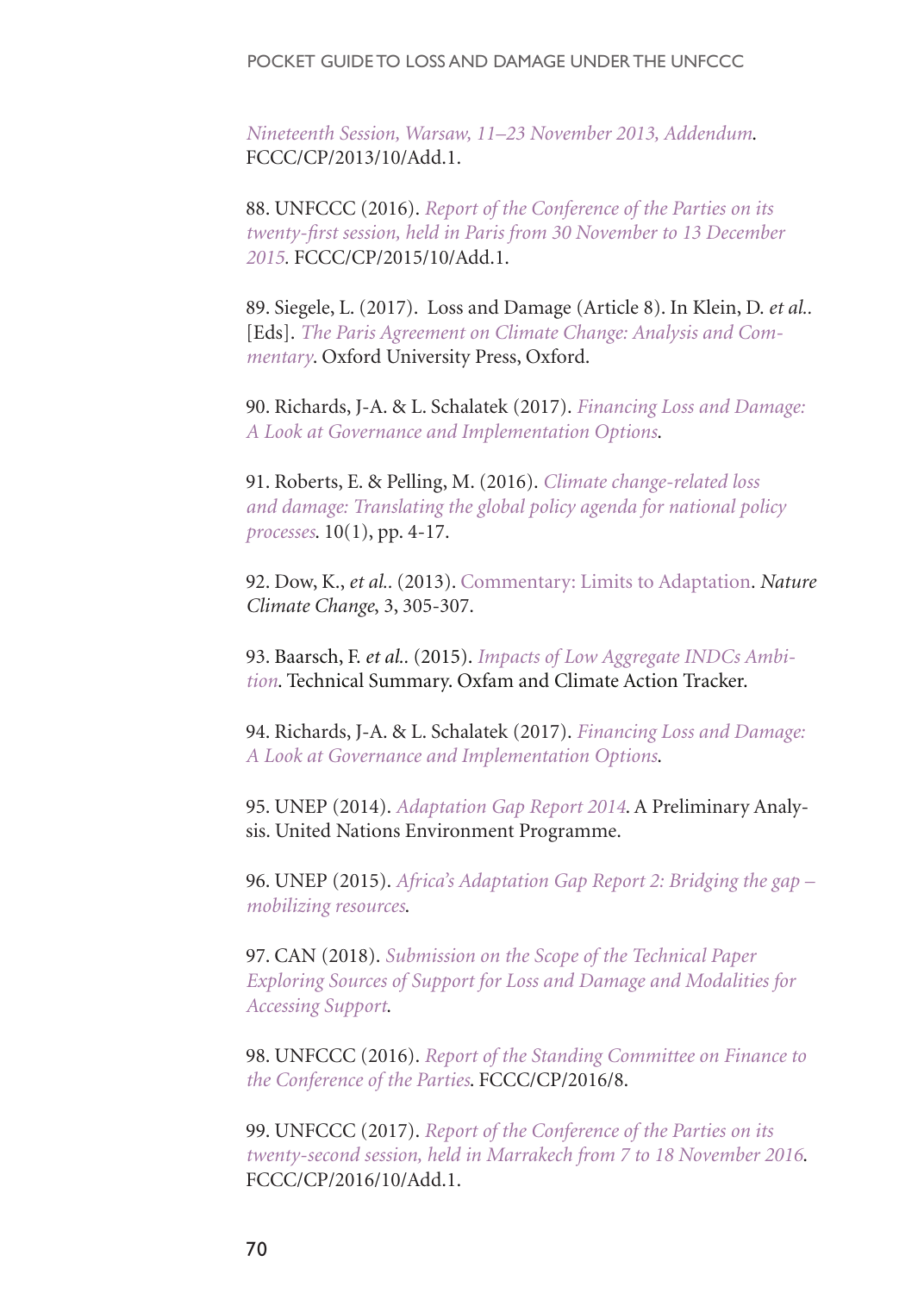[100.](#page-41-0) Standing Committee on Finance (2017). *[Sixteenth meeting of the](http://unfccc.int/files/cooperation_and_support/financial_mechanism/standing_committee/application/pdf/scf_16th_meeting_report.pdf)  [Standing Committee on Finance Bonn, Germany, 18 to 21 September](http://unfccc.int/files/cooperation_and_support/financial_mechanism/standing_committee/application/pdf/scf_16th_meeting_report.pdf)  [2017](http://unfccc.int/files/cooperation_and_support/financial_mechanism/standing_committee/application/pdf/scf_16th_meeting_report.pdf)*.

[101.](#page-41-0) CAN (2018). *[Submission on the Scope of the Technical Paper](http://www.climatenetwork.org/sites/default/files/can_loss_and_damage_submission_022018.pdf)  [Exploring Sources of Support for Loss and Damage and Modalities for](http://www.climatenetwork.org/sites/default/files/can_loss_and_damage_submission_022018.pdf)  [Accessing Support](http://www.climatenetwork.org/sites/default/files/can_loss_and_damage_submission_022018.pdf)*.

[103.](#page-42-0) UNFCCC (2018). *[Report of the Conference of the Parties on its](http://unfccc.int/resource/docs/2017/cop23/eng/11a01.pdf)  [twenty-third session, held in Bonn from 6 to 18 November 2017](http://unfccc.int/resource/docs/2017/cop23/eng/11a01.pdf)*. FCCC/ CP/2017/11/Add.1.

[103.](#page-43-0) UNFCCC (2017). *[Report of the Conference of the Parties on its](http://unfccc.int/resource/docs/2016/cop22/eng/10a01.pdf)  [twenty-second session, held in Marrakech from 7 to 18 November 2016](http://unfccc.int/resource/docs/2016/cop22/eng/10a01.pdf)*. FCCC/CP/2016/10/Add.1.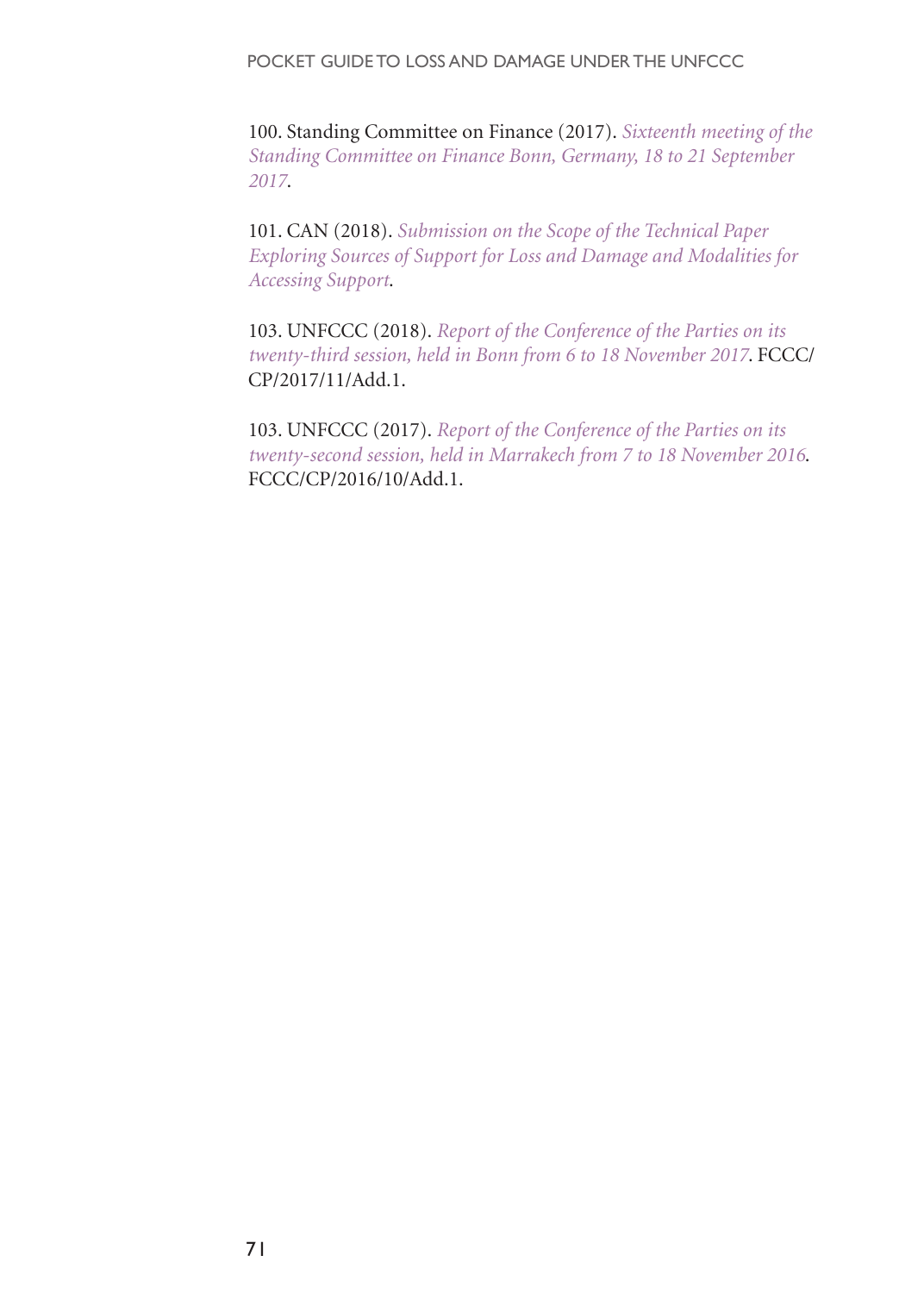# **NOTES**

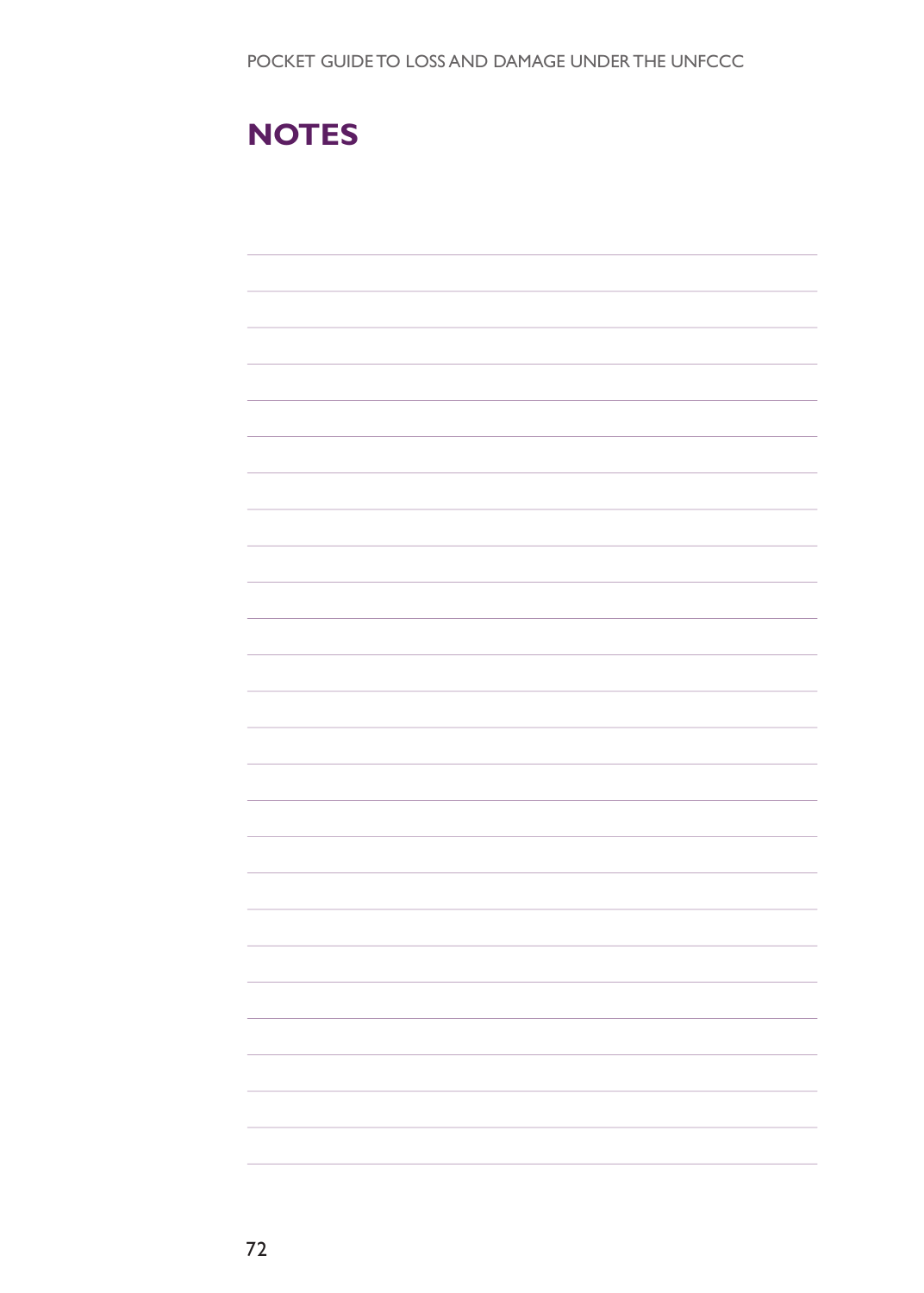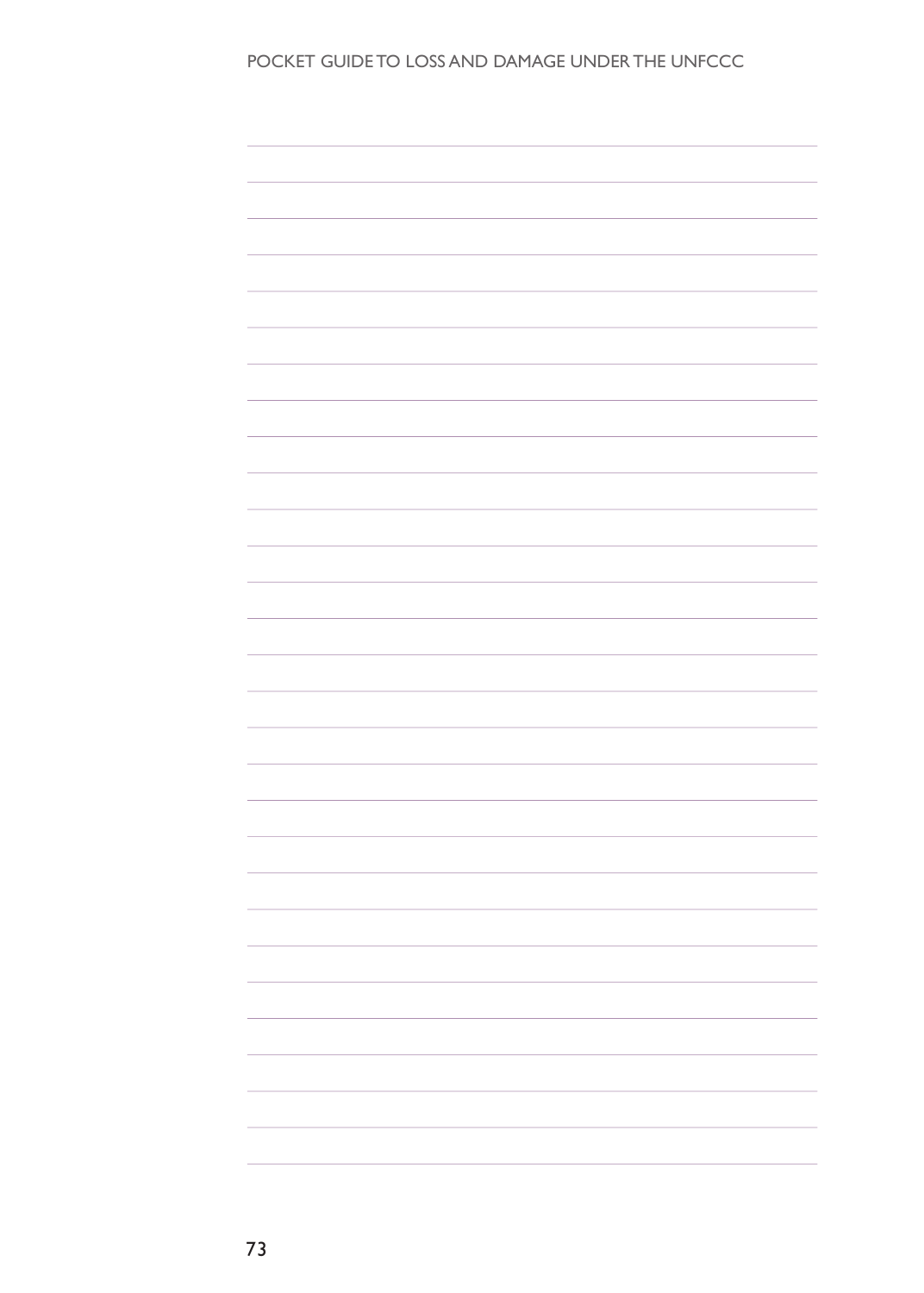